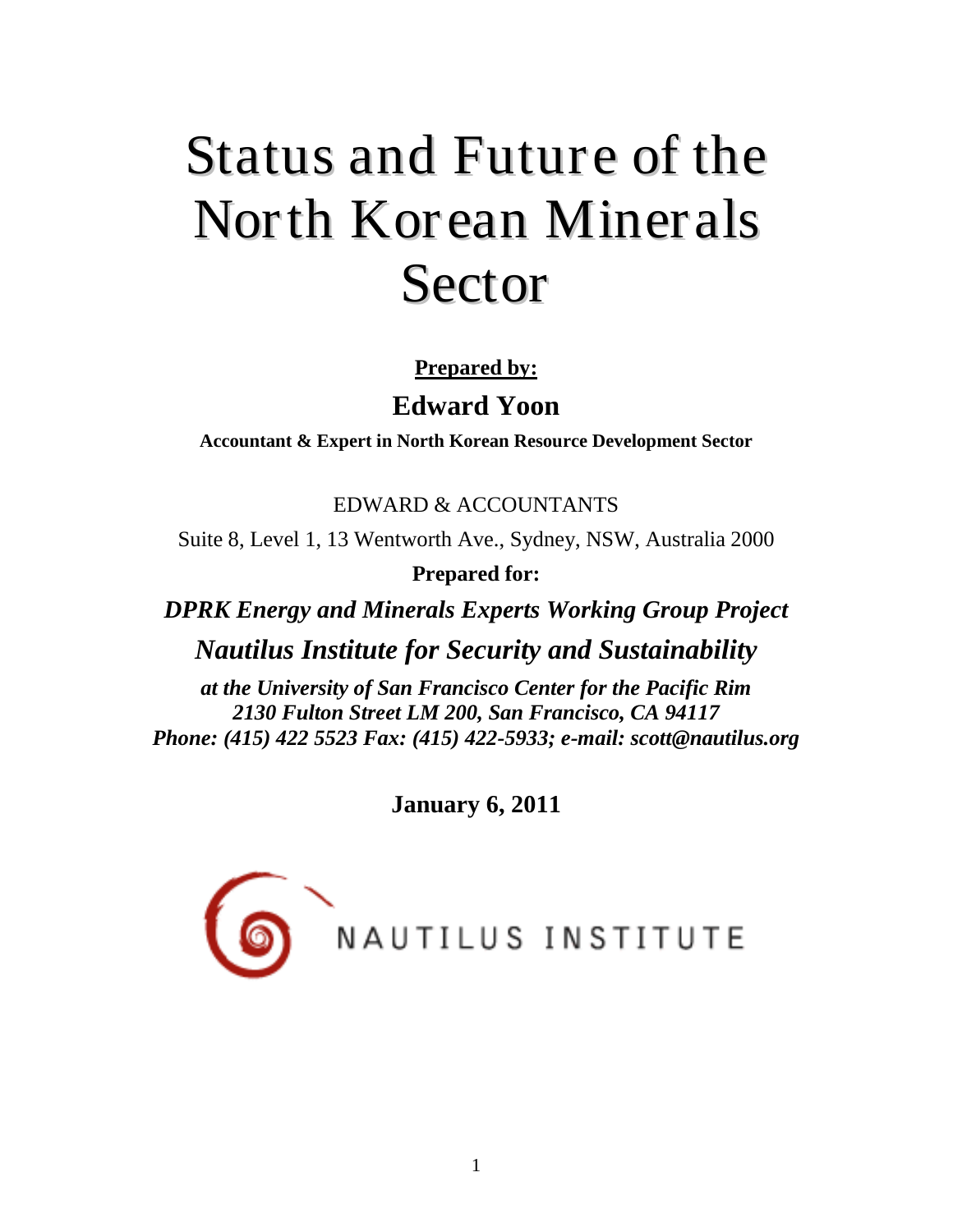# **Table of Contents**

| 1.                                                                                                                                                                                                                                           |     |
|----------------------------------------------------------------------------------------------------------------------------------------------------------------------------------------------------------------------------------------------|-----|
| 1.1.<br>1.2.<br>1.3.                                                                                                                                                                                                                         |     |
| <b>ENVIRONMENTAL AND WORK CONDITIONS IN THE DPRK MINING</b><br>2.                                                                                                                                                                            | .23 |
| 3.                                                                                                                                                                                                                                           |     |
| 3.1.<br>3.2.<br>3.3.<br>3.4.<br>3.5.                                                                                                                                                                                                         |     |
| POLICIES, ORGANIZATIONS AND HUMAN RESOURCES INVOLVED<br>4.                                                                                                                                                                                   |     |
| NORTH KOREAN MINING INDUSTRY POLICY AND RELATED ORGANIZATIONS31<br>4.1.<br>4.2.<br>4.3.<br>AN ANALYSIS OF THE EDUCATIONAL SYSTEM FOR MINING-RELATED OCCUPATIONS 33<br>4.4.                                                                   |     |
| <b>CONCLUSIONS AND ALTERNATIVE STRATEGIES FOR OVERSEAS</b><br>5.                                                                                                                                                                             |     |
| THE MOST FRUITFUL AREAS FOR FOREIGN INVESTMENT IN THE DPRK MINERALS<br>5.1.<br>5.2.<br>OBSTACLES TO EFFECTIVE MINERALS SECTOR DEVELOPMENT THROUGH FOREIGN<br>INFRASTRUCTURE INVESTMENTS FOR STABLE OPERATION OF MINING INDUSTRIES 38<br>5.3. |     |
| 5.4.<br>ALTERNATIVE STRATEGIES AND ISSUES FOR OVERSEAS INVESTORS 39<br>5.5.<br>6.                                                                                                                                                            |     |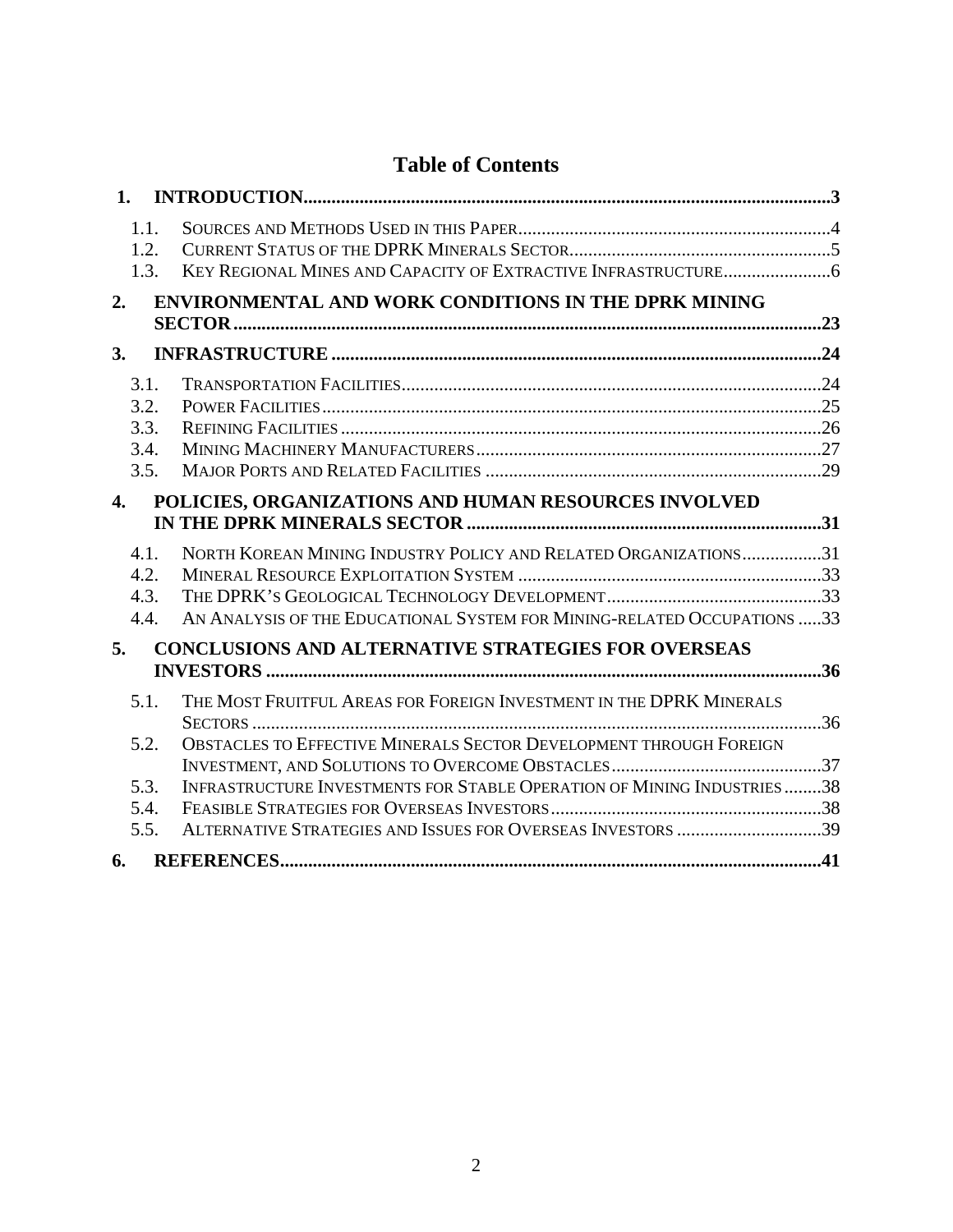## <span id="page-2-0"></span>1. Introduction

The minerals industry is of great importance to the economy of the Democratic People's Republic of Korea (DPRK), accounting for about 15.2% of its exports in 2005. (Chung, Woo Jin 2007, p. 3). In particular, the iron and coal mining industries have been priority industries for DPRK economic development since the 1970s (Korea Mining Promotional Corporation report, 2005). Minerals industries in the DPRK have been played prominent roles in North Korean National exports as shown in Table 1, below. The DPRK holds the great bulk of the total known minerals deposits on the Korean peninsula. It is estimated that some 200 of the minerals found in the DPRK have economic values. The value of North Korea's known minerals deposits was estimated to be nearly thirty times of that of South Korea's as of 2005 (Kim, Young Yoon, 2007, p. 13).

Mining industries are very important to the DPRK. The mining subsector of the DPRK's industry accounted 8.3% of the North Korean GDP and about 15.9% of total export revenues in 2005. The minerals production sector in North Korea has, however, been struggling because of poor central planning and a lack of modern technology and equipment, as well as a shortage of electricity. For these reasons, North Korea needs to rebuild its production lines by obtaining proper equipment and technology (ibid, p.14). As a result of the problems noted, minerals production in the DPRK has declined sharply in the past two decades. It is estimated that production in 2002 was between one third and one half in comparison with output data obtained during 1989 (ibid, p. 12, and private source, 2010). In the decade from 1997 to 2007, DPRK authorities have allowed foreign investors to participate in selected mining projects. The Government plans to continue its effort to consolidate heavy industries, and at the same time to develop light industries.

Based on a study conducted by Chung, Woo Jin (Korea (South) Energy Economics Institute, 2007), exploitation of the DPRK's mineral resources through linkages with South Korean and overseas consumer markets is likely to be the most profitable way for the DPRK to develop its minerals sector. Strong markets for the DPRK's gold, silver, lead, iron ore, zinc, Tungsten, copper, and other metallic minerals are likely. In additions, among the DPRK's non-metallic minerals, magnetite, flaky graphite, and limestone are valuable products.

The DPRK's mineral resources are of considerable interest to the Chinese market, as moving North Korean minerals to China is less expensive in comparison with the transportation costs involved in acquiring Australian and Brazilian mineral resources (Chinese Source and Private source, 2010).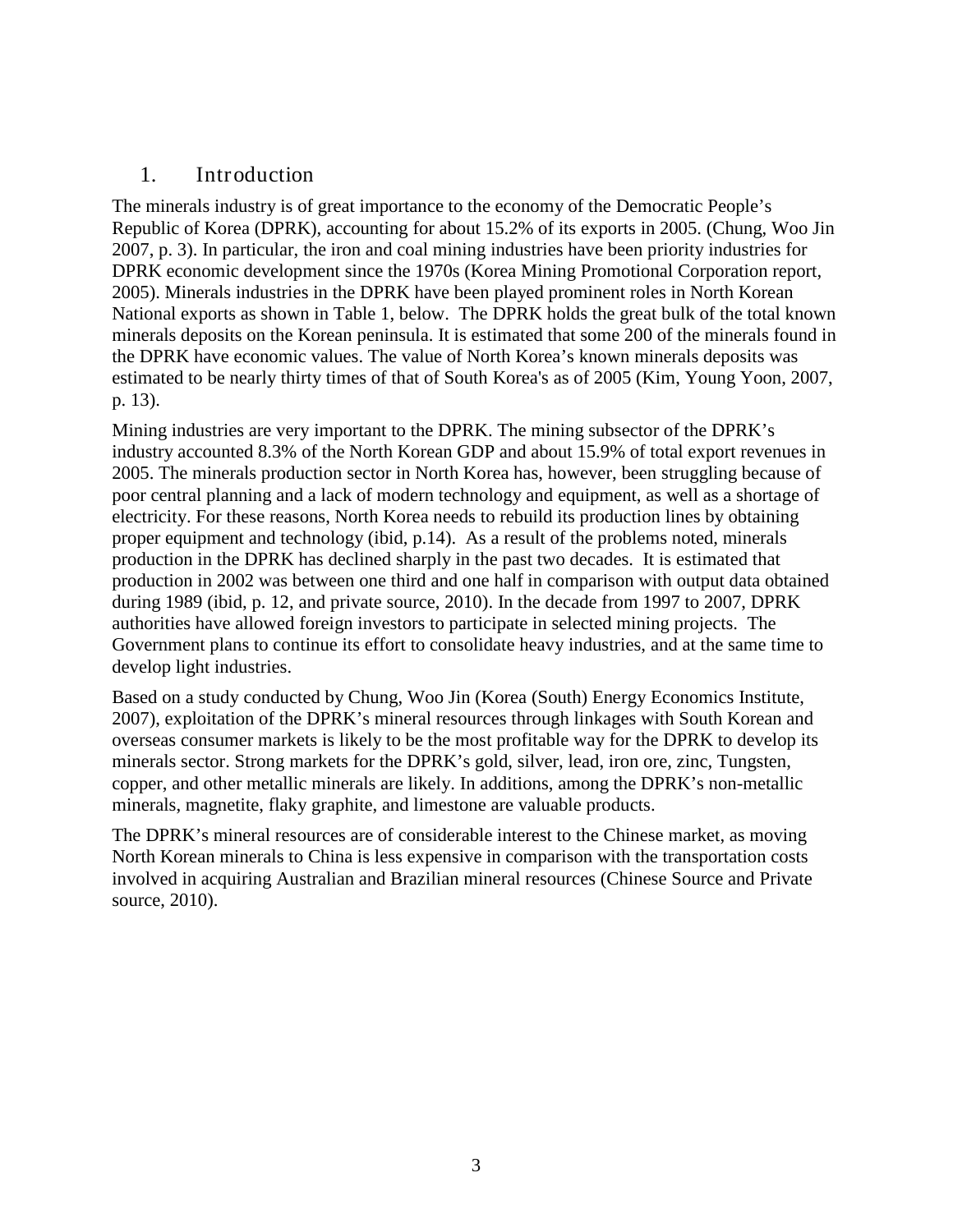| Year | Total export<br>US\$ 100m. | <b>Mineral Export</b><br>US\$ 100m. | Comparison (%) |
|------|----------------------------|-------------------------------------|----------------|
| 1998 | 6.4                        | 0.8                                 | 12.3           |
| 1999 | 6.5                        | 0.6                                 | 9.3            |
| 2000 | 7.1                        | 0.6                                 | 8.5            |
| 2001 | 8.2                        | 0.8                                 | 9.8            |
| 2002 | 10                         | 1.1                                 | 11             |
| 2003 | 10.7                       | 1.7                                 | 15.9           |
| 2004 | 6.6                        | 0.6                                 | 9.1            |
| 2005 | 6.6                        |                                     | 15.2           |
|      |                            |                                     |                |

**Table 1: Importance of the Mineral Sector in the DPRK Economy**

Source: Korea (ROK) Trading-Investment Agent <http://www.globalwindow.org>

This paper describes and evaluates the DPRK's mineral sources in terms of importance, where they are found, and how they might be developed with financial input by overseas investors. This study will propose various ways of effectively engaging in businesses in mineral resources development and investment in the DPRK by analyzing the mineral industries of the DPRK and exploring possible investment projects in the DPRK mineral industry. The difficulties typically encountered in trading between the DPRK and foreign investors, possible solutions to those difficulties, and the economic effects of trade in minerals on the DPRK are also studied.

#### *1.1. Sources and Methods Used in this Paper*

<span id="page-3-0"></span>In order to prepare this paper, various methods have been used to gather facts and sources from the DPRK, China and South Korea. First, DPRK internal documents related to natural resources in the DPRK and their exploration were collected from contacts in the border region of the DPRK and China. Second, some sources providing trade data and other documents were collected from representatives of Chinese state-owned corporations and medium-sized businesses, as well as North Korea-related economic research institutes in China. Thirdly, statistical data and in-depth research papers were collected from South Korean energy-related institutes and government-owned research institutes in order to analyze and to assess DPRK natural resources from an objective view point.

In addition, the author interviewed 11 North Korean defectors living in Seoul and Australia who have work experience in the minerals and coal mining industries in the DPRK (5 were in mines in Ham-Gyung province, 2 were in the coal industry in Pyong-An province, and 4 were from Pyong-an and Chong-Jin Ion manufacturing companies and the Nam-Po and Moon-chon refinery) as a key method to collect information on latest current situation in the DPRK mining industry. Cooperating with South Korean institutes such as the Korea Energy Economics Institute The ROK National Institute for Unification is another source of ideas as to how to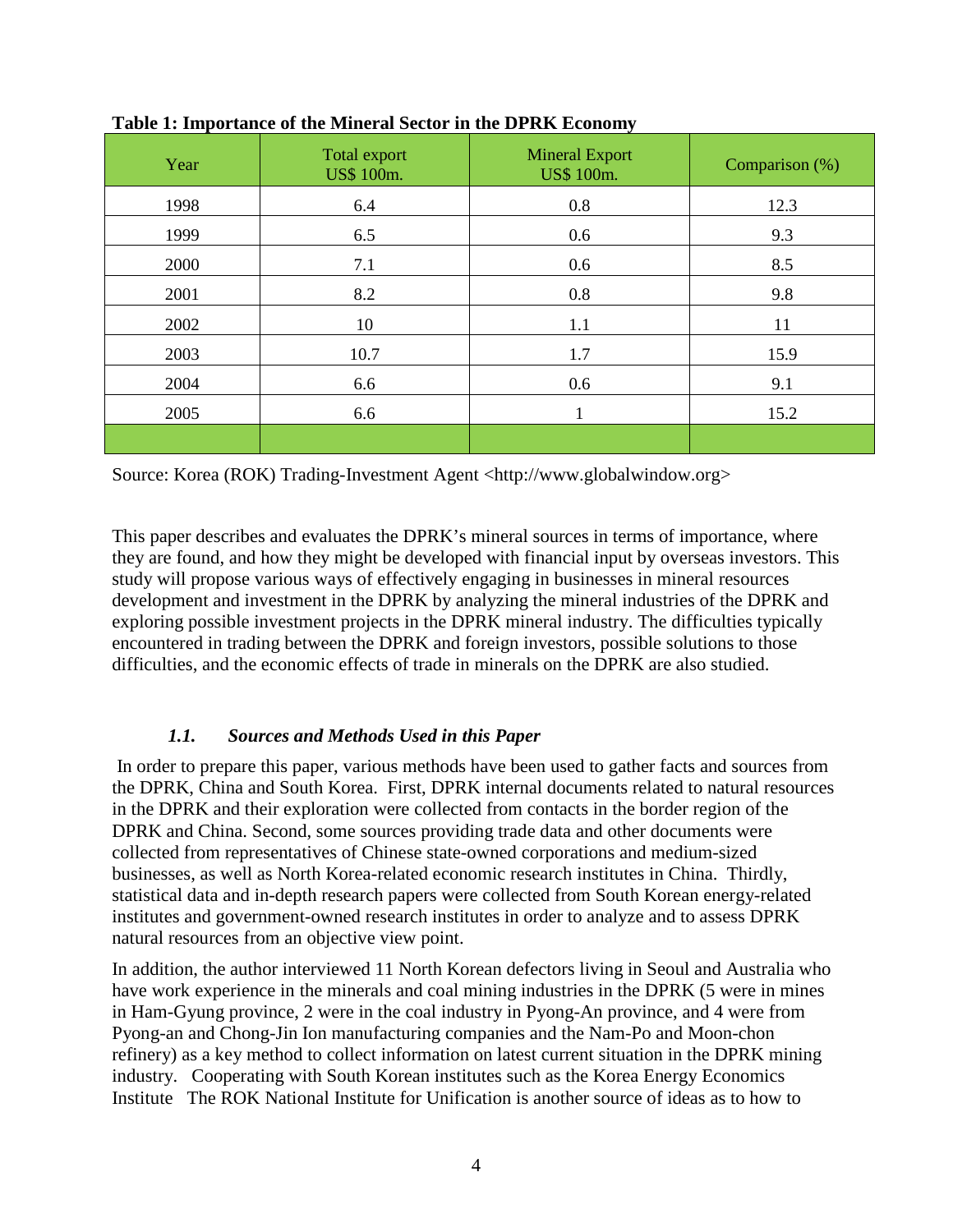produce effective outcomes and feasible solutions for potential overseas investors and DPRKrelated policymakers**.**

Data on trade experiences between North and South Korea and between the DPRK and China in the North Korea natural resources development and export area also were used to assemble data to help inform potential overseas investors. To analyze DPRK mineral industry development and investment from overseas including from China and South Korea, newspapers (South Korean, Chinese, and English-language newspapers), broadcast sources, and internet sources were collected during the period from 1998 to 2010 via the internet and through KOTRA (the South Korean Trading and Investment Agency), and were analyzed by annual periods. Finally, the author's experience and knowledge (as a former North Korean assistant researcher in the DPRK Agricultural Research Center, with education including majoring in the Earth Physics Geological Exploration course at Chong-Jin Mineral and Metal University), were used to compile this paper. As a geology student, the author traveled and was involved in minerals exploration projects throughout the DPRK for 3 years. The author's experiences and the book "Geologic travel in North Korea", published in 1995, were also used in preparing this paper, in part to make up for a lack of academic articles and papers in the literature focusing on the DPRK mineral production and related educational and organizational systems, and to compensate for the lack of realistic documents on the mining and coal industries in the DPRK.

#### *1.2. Current Status of the DPRK Minerals Sector*

<span id="page-4-0"></span>Table 2 summarizes the known reserves of major natural resources in the DPRK, along with their value, if extracted, assuming 2005 resource prices**.** .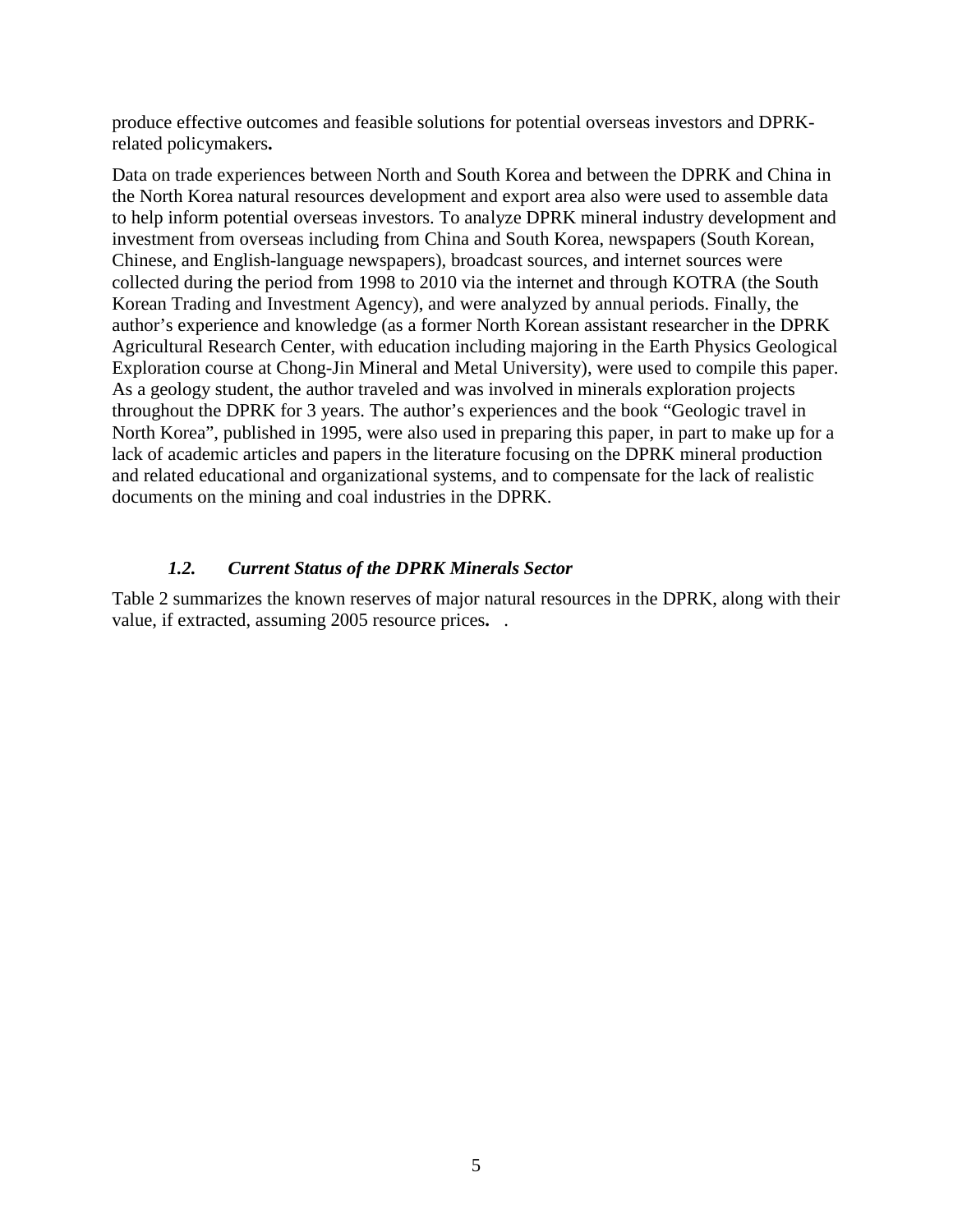| Classification            | Grade (%)          | Unit              | Deposit        | Value<br>(US\$, million) |
|---------------------------|--------------------|-------------------|----------------|--------------------------|
| Gold                      | Metal (Au,100)     | 1,000 tons        | 1.5            | 19,171                   |
| Silver                    | Metal (Ag, 100)    | $1,000$ tons      | $\overline{4}$ | 745                      |
| Copper                    | Metal (Cu 100)     | 1,000 tons        | 2155           | 2,044.9                  |
| Pb                        | Metal (Pb 100)     | 1,000 tons        | 6000           | 1,178.4                  |
| Zn                        | Metal (Zn 100)     | 10 million tons   | 1.5            | 6,709.1                  |
| Iron                      | Fe 50              | 100 million. tons | 30             | 71,866.3                 |
| Tungsten                  | WO <sub>3</sub> 65 | 1,000 tons        | 250            | 219.4                    |
| Molybdenite               | Mose 90            | $1,000$ tons      | $\overline{2}$ | 8.2                      |
| Manganese                 | Mn 40              | 1,000 tons        | 200            | 6.5                      |
| Nickel                    | Ni 3               | $1,000$ tons      | 15             | 3.6                      |
| <b>Black lead</b>         | Various classes    | 1,000 tons        | 6000           | 3,316.5                  |
| Limestone                 | Various classes    | 100 million Tons  | 1000           | 996,230.7                |
| Kaolin                    | Various classes    | $1,000$ tons      | 2000           | 30.2                     |
| Talc                      | Various classes    | 1,000 tons        | 600            | 75                       |
| Asbestos                  | Various classes    | $1,000$ tons      | 13             | 0.9                      |
| Fluorspar                 | Various classes    | $1,000$ tons      | 500            | 12.5                     |
| <b>Barite</b>             | Various classes    | 1,000 tons        | 2100           | 163.6                    |
| Magnesite                 | $MgO$ 45           | 100 million tons  | 35             | 126,000                  |
| Anthracitic               | Various classes    | 100 million tons  | 117            | 767,138.9                |
| <b>Bituminous</b><br>coal | Various classes    | 100 million tons  | 30             | 168,000                  |
| <b>Total</b>              |                    |                   |                | 2,162,927                |
|                           |                    |                   |                |                          |

**Table 2: Major Natural Resources in the DPRK**

<span id="page-5-0"></span>Source: Korea Mining Improvement Corporation Report (ROK), 2004

## *1.3. Key Regional Mines and Capacity of Extractive Infrastructure*

There are more than 360 types of natural resources in DPRK, which are for the most part evenly spread out across North Korean regions. 220 types of resources among them are useful for economic purposes. The DPRK's reserves of tungsten, molybdenite, black lead, barite, and Fluorite, for example, place the DPRK among the world's top 10 countries in terms of reserves (Korean Mining Improvement Corp. (ROK) report, 2008).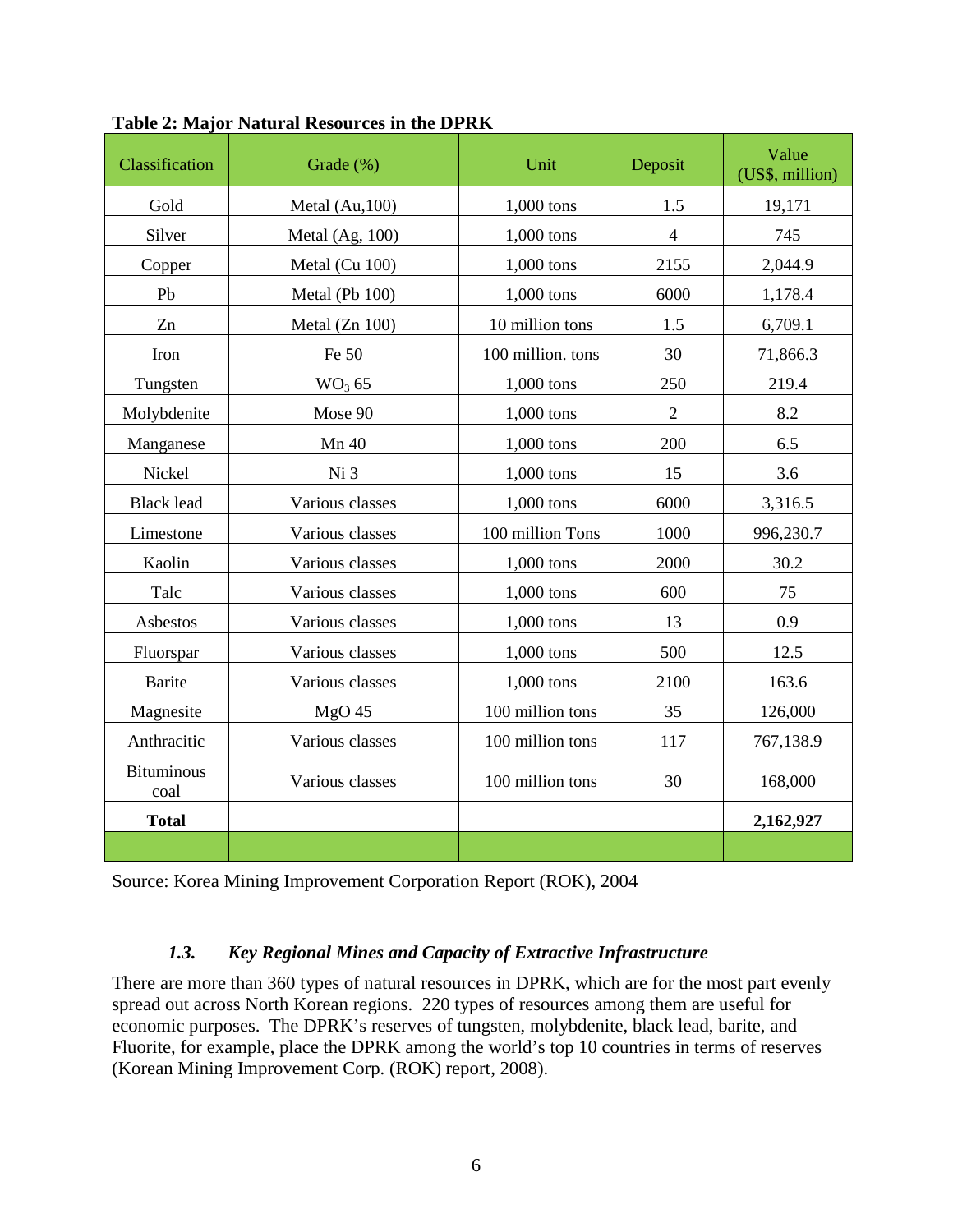The DPRK has not only vast mineral resources, but also abundant energy resources such as coal and Uranium, which play major roles in supplying power and industrial materials in North Korea.

Table 3 summarizes ROK estimates of mineral resources in the DPRK by major mines in DPRK. In this table, production data for North Korean mineral resource in 1990 have likely been understated, with production somewhat overstated after 1990. A reason for this is that North Korean natural resource production capacity reached its highest level in 1990, based on the author's experience and knowledge, but declined dramatically through 1999. This decrease in DPRK mining capacity was not well known to ROK analysts.As a result, the numbers in Table 3 are inaccurate reflections of true DPRK minerals production. According to the testimony of former North Korean miners (Mr. Kim, 57 years old with 30 years of mining experience, and 6 other interviewees) mining production in the DPRK declined dramatically from the early 1990s (from about 1993-1994) through 1999 (Interviews with Mr. Kim, Mr. Lee, Mr. Koh, Mr. Young, Mr. Shi, Ms, Han, and Private Source, 2010).

Discussions of key mines and output trends for each of several different key minerals are provided below.

|      | Gold<br>(tons) | v<br><b>Silver</b><br>(tons) | Copper<br>$(1,000 \text{ tons})$ | Tungsten<br>ton) | Pb<br>$(1,000 \text{ tons})$ | Zinc<br>$(1,000 \text{ tons})$ | Iron ore<br>$(1,000 \text{ tons})$ |
|------|----------------|------------------------------|----------------------------------|------------------|------------------------------|--------------------------------|------------------------------------|
| 1990 | 5              | 50                           | 15                               | 1000             | 80                           | 230                            | 8430                               |
| 1992 | 5              | 50                           | 16                               | 1000             | 75                           | 200                            | 5747                               |
| 1994 | 5              | 50                           | 16                               | 900              | 80                           | 210                            | 4586                               |
| 1996 | 4,5            | 50                           | 16                               | 900              | 80                           | 210                            | 3440                               |
| 1998 | 4.5            | 50                           | 14                               | 500              | 70                           | 100                            | 2890                               |
| 2000 | $\overline{2}$ | 40                           | 13                               | 500              | 60                           | 100                            | 3793                               |
| 2001 | $\overline{2}$ | 40                           | 13                               | 500              | 60                           | 100                            | 4208                               |
| 2002 | $\overline{2}$ | 40                           | 12                               | 600              | 60                           | 100                            | 4078                               |
| 2003 | $\overline{2}$ | 20                           | 12                               | 600              | 60                           | 100                            | 4579                               |
| 2004 | $\overline{2}$ | 20                           | 12                               | 600              | 12                           | 100                            | 4580                               |
| 2005 | $\overline{2}$ | 20                           | 12                               | 600              | 13                           | 100                            | 5000                               |
| 2006 | $\mathfrak{2}$ | 20                           | 12                               | 600              | 13                           | 100                            | 5000                               |

**Table 3: Output of Major Metallic Ores in the DPRK**

Source: Korea Mining Improvement Corporation Report, 2008

## (1) Gold Mining

Gold ore is producing with Silver ore and also with Copper ore in the DPRK (private source, 2010). Gold and silver ore reserves total a few million tons of raw ore, according to a Korea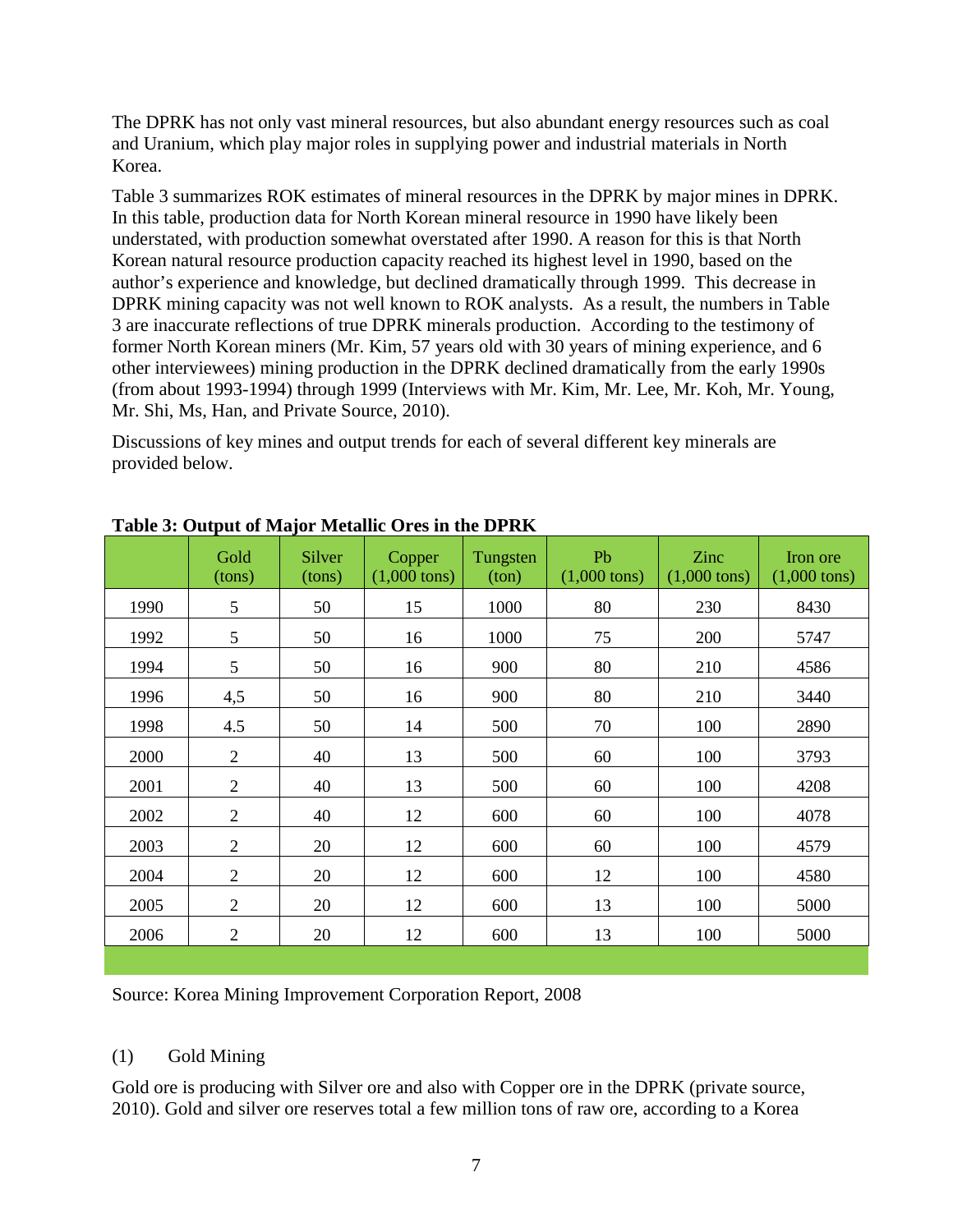Mining Corporation source, with Gold ore reserves estimated at 2,000 tons (Korea Mining Improvement Corporation report, 2005, p.8) as Au 100% and Silver reserves at 3,000-5,000 tons as Silver 100%.

Major gold mines in the DPRK are the Soo-An Mine (Soo-an-gun, Hwang Buk province), the Hol-dong mine (Yonsan-gun, Hwang Buk province), the Dae-yoo-dong mine( Dongchang –gun, Pyungbuk province), the Woon-san mine (Woonsan-gun, Pyong-Buk province), the Sung-hong mine (Hoi Chang-gun, Pyongnam province), the Sang-nong mine (Huh-chon-gun, Hamnam province), the Ong-Jin Gold mine (Hwang-Hae province) and the Kum-kang mine (Kumkanggun, Kangwon province) (ibid, p.9 & private source, 2010). The total production from these 7 major gold mines has not been officially reported, however it is clear that the annual gold production capacity is approximately 5 tons in these major mines, and annual silver production is approximately 40 tons (ibid, p. 9, and private source, 2010). In particular, the annual production capacity of the Woon-San gold mine is about 1.5-1.8 tons according to private sources (2010). This mine's capacity is estimated to amount to over 40% of the DPRK's gold production capacity. The Woon-san mine's deposits of gold ore are estimated as 1,500 tons alone, which is almost 50% of North Korean gold reserves (private source, 2010).

In terms of production technology in the gold mining industry, the DPRK has been experiencing a shortage of technology and infrastructure. For example, the large mines described above generally have 30-40 year-old (or older) production equipment, including some equipment inherited from the 1940s Japanese colonial period. As a result, these mines' production capacity is likely similar to their 1940s era production capacity (Private source 2010). As is widely known, the DPRK authorities have declared that all gold production in the country should belong to the Labor Party's assets (which are controlled by the "39" Department, which is Kim Jong Il's private assets manager), and as a result no other organization has the authority to deal with and to produce gold in the DPRK (private sources, 2010). Deeper and deeper strata in the gold mines described above have been worked due to the mines having been operated for more than 50 years, and the increasing depth of pit (tunnel depth) is making it more complicated and difficult to extract gold ore from these mines (private source, 2010).

Due to a decline of gold ore production, DPRK authorities have contacted Chinese businessmen and Japanese business contacts in an attempt to attract funds to invest in those major gold mines (Korea (ROK) Energy Economics Institute, 2005, and private sources, 2010). That means that the Labor Party (39 Department) wishes to produce more gold ore to earn more hard currency to support the newly-announced military leader, Kim, Jong Eun, by providing precious gifts such as Mercedes Benz cars, Swiss-made watches, and whisky for his followers (Private source, 2010).

The investment proposal made to overseas investors by DPRK authorities is as follows: (1), investors should invest at least 1 million US dollars in cash to produce gold ore (Hol-dong gold mine, Kum-Kang, and Woon-san gold mine), (2), the North Korean government will be the guarantor to protect the investor's funds, (3), investors will have the authority to bring out gold ore from the mine they invested in, and export it to overseas locations for refining into gold metal (Private source, 2010).

Transportations infrastructure in gold mining regions use trucks and freight trains as major carriers of ore from mines to refineries, with heavily-armed guards to protect shipments against potential robberies (Private source, 2010).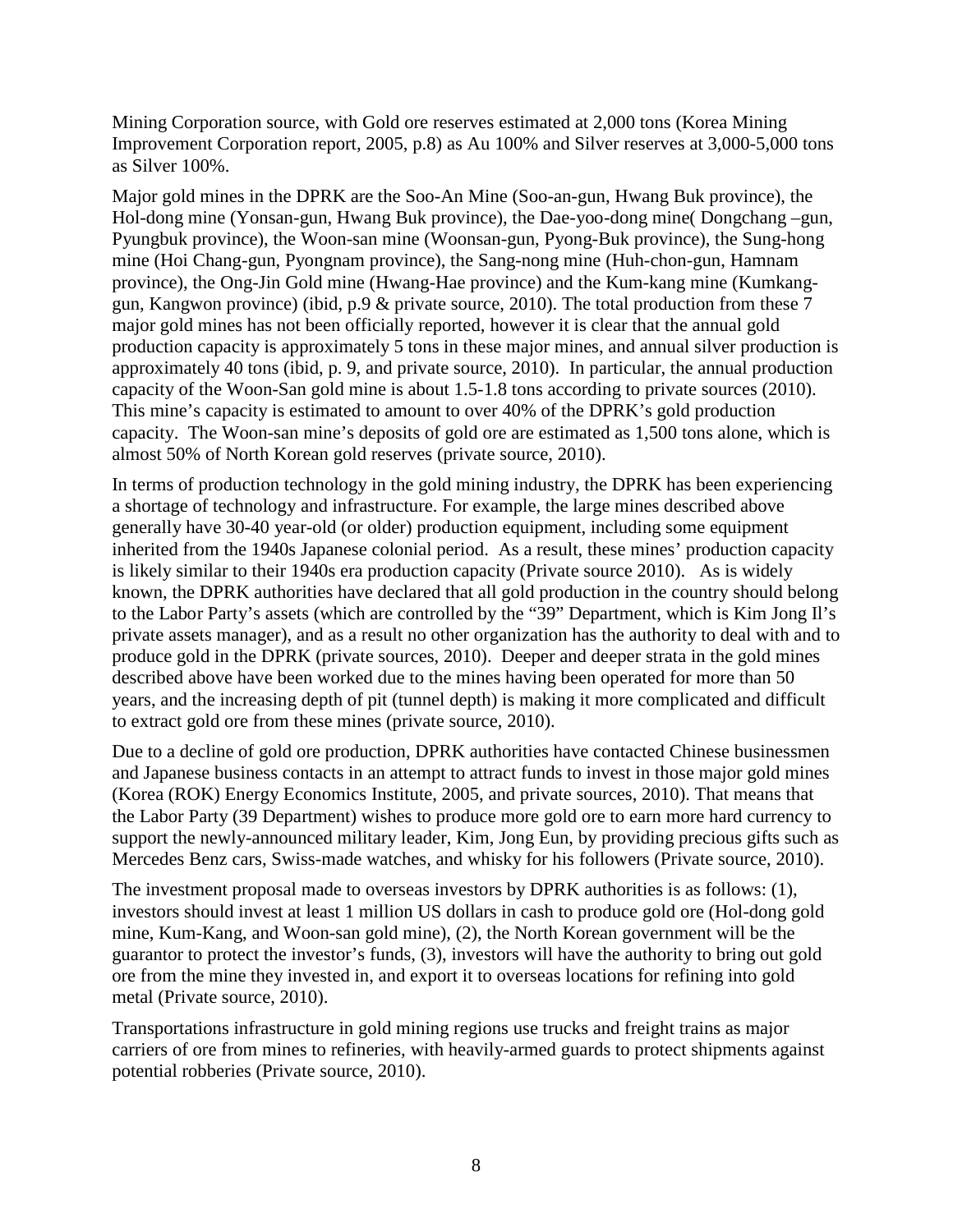## (2) Iron Ore

Table 4 summarizes the major iron ore mines in the DPRK, including their location, the reported size of their deposits, and the reported grade of their ore bodies, as well as estimates of their output as of 2001.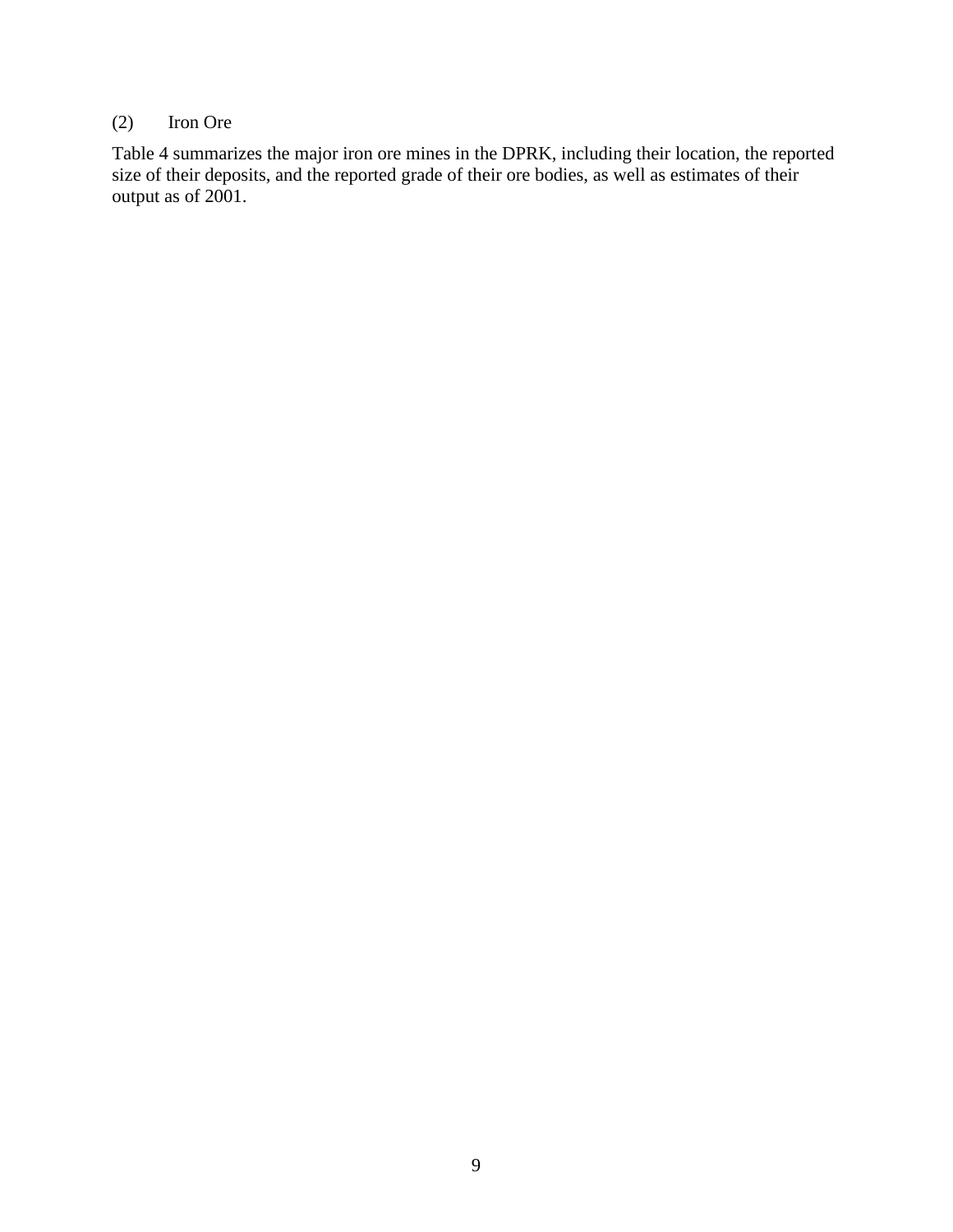| Area | Mine name  | Location                       | Deposit               | Grade         | Others                                                   |
|------|------------|--------------------------------|-----------------------|---------------|----------------------------------------------------------|
| East | Moo-san    | Moo-san, Ham-kyung<br>province | 1.5 billion<br>tons   | 25-35<br>$\%$ | 8 million tons.<br>$(30\%)$ , 3 million<br>tons $(60\%)$ |
|      | Lee-Won    | Lee-won<br>Ham-Nam, prov.      | 20 years<br>operation | 49%           |                                                          |
|      | Poong-San  | Poong-San<br>Ran-gang prov.    | 120 million<br>tons   | 45%           |                                                          |
|      | Hur-Chon   | Hur-chon<br>Ham-nam            | 150 million<br>tons   | 48%           |                                                          |
|      | Dan-chon   | Dan-chon<br>Hamnam             | 100 million<br>tons   | 45%           |                                                          |
|      | Jang-Gang  | Ja-Gang province               | unknown               | 50%           |                                                          |
| West | Eun-Ryul   | Hwang-nam<br>province          | 100 million<br>tons   | 48%           | Open mine<br>1.6 million tons                            |
|      | Jae-Ryung  | Hwang-nam<br>province          | 100 million<br>tons   | 50%           | Open mine<br>500,000 ton                                 |
|      | Chon-Dong  | Gae-chon<br>Pyong-Nam province | 50 million<br>tons    | 50%           | 1 million tons                                           |
|      | Suh-hae-ri | Eun-Ryul<br>Hwang-Nam province | unknown               | 55%           | Under<br>development                                     |
|      | Hah-Sung   | Shin-Won<br>Ham-Nam province   | 15 million<br>tons    | 45%           | Open mine<br>500,000 ton                                 |
|      | Duck-Hyun  | Eui-Joo<br>Pyong-Buk, province | unknown               | 50%           | Iron & copper<br>500,000 tons                            |
|      | An-Ark     | Hwang-nam<br>province          | unknown               | 50%           | Newly developed                                          |
|      | Song-rim   | Hwang-buk<br>province          | unknown               | 55%           | Newly developed                                          |
|      | Hwang-Joo  | Hwang-buk<br>province          | unknown               | 55%           | Newly developed                                          |
|      | Yon-San    | Hwang-buk<br>province          | unknown               | 55%           | Newly developed                                          |
|      | Tae-Tan    | Hwang-nam<br>province          | unknown               | 55%           | Newly developed                                          |
|      | Gae-chon   | Pyong-Nam<br>province          | 17.5 million<br>tons  | $45 -$<br>55% | Developed 1976                                           |
|      |            |                                |                       |               |                                                          |

**Table 4: Major Iron Ore Mines of DPRK** 

Source: "DPRK's Industry", Korea Industrial Bank (ROK), 2001

The overall size of deposits of iron ore in the DPRK is estimated at  $3.5 - 4.0$  billion tons (including ores of quality in the 22-50% Fe range) according to a Korea Mining Corporation (ROK) report (2008). Major iron ore regions are the Moo-san, Lee-won, Buk-Chong, Hur-chon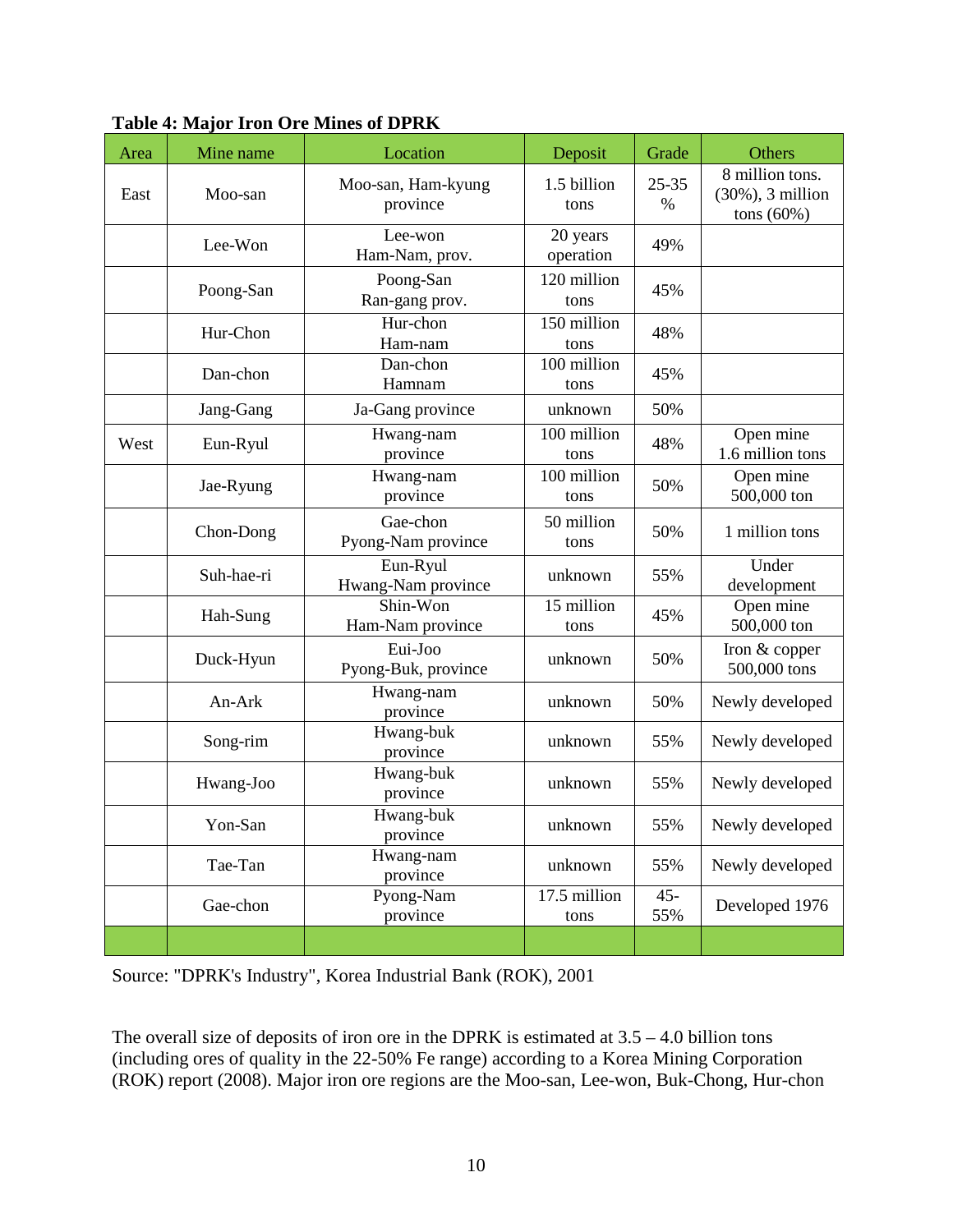areas (Ham-Kyung province), and Eun-Ryul, Shin-Won, and Jae-Ryong (in Hwang-Hea province) (Ibid, p. 16). Details of key mines and factories using iron ore are provided below.

As can be seen from Figure 1, iron ore production in the DPRK peaked in 1985 (at 9.8 million tons, Fe 65%) but sharply declined to 2.89 million tons as of 1998.

#### Moo-san Iron Ore Mine

The reserves of the Moo-san mine are estimated at 1.5-2.0 billion tons as Magnetite (FeOFe<sub>2</sub>O<sub>3</sub>) containing Fe at 23-30% (ibid, p. 16). The mines reserves are considered low-grade ore (average 25%), but as it is a strip mine (an open pit mine), it is a well-known mine in the worldwide and offers iron ore production at low cost. There are 3-4 mineral veins in the Moo-san mine. The first vein is 400 meters in width, 3,000 meters in length, and 1,000 meters deep. Another 3 veins are known to be similar in structure to the first, but further details on those veins are not available (Korea Mining Improvement Corporation report, p.17, 2008).

In the mine, 28-30% iron ore is refined to an iron content of 60%-65% through a dressing (separation of higher grade ore products) procedure in the mine area. Ore produced from an open surface is sent to 6 ore separators in 25-ton and 50-ton heavy trucks (which were mostly imported from Sweden) then, the ore is sent to dressing plants (for selecting out) by gravity separation methods at a location near the ore separator (private source, 2010).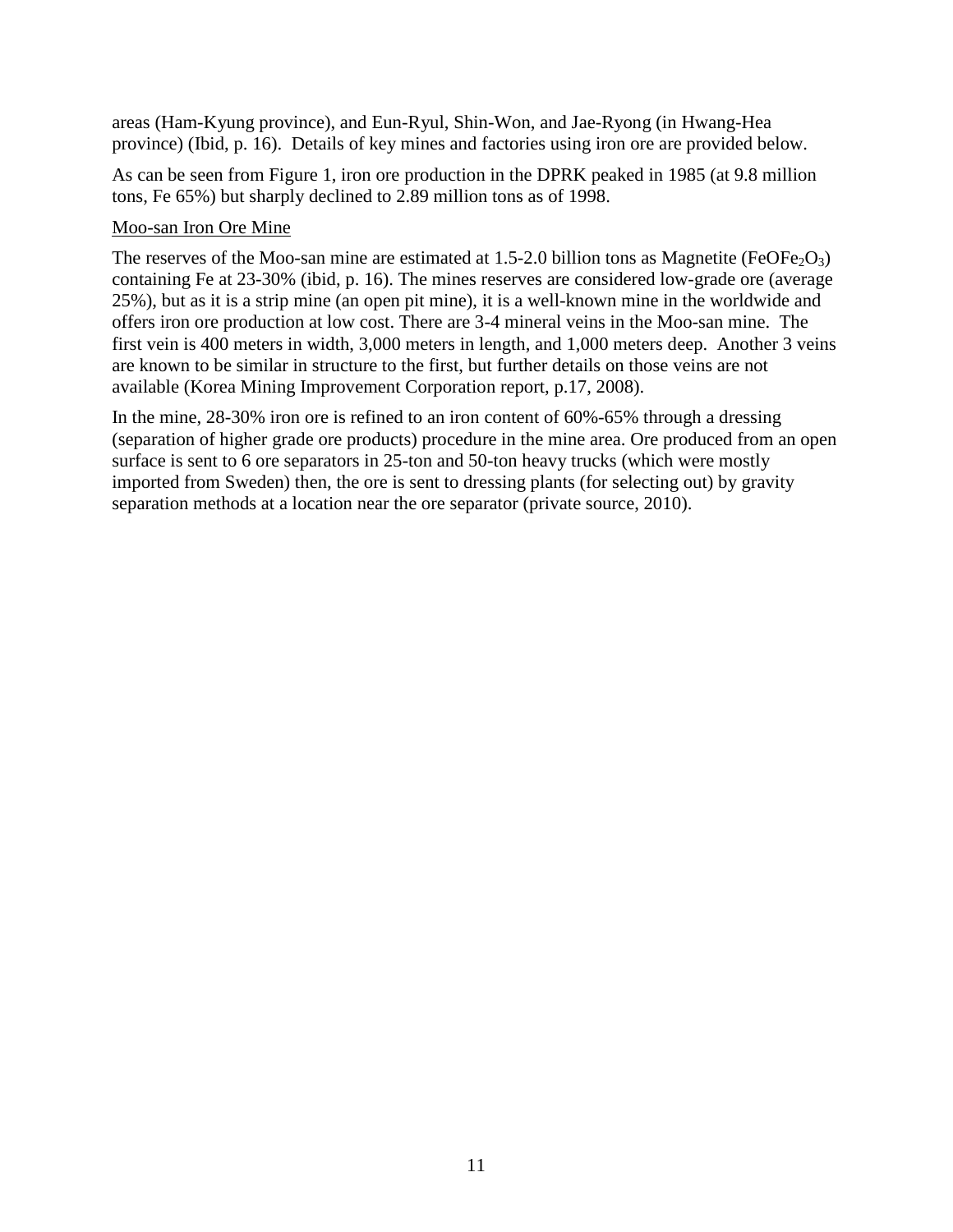

**Figure 1: Estimated Iron Ore Output in the DPRK by Year through 2002** 

Source: "DPRK's Industry", Korea Industrial Bank (ROK), 2001

Using this refining method, the ore is produced as 60-65% powdered ore then, sent to the Kim-Cheack Iron-manufacturing plant in Chong-Jin city, 97 km from the Moo-san mine via freight train and via a steel pipe line that is 2 meters in diameter (private source, 2010). Unlike mostr regional one-way railway systems in the DPRK, the railway from the mine is a double line so that powdered ore can be carried out without any delay via freight train if the mine produces at its maximum capacity. In fact, the capacity to carry out powdered ore via the railway and pipe lines (which go the 97 km distance from the Moo-San mine to the Chong-Jin iron manufacturer) was 6 millon tons per year (Kim, 2007, and Private source, 2010).

The mine's production capacity is 3 million tons of 65% powdered ore. As shown in Figure 2, the mine produced 9.9 million tons of raw ore in 1985, but after that production sharply declined to 2.89 million tons, or 30% of 1985's production, though iron ore production at the mine has reportedly been slowly increasing between late 2002 and 2009 (Ibid, p. 17).

As an iron ore provider, the mine has been supplying its production to the Kim-Chaek Iron-Manufacturing Company. This iron-manufacturer's production capacity is 2.17 million tons,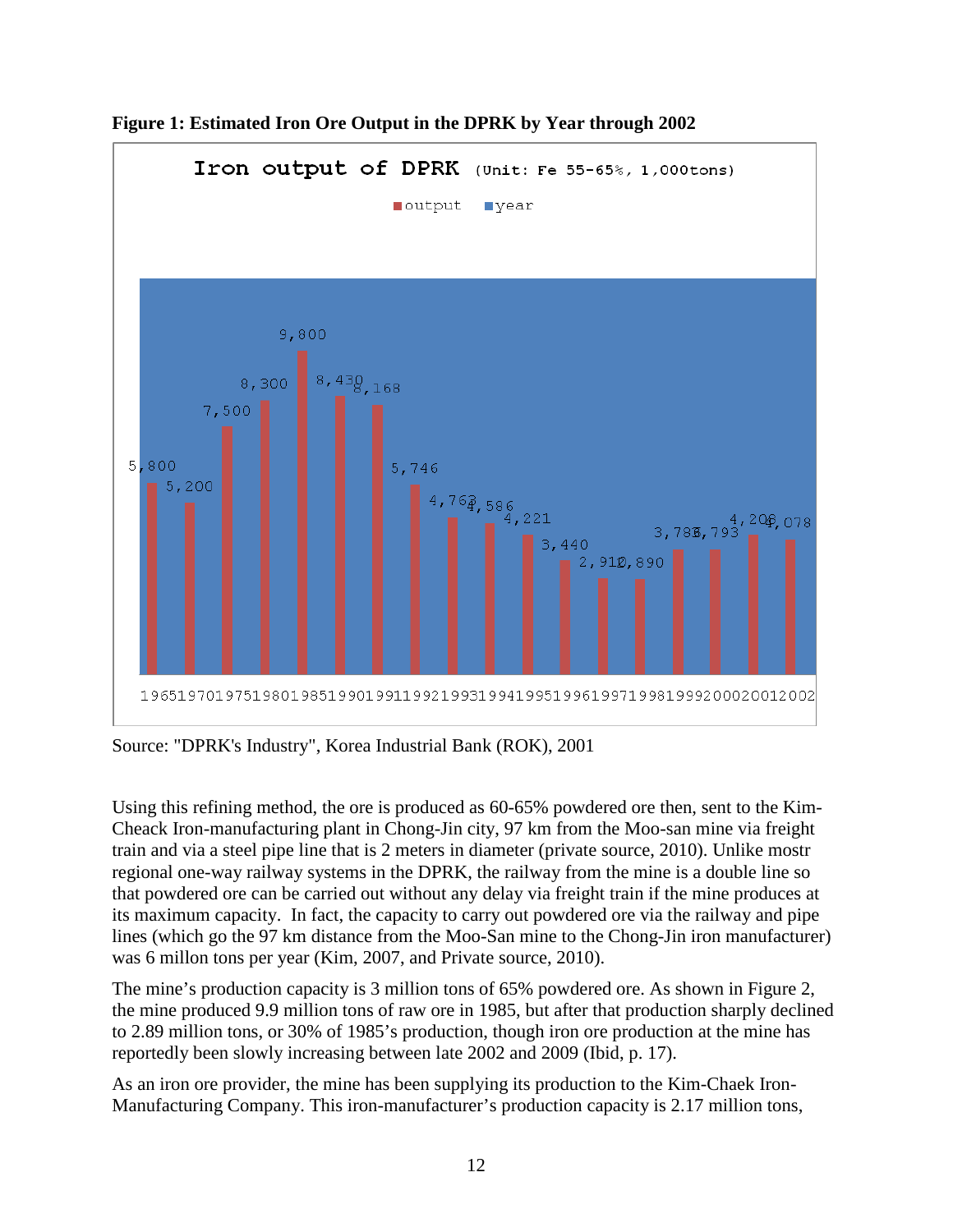accounting for about 40% of the DPRK's iron production (5.42 million tons) (Korean (ROK) Central Bank report, 2005). This manufacturer employed 20,000 workers when operating at peak output, and its annual capacity is reported to be 2.4 million tons of pig iron, 2 million tons of steel, and 1.4 million tons of steel materials (rolled steel) (Han GyeRe, Newspaper, 3rd Mar. 2002).



**Figure 2: Output of iron ore of Moo-san mine (unit: 1,000 tons)**

Source, Korea Energy Economics Institute, 2002-2003).

## Eun-Ryul Mine

This mine has iron ore in the form of limonite  $(Fe(OH)_n H_2O)$  and is located in Eun-Ryul-Gun, Hwang-Hae province. Deposits in this mine are estimated to total 200 million tons. Due to their high grade of iron ore (Fe 44%) and the convenience of transporting ore in ships (the Eun-Ryul mine is within 20 kms of Hae-Joo port) the Eun-Ryul mine and the nearby Jae-Ryong mine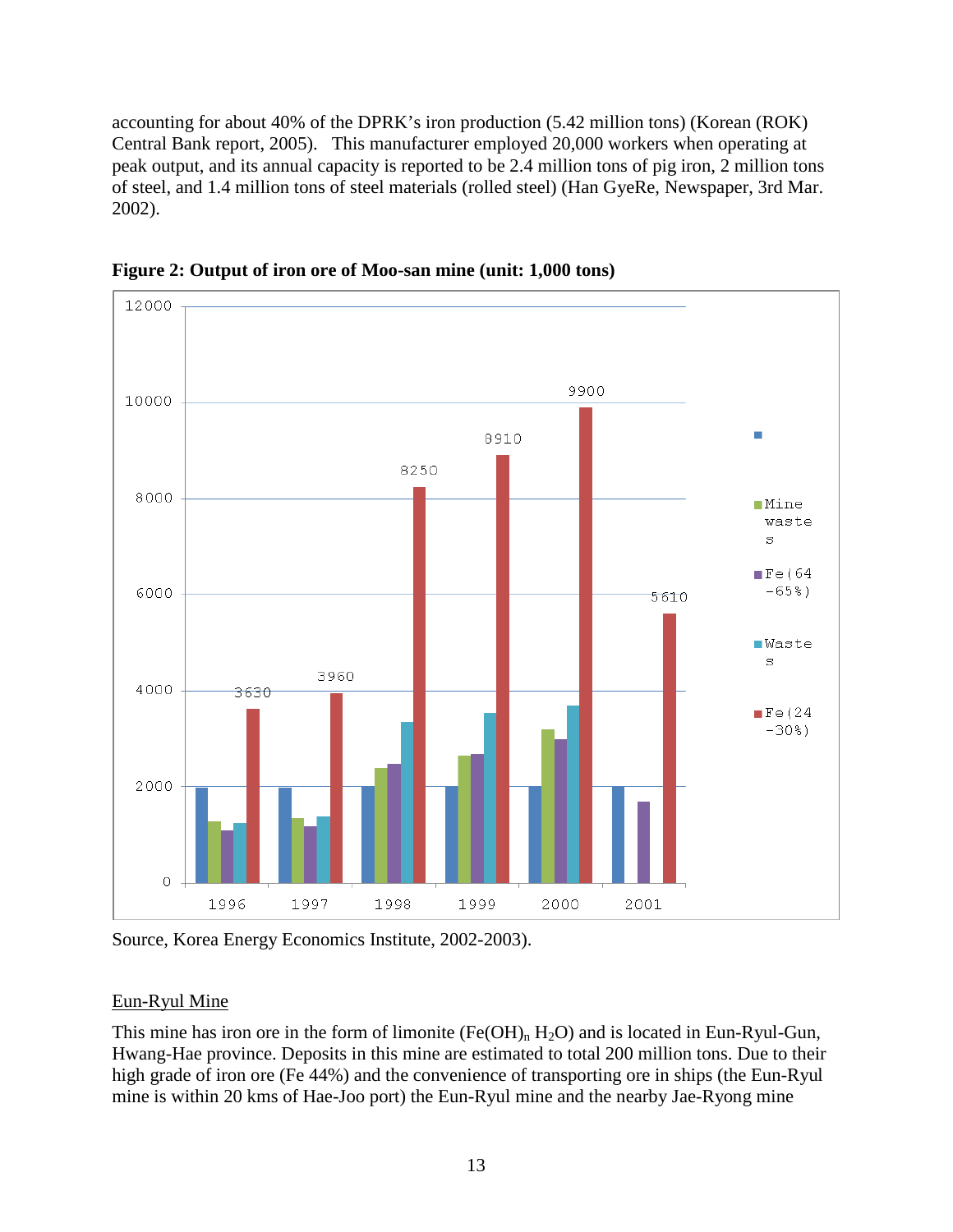descibed below are likely possible destinations for overseas' investment funds (Kim, 2007 and private source, 2010).

#### Jae-Ryong Mine

This mine is located in Jae-Ryong-Gun, Hwang-Hae province. The mine vein is similar to that in the Eun-Ryul mine. Both mines provide their production to the Hwang-Hae Ironmanufacturer.

## Hwang-Hae Iron-Manufacturer

The two mines above provide their production to the Hwang-Hae Iron-manufacturer. This factory's capacity in to produce pig iron is approximately 1.14 million tons per year (Korea Mining Improvement Corporation report, 2005, p. 9). This iron-manufacturer has more modernized and sophisticated facilities relative to the Kim-Chaek Iron-Manufacturer, but it does not operate continuously due to a shortage of iron ore supplies from the Jae-Ryong and Eun-Ryul mines (Chung, 2007 and private source, 2010).

## Hur-Chon iron ore mine

This mine is located in Hur-Chon Gun, Hwam-Kyung Nam province. The deposit is composed of reserves of hematite (Fe<sub>2</sub>O<sub>3</sub>), and the quality of iron ore is 44% (Kim, 2007 and Private source, 2010).

North Korea is reluctant to export iron ore, but it encourages iron ore manufacturers to export steel or pig iron production to China or South Korea (Chung, p. 12, and Private source 2010). Table 5 provides a summary of the production capacity (in units of ten thousand tons per year)**.**  Table 6 shows the supply chains—sources of ore and electricity—for major iron manufacturers in the DPRK.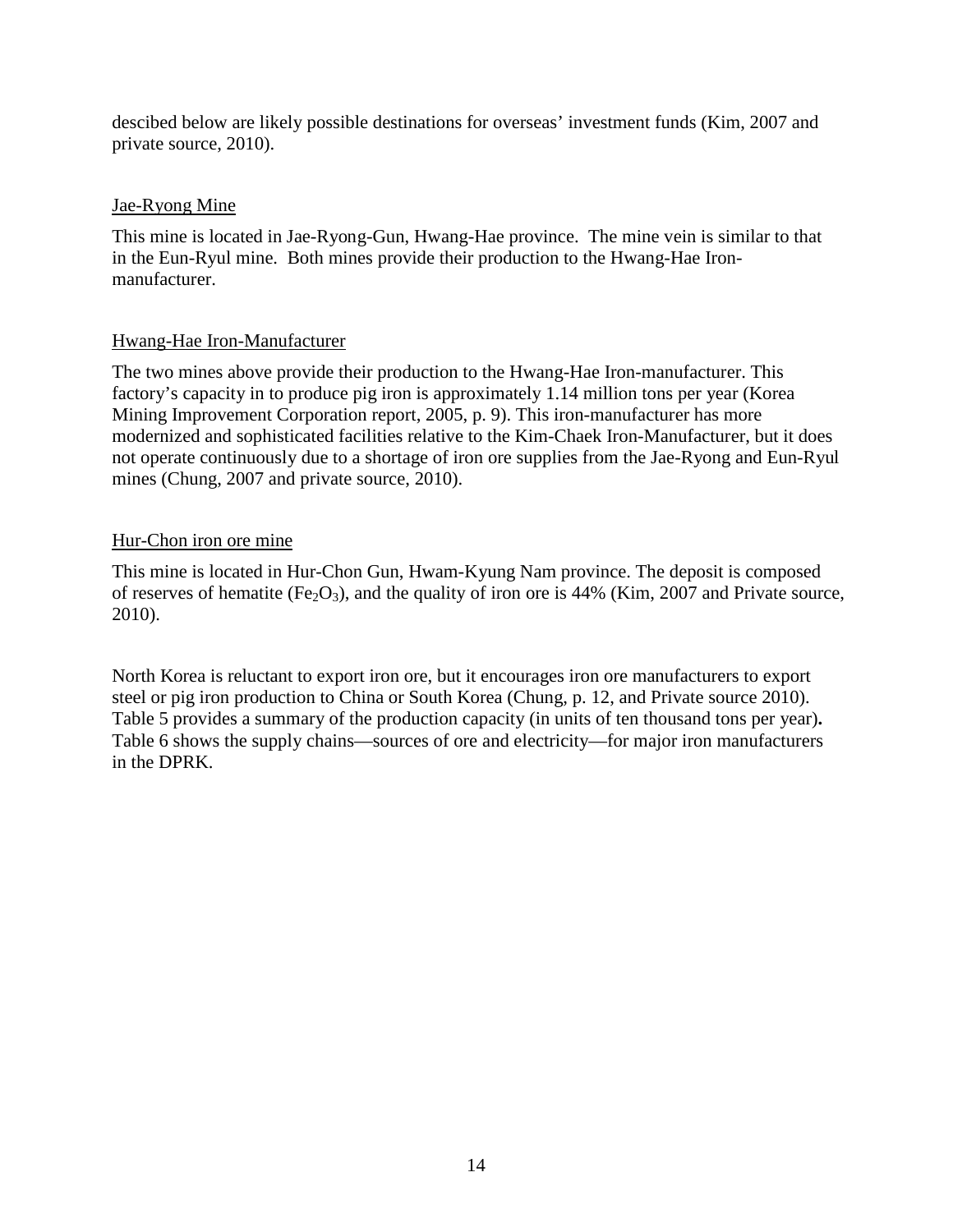**Table 5: Production Capacity of Major DPRK Iron Manufacturers (10,000 tons per year, and fraction of total national capacity)**

| Name                            | Iron making<br>$(10,000$ tons) | Steel making<br>$(10,000$ tons) | Rolling<br>$(10,000$ tons) |
|---------------------------------|--------------------------------|---------------------------------|----------------------------|
| Kim-Chaek Iron<br>Manufacturer  | 216.7 (40%)                    | 240 (40%)                       | 147 (36.4%)                |
| Hwang Hae Iron<br>Manufacturer  | 114.2 (21%)                    | 144.5 (24.1%)                   | 75 (18.6%)                 |
| Sung Jin Iron<br>Manufacturer   | 48 (8.9%)                      | 72.6 (12.1%)                    | 41.5 (10.3%)               |
| Chong Jin steel<br>manufacturer | 96 (17.7%)                     |                                 |                            |
| $4.13$ Iron<br>manufacturer     | 51.6 (9.5%)                    |                                 |                            |
| September Iron<br>manufacturer  | $9.6(1.8\%)$                   | $9(1.5\%)$                      | 55 (13.6%)                 |
| others                          | $6(1.1\%)$                     |                                 |                            |
| Total                           | 542.1                          | 600.2                           | 403.7                      |

Source: "DPRK's Industries", Korea (ROK) Industrial Bank, 2002

|                                 | Table 0. Supply chains for major from <b>&amp;</b> Steel manufacturers in the DT KK |                                 |                                      |                                        |
|---------------------------------|-------------------------------------------------------------------------------------|---------------------------------|--------------------------------------|----------------------------------------|
| Name                            | <b>Major Products</b>                                                               | <b>Iron Ore</b>                 | <b>Power Plant</b>                   | <b>Supplies Products</b><br>for        |
| Kim-Chack Iron<br>Manufacturer  | pig iron, steels,<br>rolled steel                                                   | Moo-san Iron<br>mine            | Chong-Jin<br>Thermal<br>power plant  | Sung-Jin,<br>Chunrima<br>steel maker   |
| Hwanog-Hae<br>Iron Manufacturer | Pig iron, steels,<br>secondary metal<br>products                                    | Eun-Ryul,<br>Jaer-yong<br>mine  | Pyong-Yang<br>Thermal power<br>plant | steel sheet,<br>Rail, shape<br>steel   |
| Chunrima steel<br>Manufacturer  | general rolled steel<br>steel rope, secondary<br>steel products                     | Chon-dong,<br>Gea-chon<br>mines | Pyong-Yang<br>Thermal power<br>plant | construction,<br>building<br>materials |
| Chong-jin steel<br>manufacturer | secondary steel<br>products<br>alloy steel products<br>structural steel             |                                 | Chong-Jin<br>Thermal<br>power plant  | machinery<br>factories,<br>exporting   |
|                                 |                                                                                     |                                 |                                      |                                        |

|  | Table 6: Supply chains for Major Iron & Steel Manufacturers in the DPRK |
|--|-------------------------------------------------------------------------|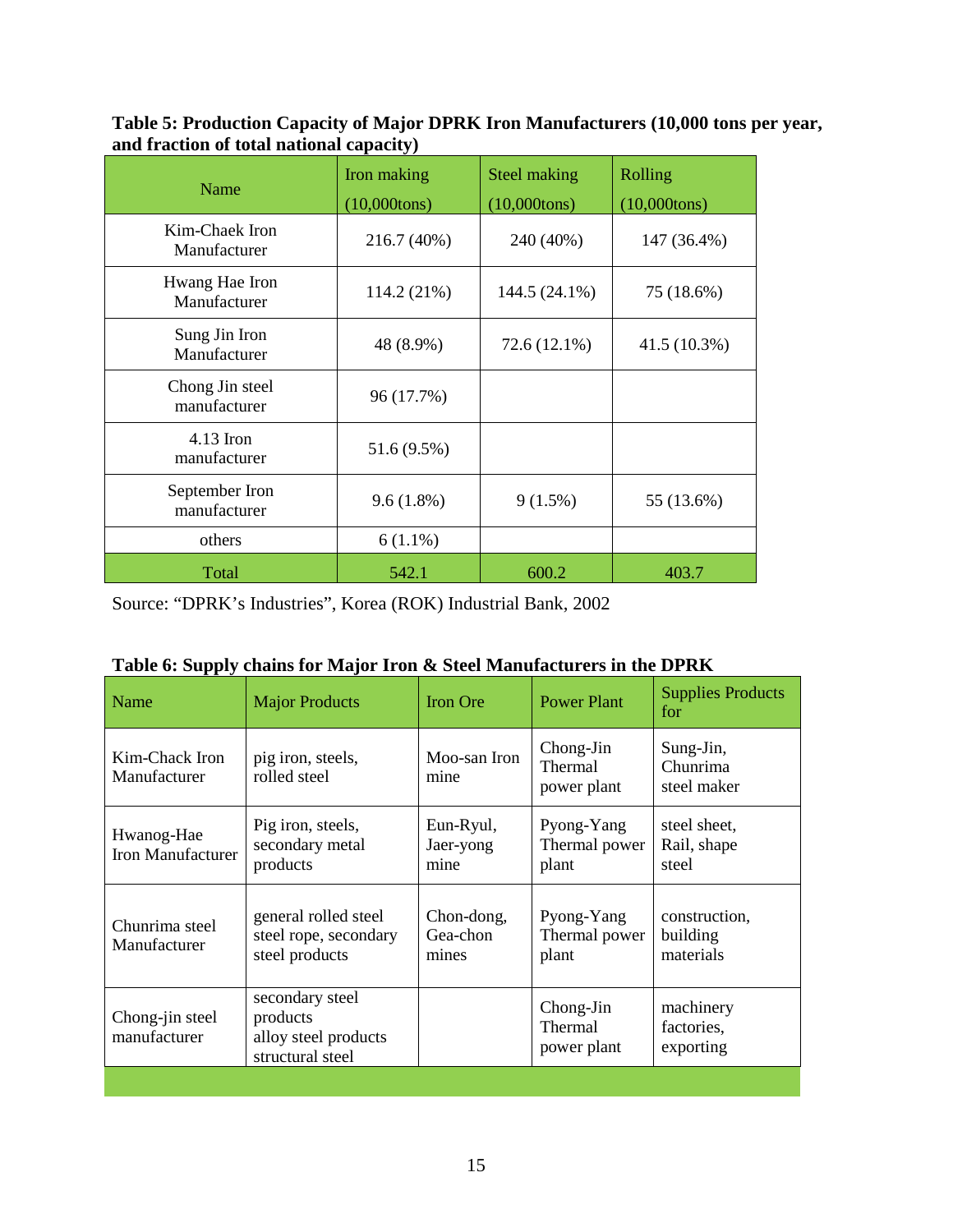#### (3) Copper Mines

North Korean authorities have been deliberately reluctant to reveal information about North Korea's copper mines and copper production capacity to outsiders, including China and South Korea, due to the fact that copper has been a significant material for producing military equipment, for including copper cable, bullets, shells and missile-related materials (Private source, 2010). Thus it is not easy to gather data related to copper mines and copper production in North Korea. There are 3 major copper mines in Northern part of the DPRK: Hur-Chon Copper Mine, Hye-San copper mine and Yong-Heong Copper Mine. Those mines are owned by the People's Army Department as they provide strategic war industry supplies, and are controlled and operated by the PAD (Private source, 2010). The information available on these mines follows.

## Hye-San Youth Copper Mine

This mine is located in the Hye-San region in Ryang-Gang province. The copper ore deposit for this mine is known to be 20 million tons, the mine's annual production capacity is 30,000 tons (of Copper 30%) and its employees number about 2,500. Copper ore from the mne is processed in a concentrator unit at the mine, and the concentrated ore is carried by freight train to Dan-Chon refinery (DPRK published document, 2010 and private source, 2010). There are two copper mines in this region: Gap-San copper mine and Shin-Pa copper mine in Ran-gang province.

#### Hur-Chon Copper Mine

This mine is located in the Hur-Chon region of Ham-Kyung province. The known copper ore deposit for the mine as 15 million tons, and Gold and other rare minerals are also found in the deposit. The annual production capacity of the mine is 20,000 tons (Copper 40%) and it employs 5,500 personnel. Copper ore is processed in a concentrator at the mine and is carried by trucks and freight trains to the Dan-Chon refinery (private source, 2010).

## Yong-Heong Copper Mine

This mine is located in the Yong-Heong region in Ham-gyung province. The known copper ore deposit is 12 million tons, and is associated with Gold and rare minerals. The annual production capacity of the mine is 10,000 tons (Copper 40%), it employs 1,500 workers. Copper ore is concentrated in concentrator units at the mine, and is carried by trucks and freight trains to the Dan-chon refinery (Kim, 2007, and Chung, 2007).

## (4) Man-Nyun Mine (Tungsten and Molybdenite )

This mine is located in Shin-Pyong –Gun, Hwang-Hae province. Tungsten reserves in this area are approximately 20 million tons ( $WO<sub>3</sub>$  65%), accounting for half of North Korea's total reserves (Ibid, p. 13). There are 10 veins of Tungsten in the deposit, of 3-6 meter width and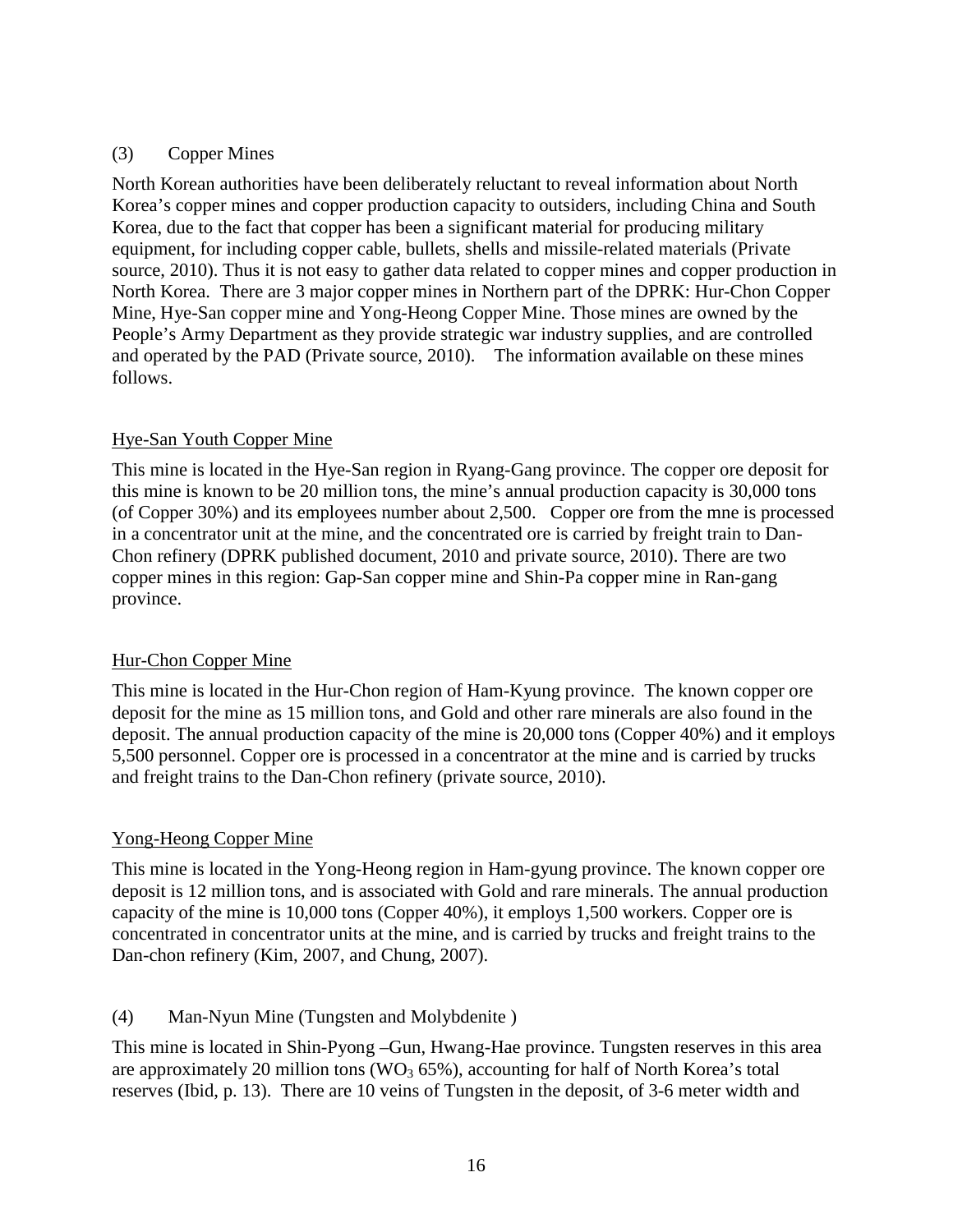1,800 meter length, in this mine. This mine also produces Manganese ore and Copper pyrite ore. The mine's ore separator's capacity is 1000 tons/day, and the mine produces 500,000 tons of ore annually (measured as  $WO_3$  65%). The mine employs 3,500 workers, and has 8 work tunnels for mining (Ibid, p. 15).

Figure 3 shows the output of major non-metallic minerals in the DPRK over the period 1990 thorugh 2006. Major non-metallic mineral products include black lead (graphite), phosphate rock (mainly used as fertilizer), limestone used for cement, and magnesium oxide, from magnesite. Major mines for each of these are discussed below.



**Figure 3: Output of Major Non-metallic Ores in the DPRK**

Source: Korea Mine promotion Corporation Report, 2005. Note that in this graph, "Cement" denotes tonnes of cement clinker

(5) Magnesium oxide (ore)

The DPRK's reserves of the nonmetallic mineral magnesite are estimated at 3.5 - 4 billion tons (Mg 45%), and are mostly located in the Dan-Chun area, Ham-Kyung province, which is largest deposit in the world. In particular, as a strip mine and large scale mine, the deposit in the Baekgumsan area is approximately 3.6 billion tons and is 7,660 meters length, and 7-100 meters in depth. North Korean production of Magnesite as of 2005 was estimated at 1 million tons as concentrated ore (Kim, 2007 & private source, 2010).

## Ryong-Yang Mine

This mine is located in Don-san dong, Dan-Chun city and is a subsidiary of the Dan-Chon Regional Mining Group. The Magnesite ore grade is MgO 30%, and the mine's capacity to produce Magnesium ore is 8 million tons per year, which after concentration of the ore (to 55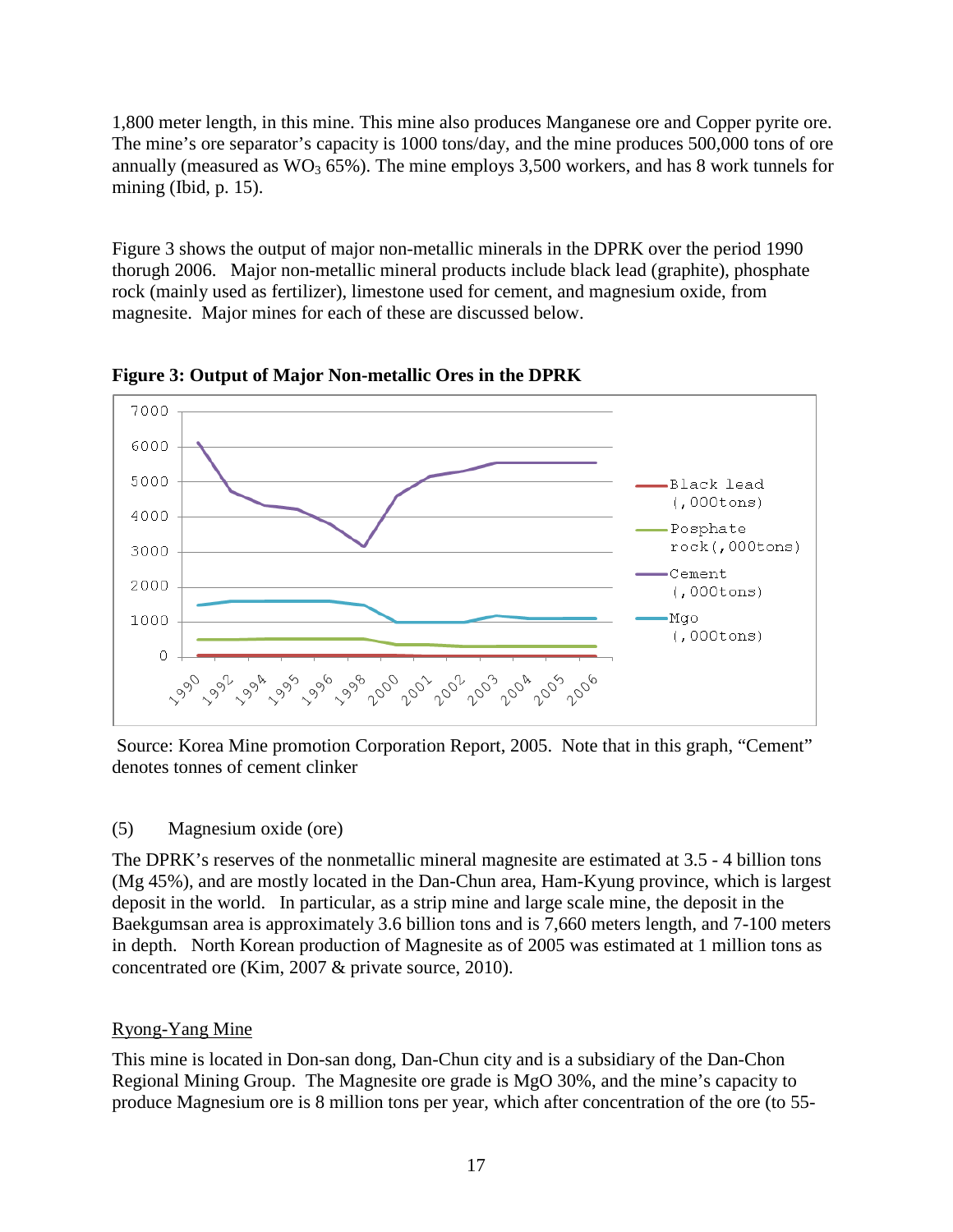60% Mg) is 3 million tons. Mining operations use two methods, terraced strip mining and underground mining. Heavy trucks operate from inside the mine to transfer points outside of the mine tunnels, and freight trains are used as major carrier to move ore from the mine area (Ibid, p. 15, 2005). A major ore separator was built within the mine in 1988, and the capacity of the separator is 8 million tons of ore per year.

This mine is operating as a subsidiary of the Korea Magnesia Clinker Industry Group (KMCIG), and this parent company has three mines and three clinker manufacturers with 30,000 employees. In addition, the KMCIG operates four kilns for CCM (caustic calcined magnesia) and dead burned magnesia, and its capacity of production is 750,000 tons per year (Kim, 2007, p. 18).

Double railways were built early in the 1990s as infrastructure for this mine. Freight railways operating from the seaside (Dun-chon City) to the mining sites are, however, on steep slopes, and alternative freight methods need to be considered to serve the mine (Private source, 2010).

## (6) Lead and Zinc Mines

Most lead and zinc deposits are found in Ham-Kyung, Pyong-An and Hwang-Hea provinces, and the total and total reserve are approximately 600,000 tons (Pb 100%) and 15 - 20 million tons (Zn 100%), respectively. The National total output of lead and zinc are approximately 60,000 tons and 100,000 tons per year respectively (Kim, 2007, p. 12, 2005). Most zinc and lead ore are smelted at the Moon-Pyong Refinery (located in Moon-Chon City, Kang-Won province).

#### Gum-Dock Mine

This mine is located in Dan-Chon area in Ham-Kyung province. As the largest zinc mine in the DPRK, this mine has rich vein of ore 9 km in extent, and its deposit is estimated at 8 million tons (Zn 100%), half of the DPRK's total deposits (ibid).

#### (7) Energy resources: Coal

Table 7 list the major coalfields in the DPRK, providing the type of coal mined and the estimated size of coal deposits for each.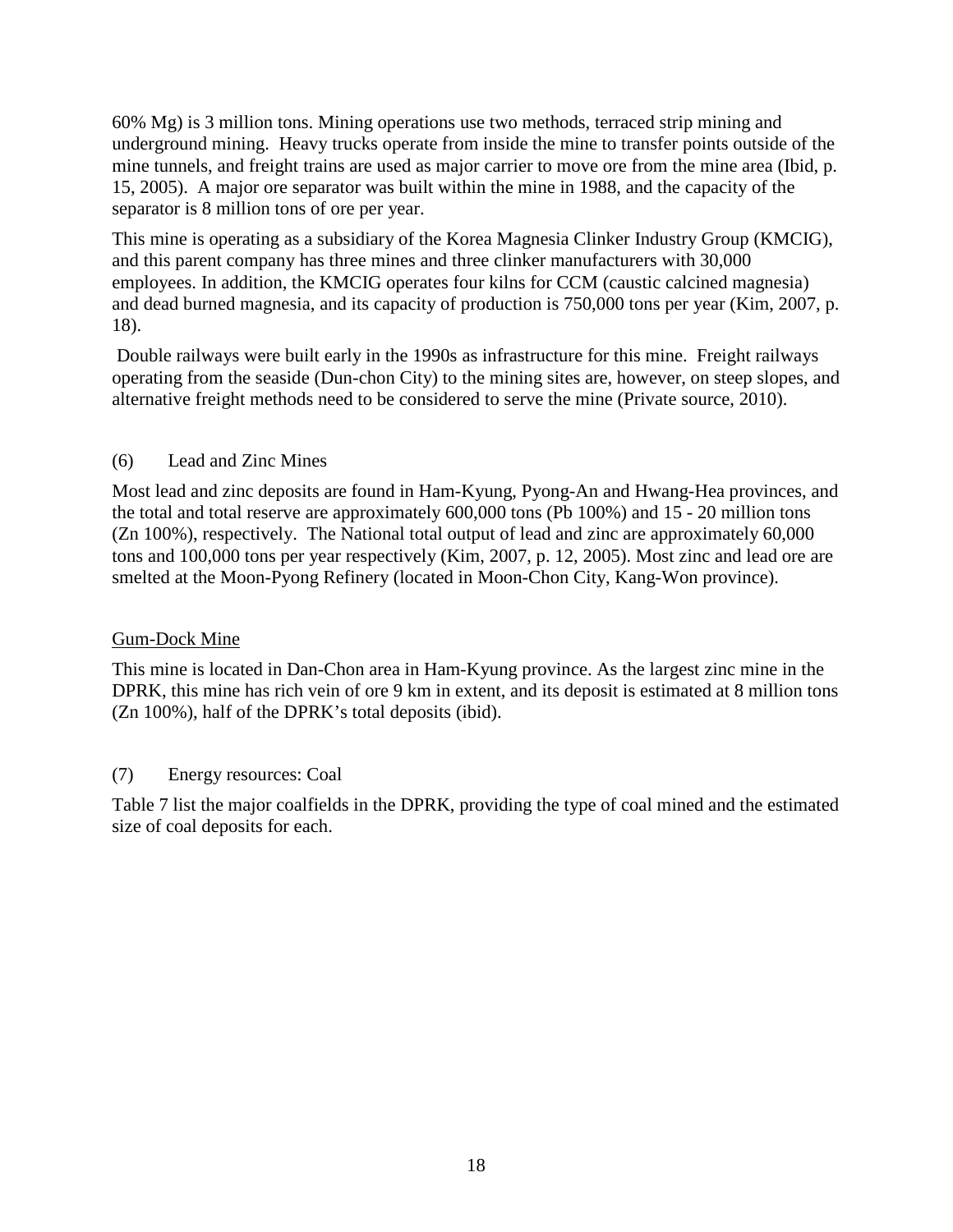| Type of Coals | Name of coalfields                   | Deposits of coals |
|---------------|--------------------------------------|-------------------|
| Anthracitic   | Northern Pyong-An coalfield          | 3,670             |
|               | Southern Pyong - An coalfield        | 1,260             |
|               | Ko-Won coalfield (Kang-won province) | 320               |
|               | others                               | 6,490             |
|               | Sub-total                            | 11,740            |
|               |                                      |                   |
| Brown coal    | Northern Ham-buk province            | 1,910             |
|               | Southern Ham-buk province            | 570               |
|               | others                               | 520               |
|               | sub-total                            | 3,000             |
| Total         |                                      | 14,740            |

|  | Table 7: Deposits in Major Coalfields of the DPRK (unit: million tons) |  |
|--|------------------------------------------------------------------------|--|
|--|------------------------------------------------------------------------|--|

Source: Korean Central Bank, 2008

Coal in the DPRK's economy has been recognized as a major strategic energy resource as an economic development engine, as well as an industrial material for thermal power plants and factories, railway operations and even household (Chung, 2005, and Private source, 2010). Approximately 70% of North Korea's energy is provided by coal, thus coal mines have been recognized as having a significant position in resource development plans for the DPRK's economy (Chung and Kim, 2007 and Private source 2010). The DPRK has exported approximately 2 million tons of coal annually to China in exchange for strategic materials needed by North Korea or for US dollars (or other hard currencies) since 2004. For instance, coal produced in the Pyong-An Regional Mines has been exported to Tien-jin, Dalian and Chingdao Cities in China from Nam-po port in the Western DPRK (Private source, 2010).

Coal reserves in the DPRK include the coal types Anthracite and Brown coal, but reserves of bituminous coal are not found in the DPRK, according to the Korea Mining Improvement Corporation report, 2004.

The total of DPRK's coal deposits sum to approximately 14.7 billion tons, including 3 billion tons of lignite coal (soft coal) and 11.7 billion tons of Anthracite coal, mostly in Pyong-an province and Ham-Gyung province.

In terms of antracite coal reserves in North Korea, major coal production areas are classified into two areas: the North Pyong-An coalfield (deposits of 3.7 billion tons) and the South Pyong-an coalfield (deposits of 1.23 billion tons).

In terms of lignite coal reserves, major coalfields are divided into 3 areas: North Ham-gyung province coalfield, South Ham-gyung coalfield, and An-Joo coalfield (Pyong-An province). Coal deposits in those major coalfields are 1.88 billion tons, 480 million tons and 117 million tons respectively (Jung, 2007, p. 5 and Kim, 2007, p. 18).

Figure 4 shows ROK estimates of overall DPRK coal production from the 1960s through 2004.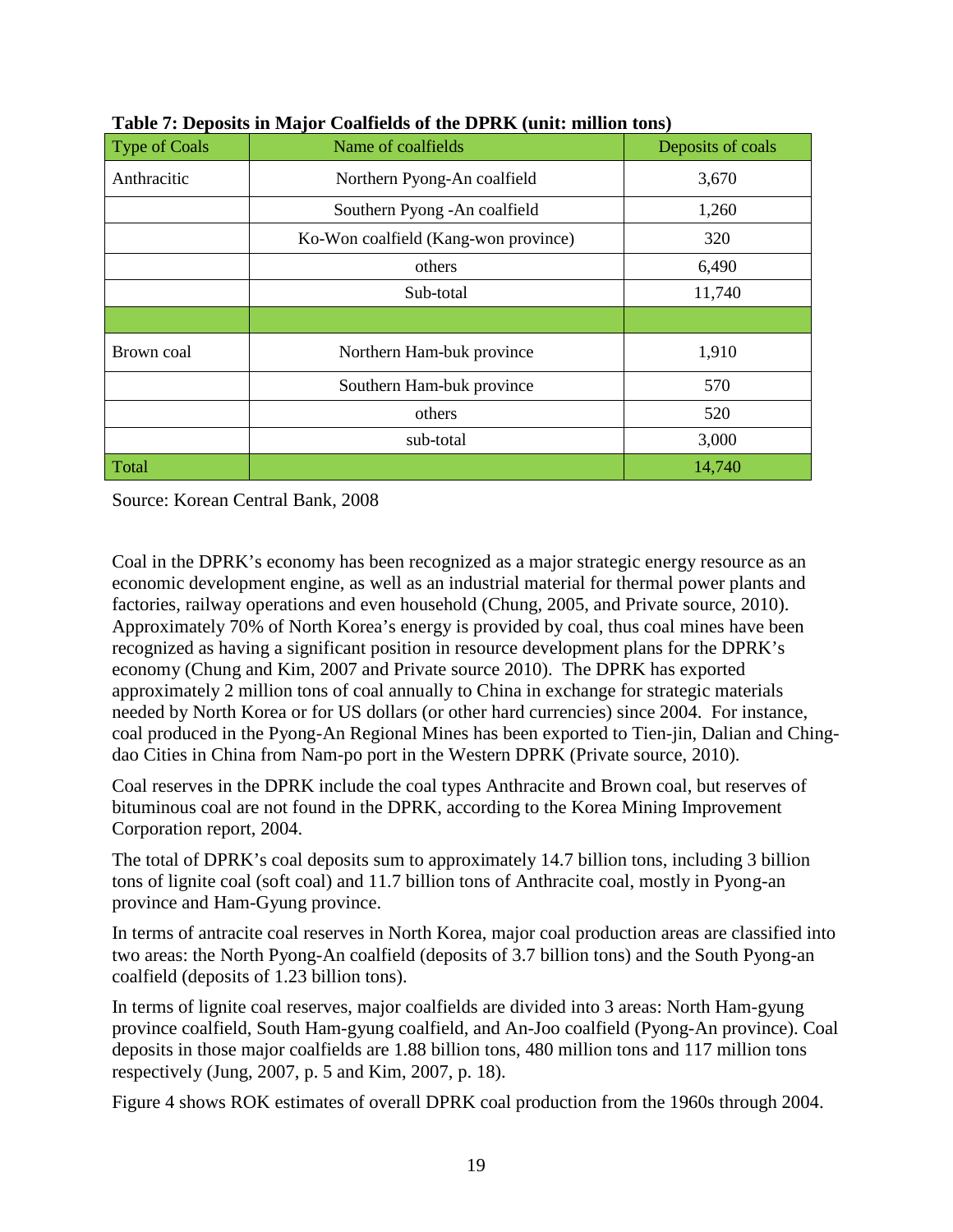

**Figure 4: Output of Coal (units: 10,000 tons)**

Source: (Korea Mining Improvement Corporation report, 2005)

It has been reported that the An-Joo coalfield has produced coking coal (high heat content coal used as coking coal), which was exported to China in 2008. By contrast, South Korean research papers on the topic have so far denied the existence of coking-quality coal production at An-Joo (ibid, p.17, Private source, 2010). Annual nationwide coal production was 38.3 million tons in 1989 but production of coal declined sharply after 1990 such that annual coal production was 18.6 million tons in 1999. Estimanted nationalwide coal production capacity, however, is said to have been 53.50 million tons in 1986. (Jung, 2007, p.18).

With regard to coal quality, DPRK-produced anthracite coal from the Duck-Chon coal mine is reported by Chinese importing authorities and Shipping business sources to have the following characteristics. Coal of this type has recently been exported to Chinese thermal power plants in Tien-jin and Dai-lian (private source, 2010). This coal is of much better quality from a caloric value standpoint than normal coal produced by the DPRK.

#### Coal Specifications:

- Caloric value: 6,480 kcal/kg (min.)
- Fixed Carbon: 80.3% (max.)
- Ash contents: 12.2% (max.)
- Volatile material: 6.1% (max.)
- Sulfur:  $0.2\%$  (max.)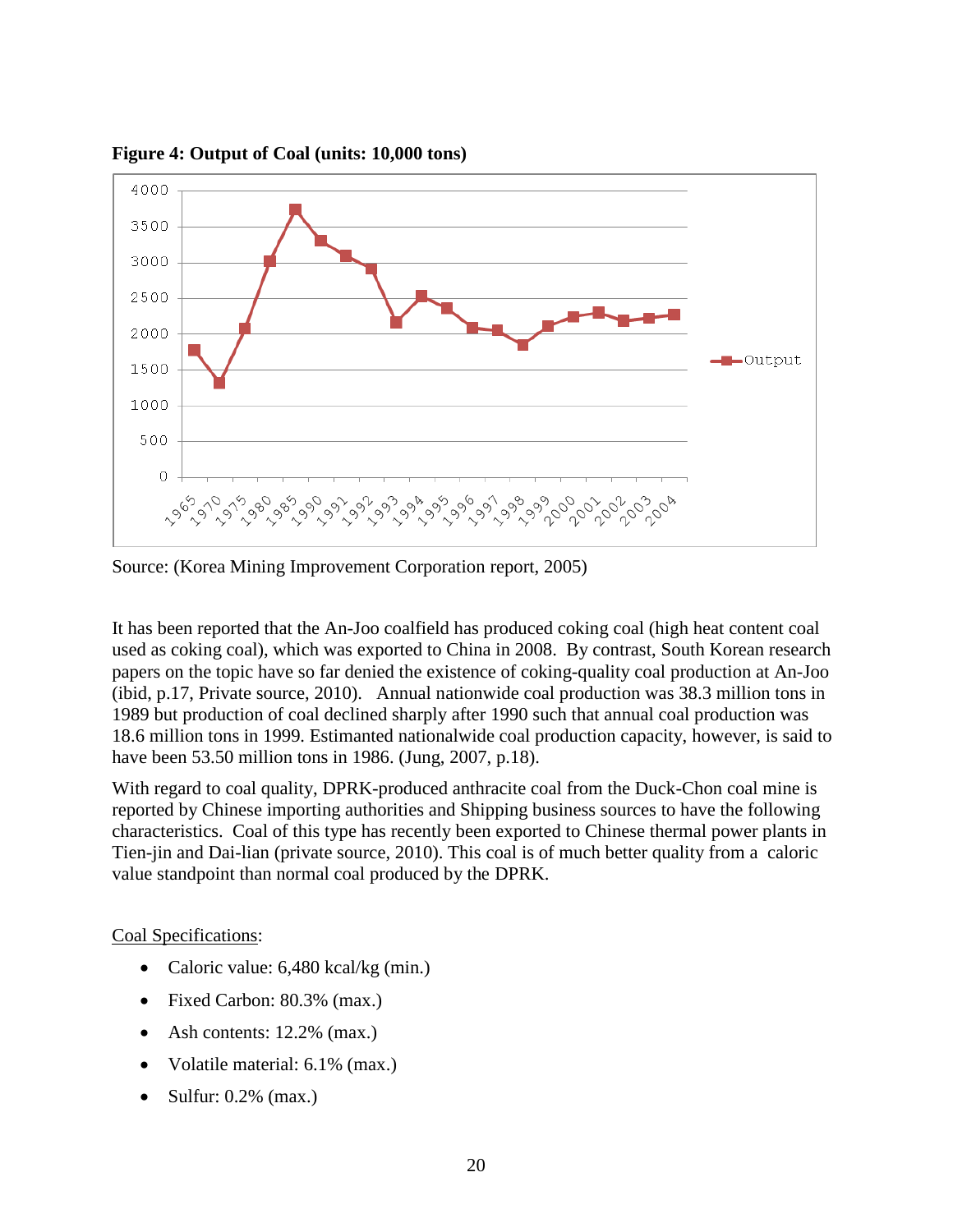- Moisture (max):  $6.0\%$  (max.)
- Size: 0-30 mm (100%. min.)

(Source: Invoice from DRPK exporting company, 2009).

#### Urgent Problems in the DPRK Coal Industry

There are currently several urgent problems that the DPRK coal industry must overcome. First, the depth of mining at existing sites which means that the expense and difficulty of draining underground water has increased, and the operational effectiveness of the mines has decreased, on average. Second, a lack of power, transport equipment, mining technology and funding has held down production. Third, there is a lack of attention to mine development, as opposed to enforcement of impractical plans to promote coal production in the short term when new general managers or Labor party executive are sent to oversee the mines**.** Fourth, deterioration of mining equipment and equipment parts, as well as lack of mine support posts, limits production. Fifth, a high rate of industrial accidents and the lack of new investments in the coal mining industry reduces output. And sixth, that lack of electricity for mine operation is a cause of lack of power production due to the fact that most power plants rely on coal supplied by coal mines as energy sources, resulting in a vicious circle connecting the problems of lack of power and the energy sources used to produce power in the DPRK (Jung, 2007, and Private source, 2010).

#### (8) Energy Source: Uranium Ore

DPRK has been highly reluctant to reveal the extent of its deposits of Uranium ore and its annual production capacity to the outside world. According to private sources in China and DPRK business contacts, however, the DPRK's deposits of Uranium ore amount to approximately 26 million tons. In fact, there are 2 major Uranium ore mines in the DPRK: the Pyong-San mine, and the Woong-Gi mine, as described below (Private source, 2010).

#### Pyong-San Uranium Mine

This mine is located in Pyong-San–Gun, Hwang-Hae province and has been operating for 30 years under the control of the People's Army Department. The deposit in this mine area was estimated at 1.5 million tons (as Uranium ore), and the mine's annual production capacity is 10,000 tons (private source). The mine has own separator for concentration of ore. All products are sent to the Nyung-Byun (Yongbyon) Nuclear power station under armed guards. Recently, a new facility for Uranium extraction has been built in the Pyong-Won area (private source, 2010).

#### Woong-gi Uranium Mine

This mine is located in Woong-gi, Ham-Kyung province and has been operating for 35 years under the control of the People's Army Department. The deposit in this mine area was estimated at 10 million tons (as Uranium ore), and its annual production capacity is 19,000 tons (Private source). The mine has its own separator for concentration of ore. All products are sent to the Nyung-Byun Nuclear power station under armed guards (Private source, 2010). The mine's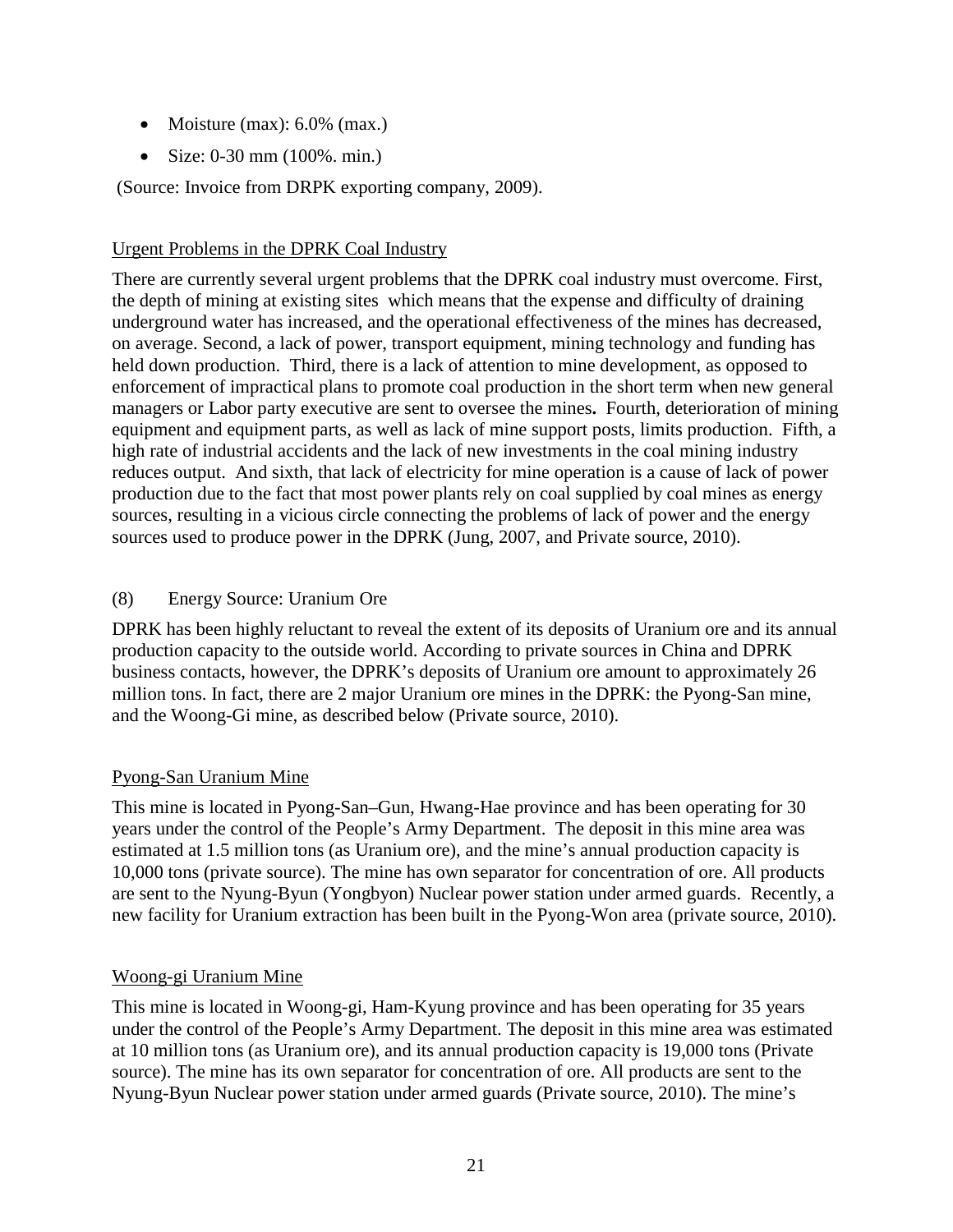operation has been kept from outsiders, and even from North Koreans, due to the fact that output from the mine is known to have been used for nuclear weapon development purposes. As a result, the workers and engineers in the mine have been restricted within the mine facilities even if they suffered from nuclear radiation-related disease (Private source, 2010).

#### Educational Institute for Uranium Mines

In the fields of geological exploration and engineering , the Kim-Chaek Engineering University, the Chong Jing Mining and Metal University, and the Sariwon Geology University have been playing major roles in staffing exploration activities to find additional Uranium ore deposits. Nyung-Byun Physics University and Lee-Gwa University have been playing major roles in the areas of mining and ore separator operation within mines, as well as logistics, for security reasons (Private source, 2010).

#### Infrastructure and Facilities for the Mines

Unlike other mining industries in the DPRK, Uranium mines have been targets of heavy investment, and its high grade engineers and skilled workers receive preferential treatment in terms of food, salary and social status. Funds have invested in the mines have been used for mining equipments and facilities,. In particular, instead of freight railway shipping of ore, sophisticated trucks, imported from Sweden and Japan, are operating to support production activities (DPRK published documents, 2010, and Private source).

#### (9) Energy Source: Oil

Ascertaining the truth as to whether or not North Korea has petroleum deposits has not only been one of the critical issues in the geological exploration community in the DPRK, but also is a factor for central economy planning authorities. In fact, North Korean geologists and foreign engineers have found oil deposits during East Sea seabed area exploration (near Tong-Chon, Kang-won) and in West seabed area exploration (near Nam-Po) in 1985 (Private source). North Korean authorities have established a self-reliance policy for oil exploration and production since the 1960s. The DPRK set up an Oil Exploration Institute in Sook-Chon (near the West Sea) in 1968, with advanced exploration equipment imported from Russia and Sweden, in order to accelerate oil exploration within the West seabed area. In 1978, North Korea signed an agreement with China on oil exploration, under which the DPRK would receive support in the form of Chinese technology and equipment (oil drilling machines and oil prospecting ships) in the Bal-Hae-man area (the Yellow Sea) (Chinese documents, Private source, 2010).

In addition, North Korea sent experts in oil exploration to Russia in 1991 in order to gain expertise and experience from Caspian Seabed oil exploration activities. The North Korean Physical Exploration Department drilled 13 exploratory holes in the East seabed and West seabed with assistance from Sweden engineers, and found significant results in 1993. As a consequence, 350 barrels of oil were produced in 1998 at the "406" location, located 66 km from Cho-Do Island of Pyong-An province in the West Sea. Also, 450 barrels of oil were produced from an exploration well at the Nam-Po offshore drilling point, also in 1998. The Canadian oil exploring company Cantexa reported that the oil deposit in the 406 drilling area could hold 5 - 40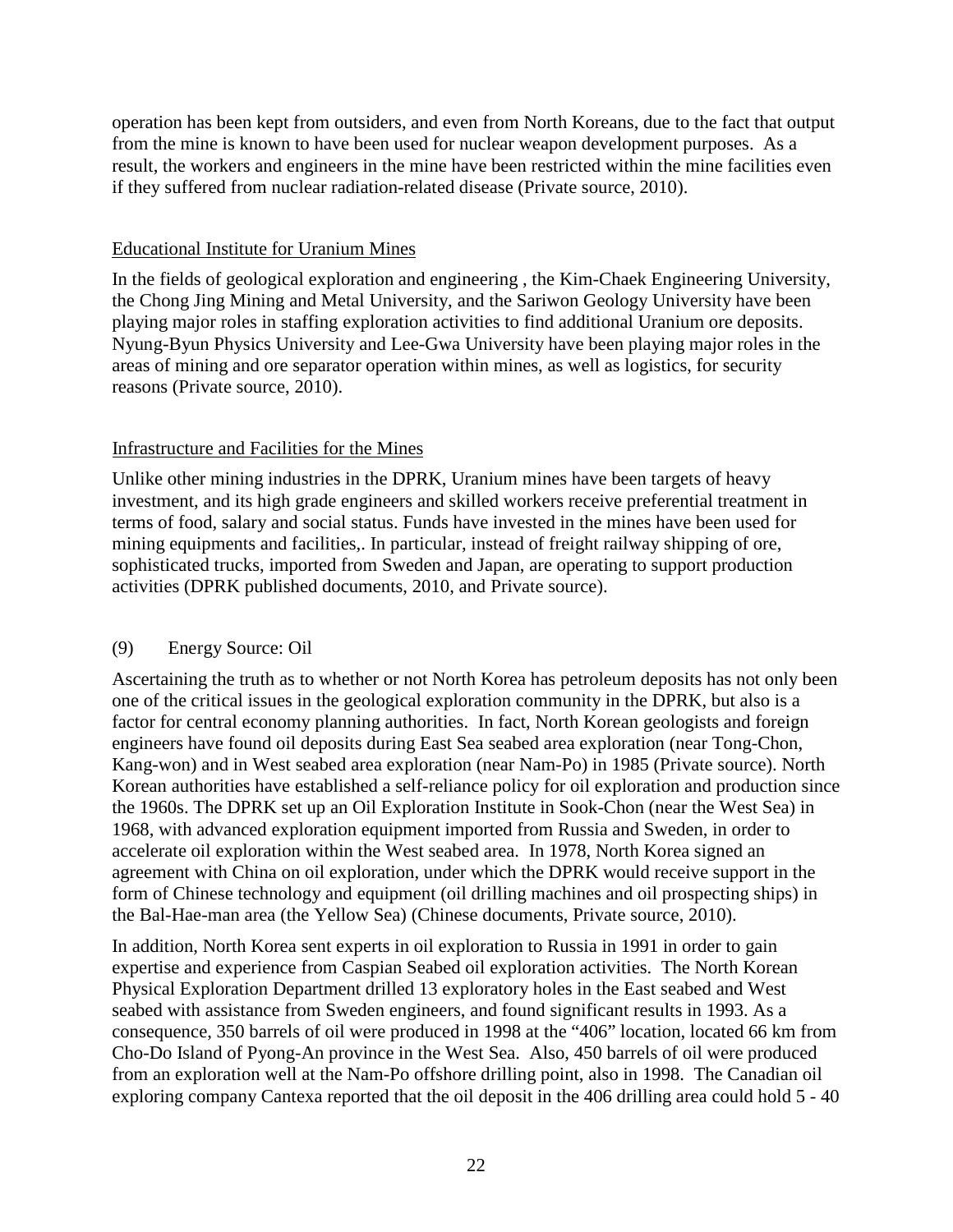billion barrels (Korea Marine Institute, www.kordi.re.kr). The Microleptonics Research Laboratory of the Russian Exploration Institute has reported that massive oil deposits have been found in the West seabed and Yellow seabed (ITAR NEWs, 4/9/1999). Analysis of oil samples from these explorations revealed specific gravity of 0.854-0.887, paraffin content of 8-9%, hydrocarbon content of 70-80%, and asphaltic content of 0.2-1%, suggesting that these finds are commercially valuable oil deposits (ibid, and Private source).

The latest activities related to oil exploitation in the DPRK in partnership with overseas investors include an agreement between KOREX and KOEC (Korean Oil Exploration Company) on a PSC (production sharing contract) in the East-sea, based on a report by Channel Asia News, 2 June, 2006. KOREX was established as a subsidiary of the Irish company Aminex and the North Korean firm Cho-sun Energy (as a 50:50 shared company).

## <span id="page-22-0"></span>2. Environmental and Work Conditions in the DPRK Mining Sector

Brief descriptions of environmental and workplace issues encountered at several important DPRK mines follow.

#### Moo-San Mine Development and Environmental Issues

A fact finding mission was undertaken as a joint investigation by Australian (Clough Engineering Co, Ltd) and Japanese (Mitsui Metal Development) mining experts had been implemented in order to identify problems and solutions related to mining operations and their environmental effects on the Doo-Man River area, with the support of the UN Office of Project Services (UNOPS) in 2001 (KOTRA, report, 2005). According to the report of the mission, the Moo-San mine has been divided into six mining areas; three of which are open sites, and three of which are designated as future areas for underground mining. Mined ore including wastes ore are sent to the separator directly. About 33% of the total mined ore were waste rocks to be disposed of, 1/3 is usable ore, and another 1/3 is fine tailings. The mine discharges these fine tailings as wastes into the Sung-chon River, which flows into the Doo-man River. As a consequence, the river is polluted by the mining wastes (fine tailings). As a result, downstream farmers could not use the river water and two Chinese hydroelectric power generators had to have their turbines replaced every year due to the water pollution (ibid, and Private source, 2010).

#### Sang-Nong Mine's Environmental Issues

This mine produces Copper and Gold ore. It has approximately 5,000 employees working as miners and in mining-related positions. Due to the age and poor condition of the facilities in use, including separator and concentration equipment (the facilities were mostly built in the 1960s with assistance from Russia; some have been in use since the Japanese colonial period), the Huchong River is heavily polluted, and fish cannot be found in its waters. In addition, as a result of the use of strong mining-related chemicals, the 200,000 local residents of the area has serious coughs and other respiratory ailments, and some have lung-related occupational diseases (Private source, 2010).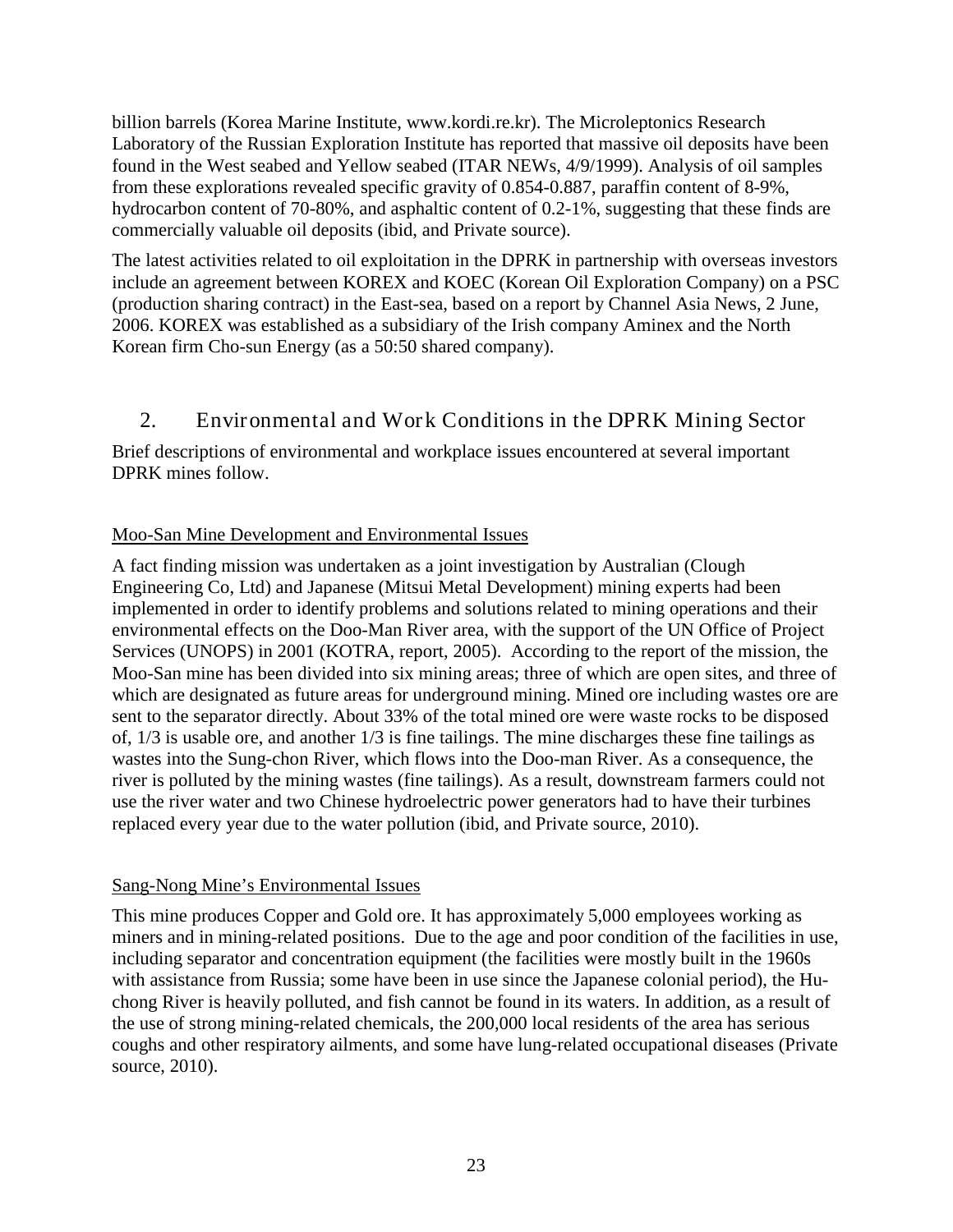#### Pyong-San Uranium Mines

Miners working at these two mines have been suffering occupational diseases since development of these mines began. The most serious situation was that mine workers were diagnosed to be infertile for lack of sperm (Private source, 2010). DPRK authorities provide preferential treatment to miners, includng regular supplies of meat, sugar, alcohol and housing, as compensation for those suffering from diseases related to their mining activities (Private source, 2010). Workers were told to keep their disease problem as a secret to outsiders, even including relatives. Most mining engineers, as university graduates and people who know about this occupational disease problem, wish to avoid this occupation, but workers and graduates must follow the Labor Party's dictates, reinforced by considerable social pressures (North Korean students study for free at university, thus University graduates are obliged to follow government instructions).

Another significant issue in these mines is that residents around the mining sites are also suffering similar symptoms, but as yet the authorities have not provided any alternative residential solution such as moving to a reasonably safe area (private source, 2010).

## <span id="page-23-0"></span>3. Infrastructure

Infrastructure in mine areas can be classified into 3 categories: 1) transportation facilities including trucks roads and railways, 2) power facilities for mining and related industrial operations, and 3) metal refining industries including refineries and iron manufacturers. Each of these is discussed below.

## *3.1. Transportation Facilities*

#### <span id="page-23-1"></span>Railway systems

Most mines are linked with freight railways. The railways are single lines in most areas in the DPRK, although, double track railways have been built over the 97 km between Moo-San (iron mine area) and the Choing-Jin refining facilities (private source, & Kim 2005). Open freight cars have been used for carrying iron ore and other ore materials. The DPRK's railway system is experiencing deterioration in its technology and operational system. For instance, most locomotives are electric-powered, and thus rely on consistent supplies of electricity. Most mining operations cease when sufficient supplies of electricity, typically generated by thermal power plants, are unavailable (Kim, 2007, p. 5, and Private source, 2010).

With regard to the condition of railroads, the tracks are so old (built in the 1940s and partially replaced in the 1970s) that fatal accidents have occurred annually (Private source, 2010). The system and operating conditions should be improved or replaced within 3 years if transporting of products from mines is to be sustained (Private source, 2010). As a result of the generally poor condition of the road system, freight trains have become the major means of transportation for iron ore and coal. Most open cars of freight trains are 60 tons capacity for heavyweight cargoes, but some 30 tons cars are also used as coal carriers (Chung, 2007, p. 4, and Private source, 2010).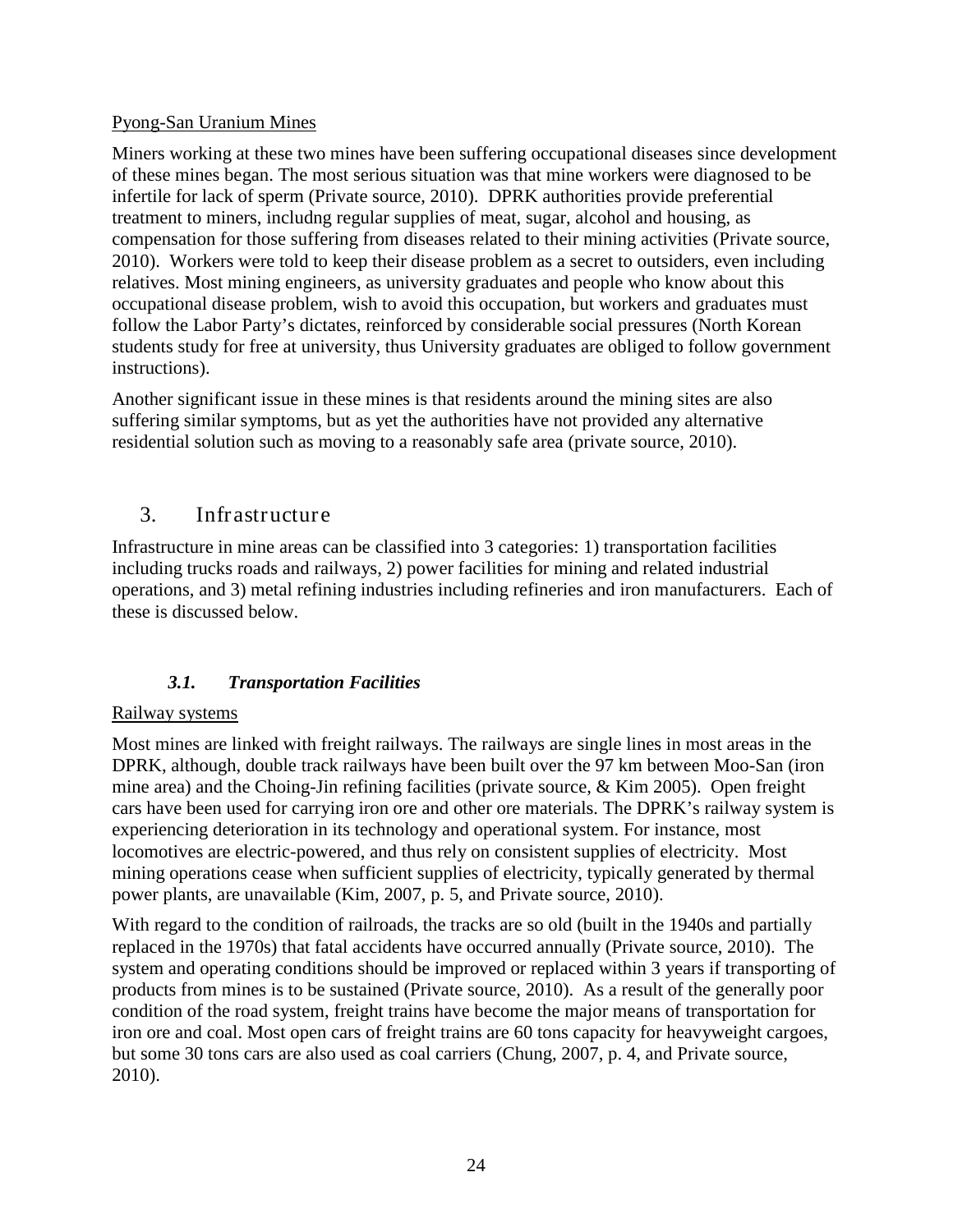#### Road Transport Systems

With regard to facilities for truck transport of mine products, the North Korean roads system identifies roads linking provinces as 1st class roads. Second class roads link counties within a province, and 3rd class road link towns within a county (Private source, 2010). Most roads covered in this paper fall into the 2nd or 3rd road classes. Ore products are sent typically via railway facilities, as previously noted, but some products are not sent via freight trains due to safety concerns. Gold and other rare metal ores are therefore carried using heavy trucks, made in the DPRK or imported from Russia, Sweden and more rarely China (Private source, 2010). Thus 2nd, 3rd class roads should be considered as important infrastructure serving mines. In fact, however, although1st class roads have been paved with asphalt since the1990s, 2nd class roads are not paved with asphalt due to a shortage of asphalt, which must typically be imported from China or Russia. Most 3rd class roads also are not paved with asphalt, so that operation of trucks on those roads entails higher costs for repair, tires and fuel. For instance, trucks operating on unpaved roads have more than 20% higher maintenance, fuel, and tires expenses according to a DPRKs research centre (Private source, 2010). In recent years, due to a lack of dollars for operation of heavy truck (for tires and oil and truck components/parts), heavy trucks are experiencing inappropriate operation (ibid). On the other hand, China and Russia are keen to participate in road construction projects in the DPRK For example, Russian authorities wish to participate in a DPRK railway development and improvement construction business, and are willing to invest 200 million dollars, according to an article in the Vladivostok News, 17th July, 2008.

#### <span id="page-24-0"></span>*3.2. Power Facilities*

#### Major Thermal Power Plants

Table 8 presents key specifications of major thermal power plants in the DPRK. "Combined type" denotes that the plant produces both electric power and heat for industrial and/or residential/institutional use.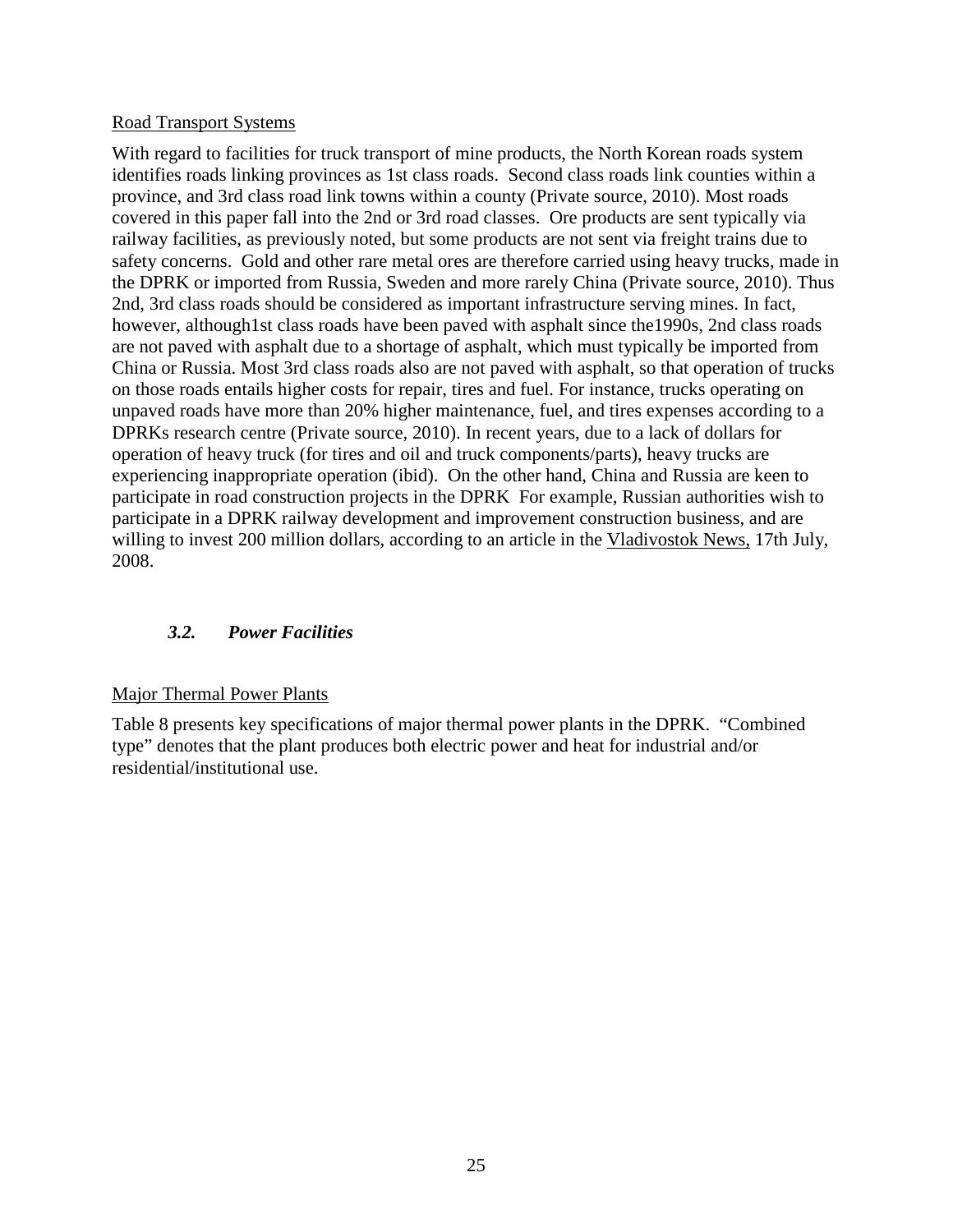| Name                     | Capacity of production<br>(MW) | Specifications            |
|--------------------------|--------------------------------|---------------------------|
| Pyong-yang Plant         | 500                            | Anthracite, combined type |
| Dong-Pyong-yang<br>Plant | 50                             | Anthracite, combined type |
| <b>Book-Chang Plant</b>  | 1,600                          | Anthracite, combined type |
| Chong-Cheon Gang Plant   | 200                            | Anthracite                |
| Chong-Jin Plant          | 150                            | Anthracite, combined type |
| Soon-Chon Plant          | 20                             | Anthracite, combined type |
| 12wol Plant (Kang-sun)   | 50                             | Anthracite, combined type |
| Sun-Bong Plant           | <b>200</b>                     | Heavy oil, combined type  |
|                          |                                |                           |

#### **Table 8: Major Thermal Power Plants in the DPRK**

Source: Korea (ROK)Energy Economy Institute, 2002

The connection between power plants and the minerals and coal mining industries is crucial for mining operations in the DPRK. All industries rely on power plants that were built in major cities or major industrial areas (private source, 2010). More than 60% of the DPRK's electricity needs for the mining and minerals industries in recent years have been supplied by five major thermal power plants fueled with coal and heavy oil. These are the Chong-Jin and Dan-chon thermal power plants (Ham-Kyung province), the Buk(or Book, or Puk)-Chang and Ham-huong thermal power plants, the Pyong-Yang thermal power plant, the Chong-Cheon Gang thermal power plant, and the Nam-po thermoelectric power plant (Pyong-An province) (Kim. 2007, Private source, 2010). For example, Chong-Jin power plant supplies electricity to the Moo-San mine and the Kim-Chaek Iron manufacturer group, and the Buk-Chang power plant supplies electricity to the Pyong-An coalfields and to major Pyong-An metals refineries. The annual electricity production capacities of each power plant are sufficient to supply its client companies, but the power plants often fail to produce enough power due to a shortage of coal and heavy oil (Private source, 2010).

## <span id="page-25-0"></span>*3.3. Refining Facilities*

#### Moon-Pyong Metals/Minerals Refinery

Most of the DPRK's Zinc and Lead ore is smelted at Moon-Pyong Smelting Factory, which is located in Moon-Chon City, Kang-Won province. The annual production capacity of this Smelter is: Pb: 35,000 tons, Zinc:110,000 tons, Gold: 600 kg, Silver: 40 tons, Tin: 115 tons, Antimony: 100 tons, Cadmium: 450 tons, Sulfuric Acid: 240,000 tons, and Superphosphate of Lime: 200,000tons (Kim 2007, Chung, 2007, and Private source, 2010).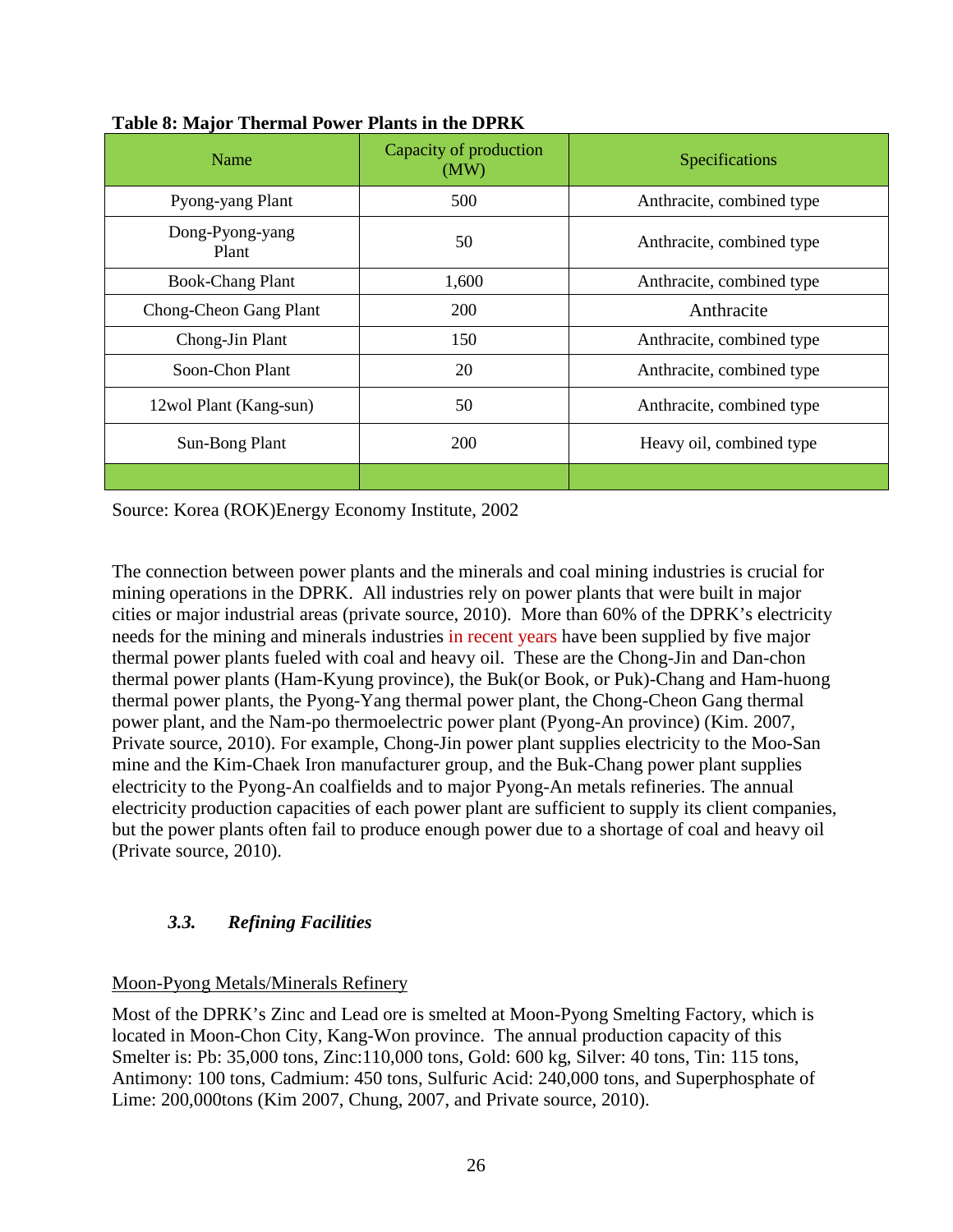#### Nam-Po Metals/Minerals Refinery

The Nam-Po refinery is one of the major gold refineries in the DPRK, but the use of the refinery facilities fpr Gold production is hidden from the public. The capacity of the refinery is Gold, 2 tons annually, and Silver 15 tons per year (private source, 2010). The Refinery at Nam-Po is also quite old, having been built in the 1940s and modified in the 1970s, thus, its infrastructure and production systems are not only inefficient, they are also not environmentally friendly (Kim, 2007, and Private source, 2010). The area where the facilites are located (Nam-po City) is polluted by heavy metal wastes from the refinery, and an unknown number of patients have reported health problems, in particular dental problem and skin diseases.

As one of the largest smelters in the DPRK, the Nam-Po Refinery Group also produce Nonferrous metal products. The annual production capacity is: electrolytic copper: 414,000 tons (99.97%), electronic Zinc: 45,000 tons, Tin: 200 tons, Gold :500 kg, Copper cable: 10,000 tons, Copper cable: 10,000 tons, Superphosphate of Lime: 200,000 tons.

In order to operate its electric furnaces, the power requierments of this refinery are supplied by the Buk-Chang and Pyong-Yang thermal Power plants, for which the refinery is a major consumer (Private source, 2010).

#### Heong-Nam Refinery:

This refinery is located in near Ham-Heong City and produces copper, gold, and rare earth materials using mineral ores supplied from the Hye-San and Dan-chon mines.

#### Hae-Joo Refinery

This is plant us located in Hae-Joo. Its main products are gold, copper, tungsten, and rare earth materials using ore mined in Hwang-Hea province. These facilities have the potential to be used to extract gold and copper for export via Hae-Joo port as a part of a foreign investment.in the DPRK mining sector.

#### The 7.27 Gold Refinery

A third major gold ore refinery in North Korea is the 7.27 Refinery (Heong-Nam 2 refinery). The 7.27 Refinery is located in Ham-Heong city, and was established in 1983 as a subsidiary of the People's Army Department. Its annual production capacities are gold, 1 ton, and silver 10 tons, respectively (Kim, 2007, p. 13, and Private source, 2010).

#### *3.4. Mining Machinery Manufacturers*

<span id="page-26-0"></span>Another key category of infrastructure related to the DPRK mining industry is the supply chain for equipment used in mining. Table 9 provides information about manufacturers of key mining machinery, and Table 10 lists key manufacturers of equipment specific to coal mining and transport.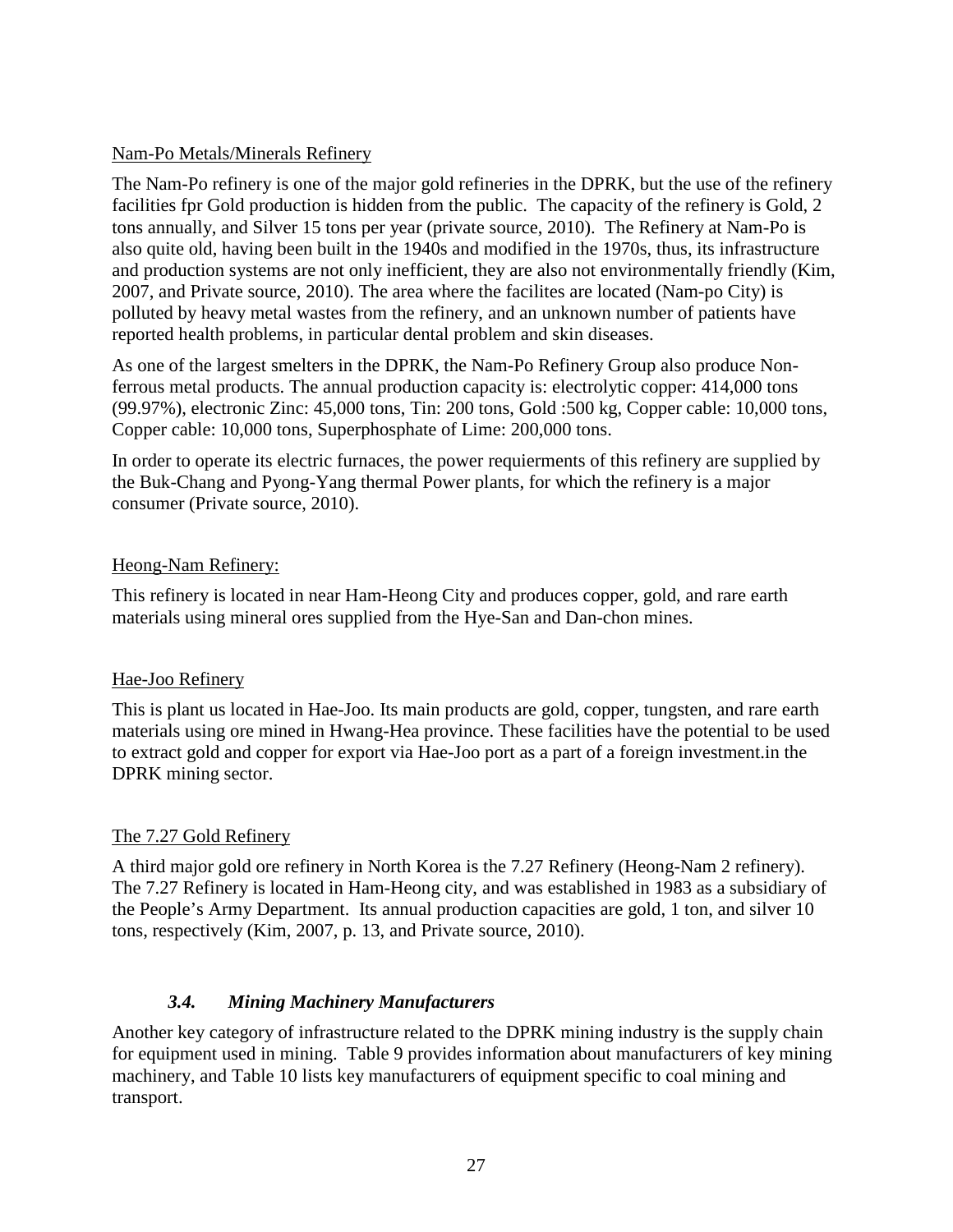| Name                                               | 0<br><b>Size</b>                                                 | Products                                            | <b>Notes</b>                              |
|----------------------------------------------------|------------------------------------------------------------------|-----------------------------------------------------|-------------------------------------------|
| Nack-Won<br>Machine<br>Manufacturer                | Site: $93,000 \text{ m}^2$<br>employees: 4,500<br>1st class firm | Oil pressure (hydraulic)<br>excavators              | Specialized in<br>Excavator<br>production |
| Koo-Sung Mining<br>Machinery<br>Manufacturer       | Site: $27,000 \text{ m}^2$ :<br>employees: 5,000                 | Drillers, lorries,<br>crushers, pumps               | Built in 1957                             |
| Dan-chon<br>Mining<br>Machinery<br>manufacturer    | Site: $10,000 \text{ m}^2$<br>employees: 2,000                   | Lorries, crushers,<br>polishers, pumps              | Also called the<br>4.28 factory           |
| <b>Sariwon Mining</b><br>Machinery<br>Manufacturer | Site: $43,000 \text{ m}^2$<br>employees: 2,500                   | pumps, conveyors,<br>belts, compressors,<br>winches |                                           |
| Shin-Ui Joo<br>Mining Machinery<br>Manufacturer    | Employees: 1,500                                                 | High-speed<br>excavators,<br>rock drillers          | Also called the<br>8.9 factory            |
|                                                    |                                                                  |                                                     |                                           |

**Table 9: Major Mining Machinery Manufacturers in the DPRK**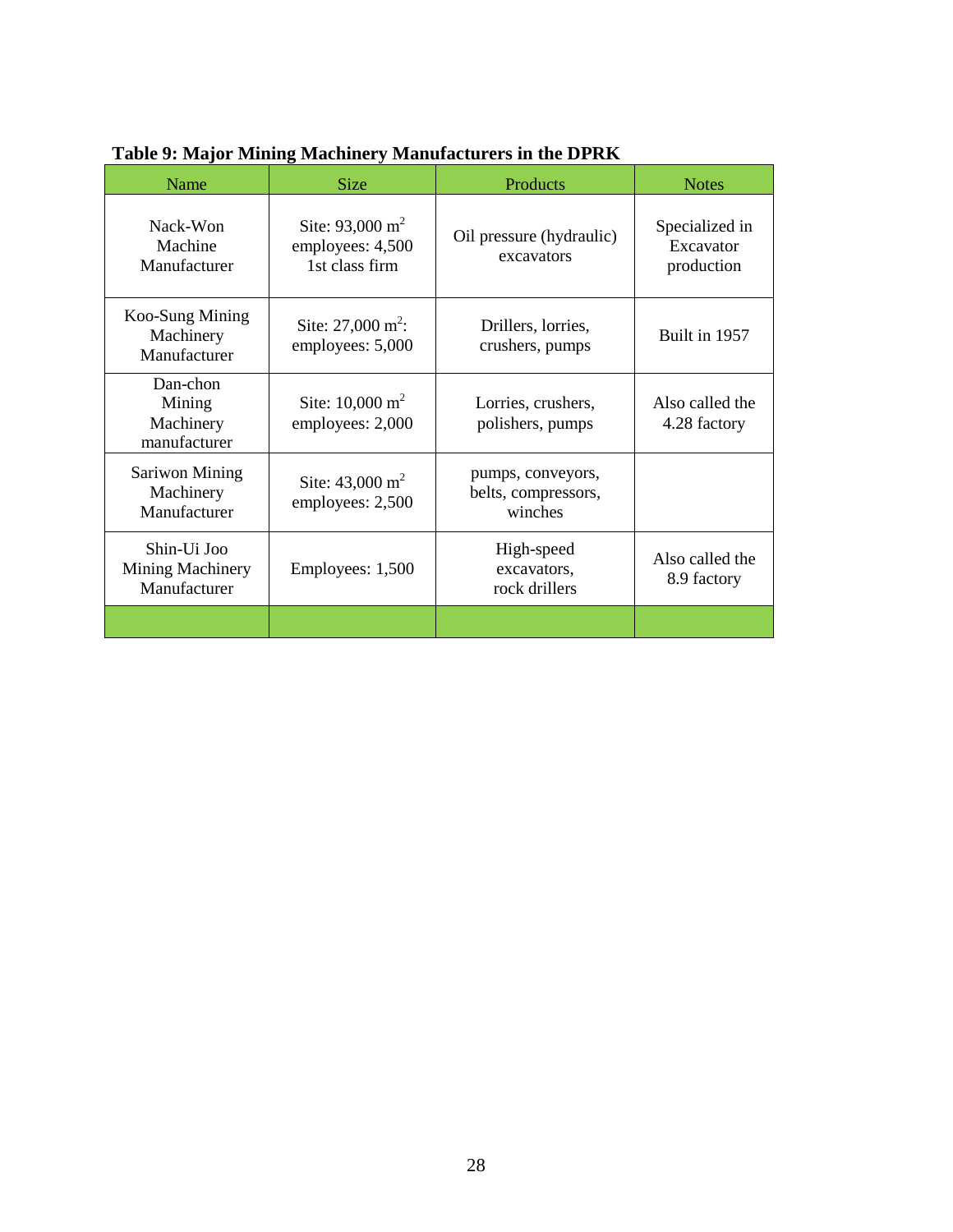| Province                  | Name of<br>Manufacturer                                  | <b>Products</b>                                                                                                                | <b>Size</b>                                                    |
|---------------------------|----------------------------------------------------------|--------------------------------------------------------------------------------------------------------------------------------|----------------------------------------------------------------|
| Ham-Gyung<br>Buk province | Hei-Ryong<br>Coal mining<br>Machinery<br>Manufacturer    | Coal carrier car production,<br>iron supports, compressors,<br>cranes, machinery parts,<br>crushers, comprehensive<br>drillers | $29.000 \text{ m}^2$<br>2,500 employees<br>1st class company   |
| Ham-Buk<br>Province       | Na-Nam<br>Coal-mining<br>machinery<br>Manufacturer       | Various coal mining drills,<br>carrier cars, cranes, safety<br>equipment production                                            | 1st class enterprise (3,000<br>employees)                      |
| Pyong-Yang<br>City        | Pyong-Yang<br>coal mining<br>machinery<br>manufacturer   | Supports, hydraulic<br>machinery, hydraulic coal<br>mining machines, pumps,<br>conveyors, rock drills                          | 1st class company<br>64,000 m <sup>2</sup><br>35,000 employees |
| Pyong-An<br>province      | Duck-Chon<br>Coal<br>mining<br>machinery<br>Manufacturer | Coal lorries, coal drills,<br>pressure horse<br>winches, belts, reduction<br>gears                                             | 1st class firm<br>50,000 m <sup>2</sup><br>4,000 employees     |
| Hwang-Hea<br>province     | Jae-Ryong<br>coal mining<br>machinery<br>manufacturer    | coal lorries, coal drills,<br>pressure hoses<br>winches, belts, reduction<br>gears, air chargers, mine<br>buses                | 2nd class firm.<br>1,600 employees,<br>$31,000 \text{ m}^2$    |
|                           |                                                          |                                                                                                                                |                                                                |

#### **Table 10: Coal Mining Machinery Manufacturers in the DPRK**

<span id="page-28-0"></span>Source: "DPRK's industries, Korea Industry Bank (ROK), 2002

#### *3.5. Major Ports and Related Facilities*

Key to the export of minerals and mineral products from the DPRK are the port facilities available to handle these materials. Brief summaries of the specifications of the major North Korean ports used to handle minerals and mining products are provided below.

#### Na-Jin Port :

Na-Jin port is located in the Na-Jin Sun-bong (also known as Rajin-Sonbong) Free Trade area. The port is specialized in importing and exporting bulk oil and mineral ores. Approximately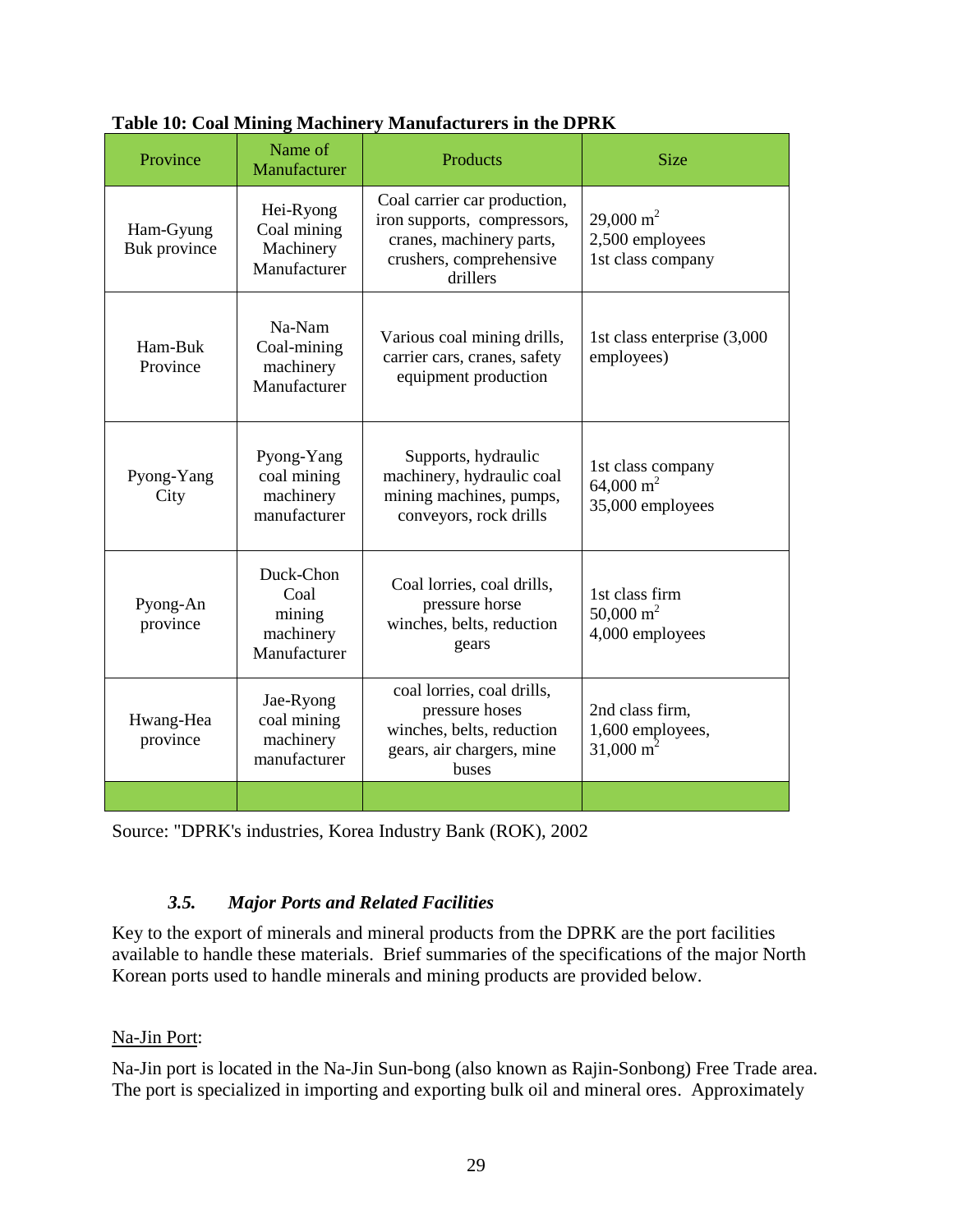100,000-ton capacity cargo ships can be handled at this port. The port was modernized in 1998 with support from Chinese and Russian enterprises. According to the China News (KBC, Gaung-Zhou, China), KOTRA Report, 2008, the Jangil development district plan has been approved by the Jillin province (China) authorities for development of this port to expand Jilin province's exports to Japan and the USA. Also China is planning to invest more than 10 million dollars to expand a 54 km highway to link Hoon-Choon and Na-Jin city, and will also support construction to expand Na-Jin port to build the port's third and fourth docking areas .

#### Chong-Jin Eastern & Western Port:

The Chong-Jin Port is one of the 3 major ports in the DPRK and is located in Chon-Jin, Shin-am district and Po-hang district. The port is important for iron ore and iron-related products exports. Approximately.three 100,000-ton cargo ships can be handled by this port at the same time. The port was modernized in 1984 with support by Russian enterprises (Kwon, Hyuk Soo, 2000, and Private source, 2010)

#### Heong-Nam Port

This port is a major port and is located in Ham-Huong City. Mineral products produced in the Hur-Chon and Ham-Nam region are expored via this port. The port is well modernized in 1992. Loading facilities such as dock cranes and warehouses are well prepared for use (private source, 2010).

#### Dan-chon Port

This port is located in Dan-Chon city, and is used for exporting Magnesite ore and Zinc ore to overseas and domestic locations. Its capacity to load goods is 300.000 tons/month, expressed as the capacity of the ships that this port can handle (Private source, 2010).

#### Nam-Po Port

This port is the largest of the three major ports in the DPRK, and is located in Nam-Po City. The port plays the role of exporting mineral ores and coal produced from Pyong-an coalfields, as well as metallic materials refined in the Nam-Po refinery, to China and South Korea (Private source, 2010).

#### Hae-Joo Port

This port is located in Hea-joo, Hwang-Hae province. The port plays a significant role in exporting iron ore and steel produced at the Hwang-Hea Iron manufacturer and the Eun-Ryul and Jae-Ryong Iron mines. Its loading facilities were modernized in 1999 with imported dock cranes from Russia and Japan (Kwon, Hyuk Soo, 2000, and Private source, 2010).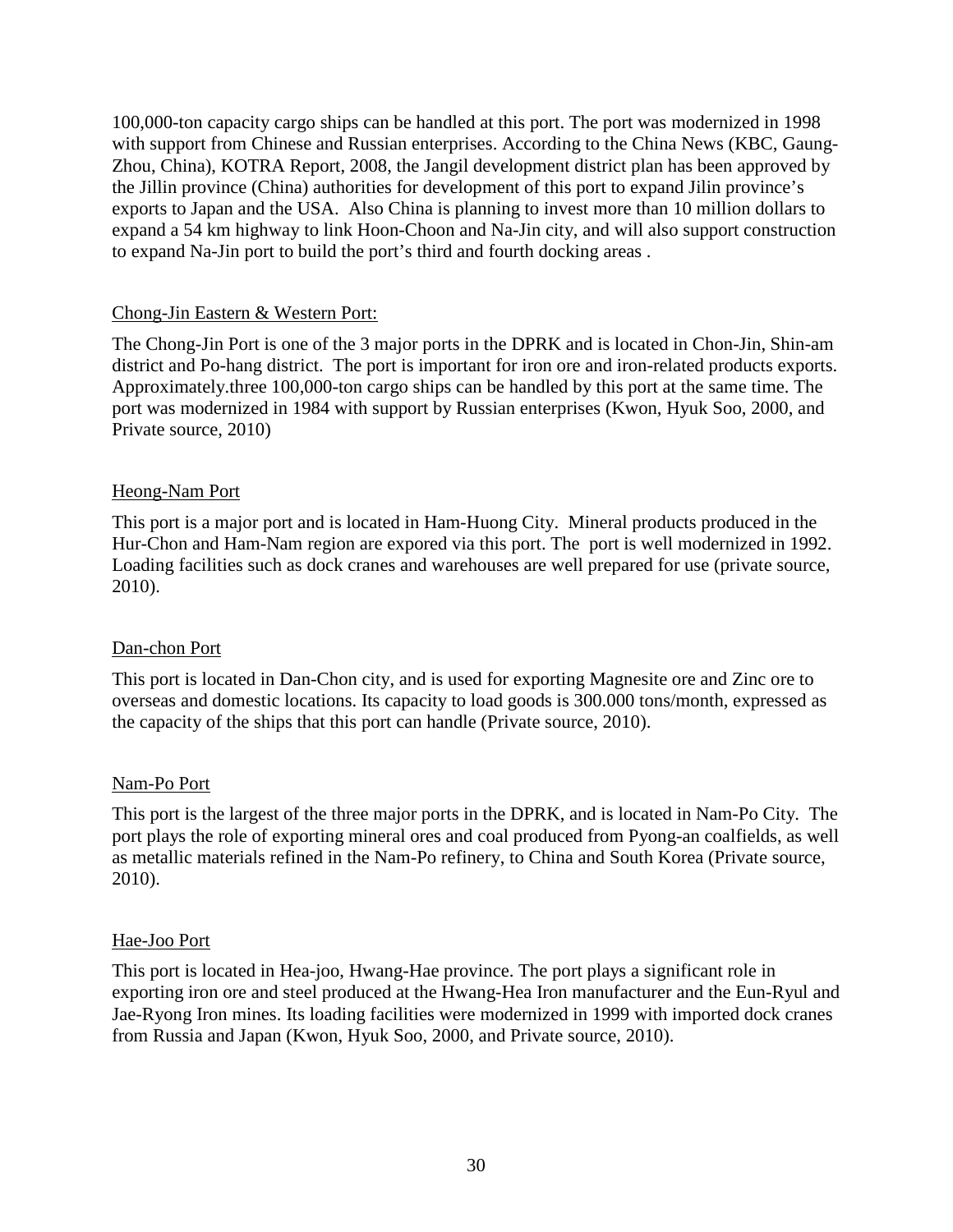## <span id="page-30-0"></span>4. Policies, Organizations and Human Resources Involved in the DPRK Minerals Sector

Brief summaries are provided below for North Korean mining industry policies and miningrelated organizations, as well as the organizations in charge of minerals exploitation in the DPRK, development of technology related to geological exploration, and the educational system for mining and minerals-related occupations.

#### *4.1. North Korean Mining Industry Policy and Related Organizations*

## <span id="page-30-1"></span>Mining Policy

The mining industry has been a top priority industry since the 1970s, exceeding other industries in importance because of its key role in providing sufficient materials and energy sources for the DPRK. For successful development of the mining industry, the DPRK has established three major policies: first, strengthening geological exploration to promote new coal and minerals mine development; second, promoting technological development in the excavating of underground tunnels and in ore collection procedures; and finally, scientific research in digging equipment and exploration (Private source, 2010, & "DPRK's Mineral Industry", 2003). Another major principle in the DPRK mining industry is the self-supporting and self-sufficiency policy. This policy has been interpreted such that most mineral resources produced domestically are to be used for domestic purposes. As a result, the domestic supply rate for minerals resources in the DPRK is very high compared to the DPRK's historical imports of mineral resources. For example, North Korea is 100% self-sufficient in iron ore, pig iron, partially-finished steel products, copper, cement and graphite (private source, 2010).

Despite of this self-sufficiency policy, North Korean authorities have since the 1990s been pursuing opportunities for minerals exports to earn hard currency, according to KORTRA data (see Table 4). In fact, resource development in DPRK has been closely related to North Korea's munitions industry; for example, copper, uranium and iron mines exploitation have been developed substantially to meet military equipment and weappns needs (Private source, 2010).

#### Natural Resource Law in the DPRK

According to this law (Section, 21, DPRK Published Laws, 2003), the North Korean cabinet is in charge of the exploration, exploitation, and use of minerals, with several organs of consultation involved in the approval of exploration, development and standards for minerals deposit estimation by geologic exploration institutions (ibid, p. 159). Section 40 of the law indicates that an organization or individual company should acquire a permit from a government body when the organiations plans to export precious metals or iron ore overseas, and section 51 indicates that in case of any breach in the law, the company or organization should be punished. Section 46 indicates that any skilled labor or engineer, equipment, materials, or funds related to the mineral exploration industry may not be used for other industrial purposes. In particular, section 17 emphasizes that any existing mine or coal mine cannot be closed (abandoned mine issue) without permission from the government consulting body.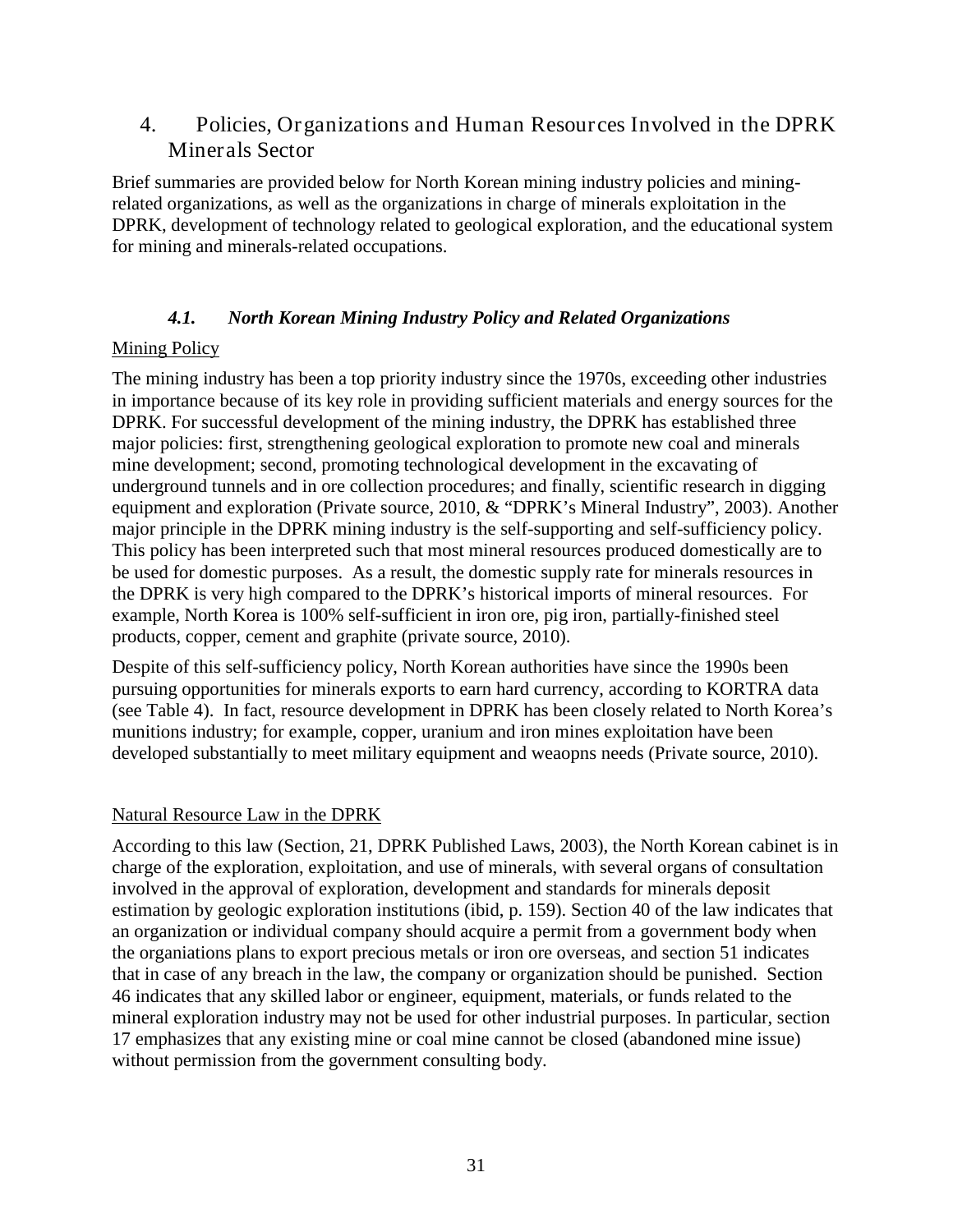#### Mining Industry-related Organizations

The DPRK mining industry is essentially under the control of the Labor Party and the Cabinet at the same time, but the Party's power dominates the Cabinet's role in the DPRK. As part of the Geological Exploration Institute system, the DPRK established in 1995 the Central Mineral Resource Institute in Pyong-Sung, which is a scientific city and part of the Pyong-Yang capital city. This Central Institute controls all geological organizations and institutes of the DPRK, including the Ham-Huong and Pyong-Yang Exploration Institutes (Chosun News, 26th Jan. 2002 and Private source, 2010).

DPRK commercial organizations involved in trading and development of mineral resources include the Cho-sun General Mining Trading group, the Chosun Magnesite Clinker trading group, the Myong-Ji group, the Dae-Sung Trading Company, the Chosun Baek-Gumsan Trading Company, and the Chosun Maebong-san Trading Company, as well as others (Private source, 2010). These organizations are described briefly below.

• Cho-sun General Mining Trading Group

The company is located in Joong District, Pyong-Yang City. Its primary business is to trade nonmetallic minerals. It has 10 subsidiaries in 10 major cities throughout the DRPK, and two branch offices. Zinc, copper-related products, and silver are the major export items handled by the company, in addition to nonmetallic refinery-related equipment and facilities, tin, antimony, aluminum cable and bar, coated wire, and other products.(ibid).

• Magnesite Clinker Trading Enterprise

Major trading items of this company are magnesite clinker, magnesite ore, magnesite brick and diatomite for export. The company also imports coking coal, chrome steel, mining equipment and machinery (ibid).

• Myong-Ji Corporation

This company was called Samchonri Group, but changed its name. Zinc and heating coils are its major export items.

• Cho-Sun DaiJin Trading Company

This company is located in Pyong-Yang and is controlled by the 39 Room (Department) of the Labor Party. Its focus is on trading to obtain hard currency, and it specializes in exporting coal and mineral ore overseas and in importing commodities and electric goods from Hong-Kong, Macau and China for Kim Jong Il's family and others (private source, 2010).

• Other Companies

The Chosun-Daesung Group, the Chosun DongHeong Trading Company, the Chosun Baekgumsan Trading Company, and the Chosun Maebong Company are major and exporters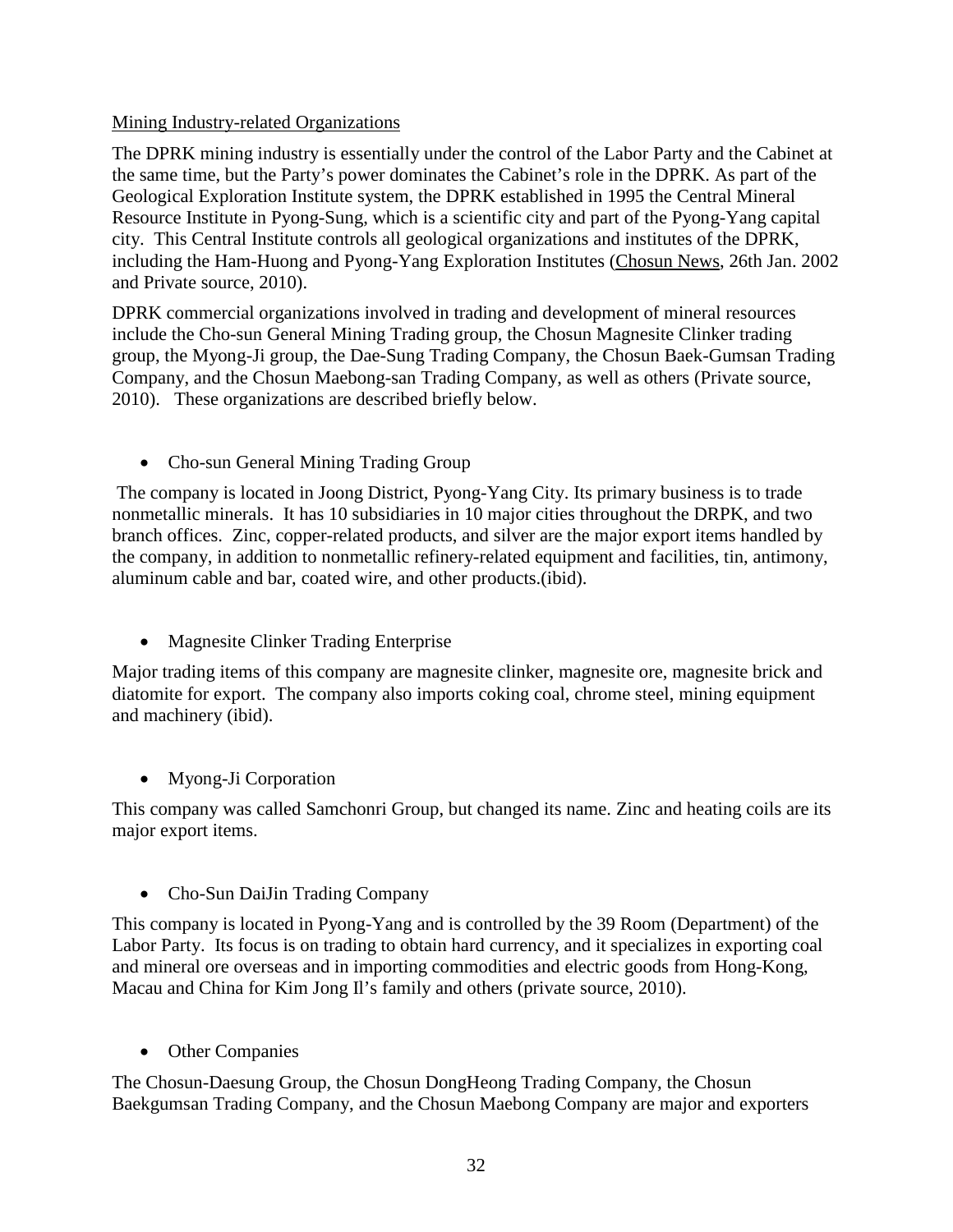raw mineral resources to overseas buyers, and importers of machinery and equipment from overseas (Lee, Hea-Jung 2008, p. 39).

#### *4.2. Mineral Resource Exploitation System*

<span id="page-32-0"></span>In cases of independent development of mineral resources, the National Underground Resource Development Committee is in charge of providing permission for mining activities through the Ministry of Gathering Industry and the Ministry of Electricity & Coal Industry. Once permission is granted, an individual mine or company would be able to commence the development process. In this step, foreign investors could be involved in the process by contracting with an individual mine or company. In other words, once overseas investors invest by purchasing facilities and equipment for mining, the investors can bring out of the country a contracted amount of produced ore or refined products, which they can offer for sale (DPRK published documents, 2010, and Private source, 2010).

With regard to mining operations and development, skilled workers and engineers are responsible for management and engineering affairs in mines and minerals-related companies, and military service men and skilled workers are responsible for the required labor (Private source, 2010). The mineral ores produced would be sold by the independent mining company to overseas buyers for dollars, or to domestic clients (ibid).

#### *4.3. The DPRK's Geological Technology Development*

<span id="page-32-1"></span>For minerals exploration, geological technologies have been developed in the DPRK since the 1990s. There are two major issues related to geological exploration. The first is geological technology, and the second is earth physics exploration technology. According to a technical and geological magazine published in the DPRK, there are 10 major technology development issues: (1), new explorathon methods to look deep into the earth's crust, (2), computer controlled drilling under GPS (global positioning system) guidance, (3), development of new earth physical exploration methods for depths up on 2,500 meters, such as 3dimensional elastic wave exploration, (4), satellite-controlled exploration methods development (for coal, gold, geothermal heat, natural gas, and underground water, for example), (5), far-infrared radiation controlled exploration, (6), bio-earth physics exploration, (7), electrical exploration development, (8), tomography technology for finding coal and colored metals (such as gold or copper), and (9), advanced chemical exploration methods development. These technologies are related to Earth Physics exploration methods (Private source, 2010, and "DPRK 's Mineral Industry", 2003).

#### *4.4. An Analysis of the Educational System for Mining-related Occupations*

<span id="page-32-2"></span>The DPRK maintains a three-level higher-educational system for mining-related occupations. The first level is central government-controlled universities, the second level is local government-controlled colleges, and the third level is enterprise- or company group-controlled colleges used as occupational skill schools. The Mining and Metals and Nonmetallic engineering-related educational system in North Korea has been well established for development of the industries in comparison with the treatment of these discriplines in the South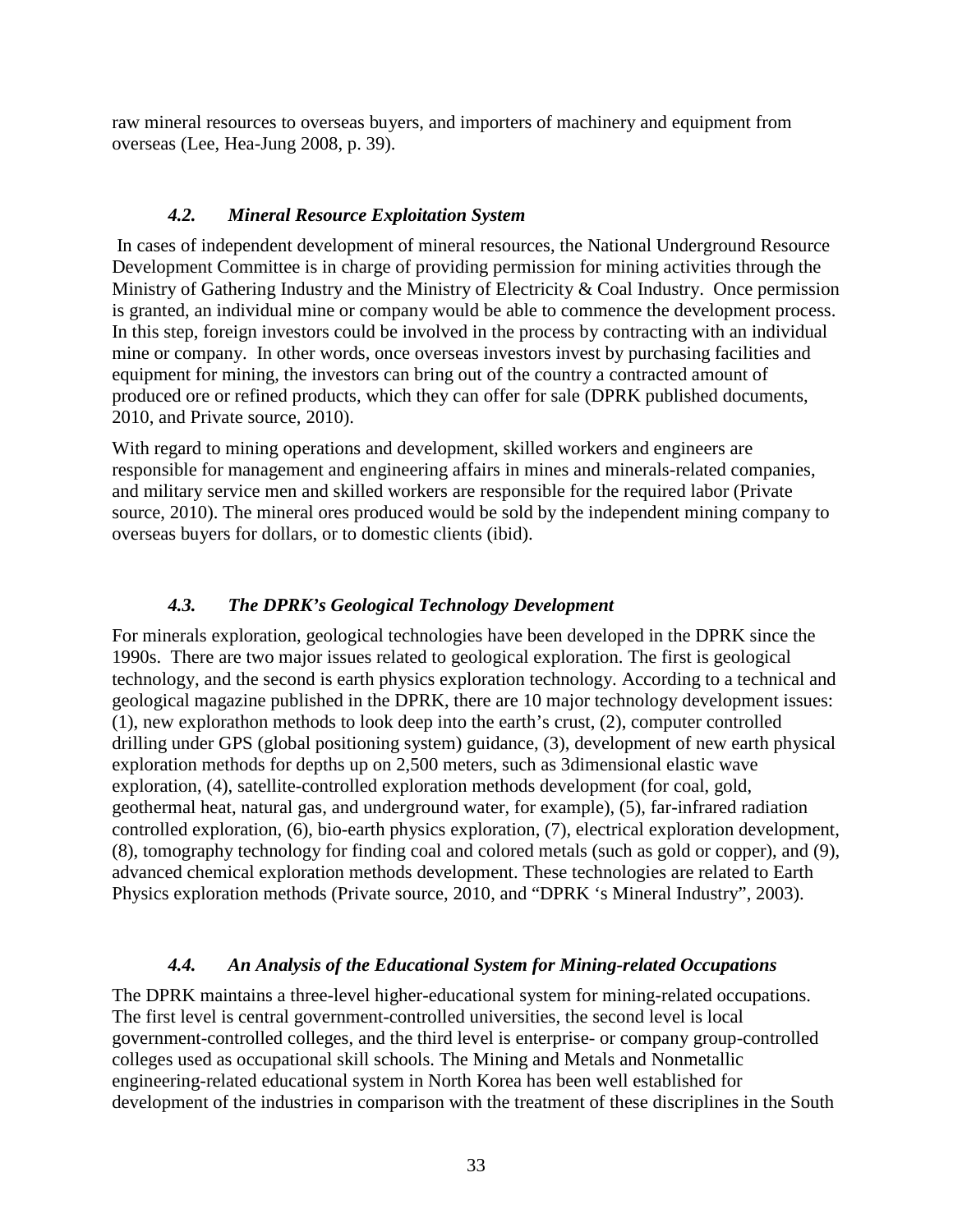Korean and Chinese educational systems—for example, there is only one Earth Physics Exploration course in South Korean Universities (ibid).

## University Curricula

With regard to the curricula and quality of education in fields related to mining and minerals, the technology and equipment used in the Universities are mostly from Russia or China, and more rarely from Japan. In the author's view, the quality of education on these topics in the DPRK is competitive with that offered South Korean students**,** but needs additional support to reach USA or European standards (private sources, 2010). The situation in each of the three levels of education in mining-related topics is described below.

## Universities Controlled by the Central Government

There are five major Universities with courses in the mining and metals, geological exploration, and Earth physics exploration: Kim Il Sung University, Kim-Chaek Engineering University, Chong-Jin Mine and Metal University, Pyong-Sung Coal mining engineering University and Sari-won Geology University (private source, 2010).

- **Kim-ll-Sung University** is located in Pyong-Yang. It has 12,000 students, including 600 students in the geology exploration course. The university has three courses, Geology Exploration, Earth Physics Exploration and Earth Chemical Exploration. In order to graduate from the university, students must attend five years of courses including at least one year spent doing a practicum in their field . Students in these courses learn English and Russian (most students learn English since about 2000). Graduates of this university are dispatched by the University to geology-related exploration companies and research institutes throughout the DPRK. The graduates have no opportunity try to find jobs that they favor as individuals, rather they are obliged to follow the orders of authorities because their university have studieswere supported by the government, which paid for their school fees and dormitory costs, including clothes and food. The graduates are classified into three categories: those destined to work as Labor Party officials, those who will work as government cabinet officials (in Ministries, for example), and those who will work as exploration company experts or in research institutes. The classification of the graduates is done by the Education Department of the Central Labor Party. Graduates are granted Bachelor degrees in their mining or minerals course and become official experts of their industry. For example. If a student graduates from the Geology Engineering course in this university, she/he will be entitled as a Geology Expert with a Bachelor's degree of Geology Exploration (Private source).
- **Kim-Chaek University** is located in Pyong-Yang. It has 10,000 students including 1,800 students of Geology Exploration, Mining Engineering, Metal and Nonmetallic Engineering courses. The university has six related courses, Geology Exploration, Earth Physics Exploration, Earth Chemical Exploration, Metal and Nonmetallic Engineering and Colored Metal Engineering, Refinery Engineering and Iron engineering, and Material Analytics courses. In order to graduate from the university, students must attend a fiveyear course including one year at least for practicum. Students at Kim-Chaek also learn English and Russian, with English the language of choice since about 2000. Graduates of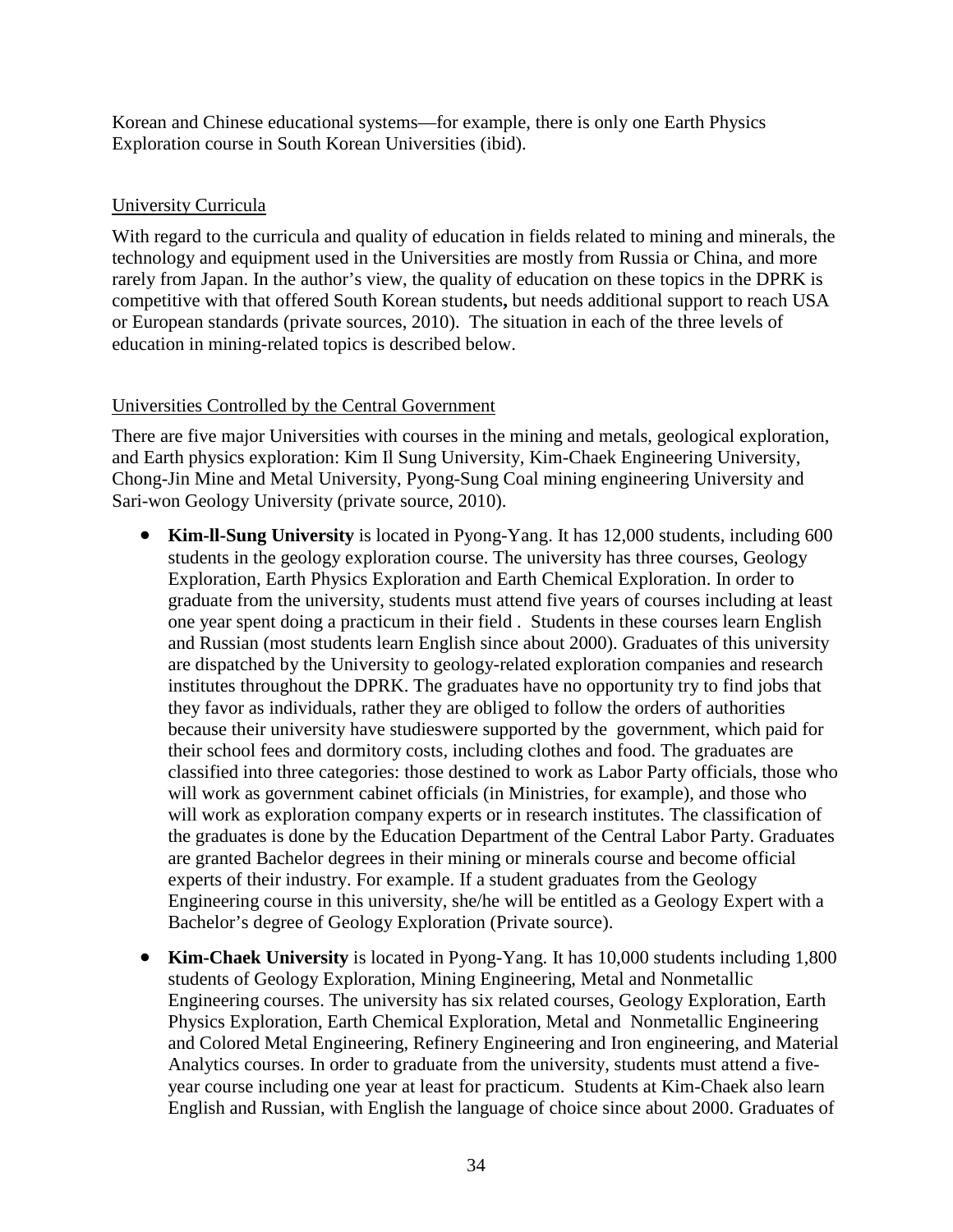this university are dispatched to geology related exploration companies and research institutes, mines, Iron manufacturing companies, and refineries throughout the DPRK. The graduates are classified into three categories by Central Labor Party officials as described above. If a student graduates from the mining engineering course in this university, she/he will be entitled as a mining engineer with a Bachelor's degree in Mining Engineering (Private source, 2010).

- **The Chong-Jing Mines and Metals University** is located in Chong-Jin, Ham-gyung province. This university was established in 1959 to support the Moo-san mine, the Kim-Chaek iron manufacturing group, and other coal mines with personnel trained in engineering, management, and exploration work. This university has 6,000 students. There are 20 courses related to mining, iron making and management of refinery companies. A selection of these are as follows. The geological exploration courses are the Underground Water Exploration Course, the Drilling Engineering Course, and the Earth Physics Exploration Course. In Geology Engineering School, mining-related courses are:Mining Engineering, Coal Mining Engineering, the Mine Management Course, and the Mining Analytics Course. With regard to mining mechanical equipment course, there are two courses: Mining Mechanic Engineering, and Coal Mechanic Engineering. In order to graduate from the university, students must fulfill the same requirements listed for the universities above, and are similarly dispatched to geologyrelated exploration companies and research institutes, mines, iron manufacturing companies and metals refineries throughout the DPRK by decisions made by the Education Department of the Central Labor Party.
- **Sariwon Geology University** is located in Sariwon (Hwang Hae province) to support minerals and coal mining in the province. The University has five exploration courses including Earth Chemical Exploration, Earth Physics Exploration, Drilling, Underwater Exploration, and Analytics. Graduates become geology engineers and are sent to exploration companies and to be university teachers for colleges. Other situations are similar with the universities described above. This university has 3,000 students.
- **Pyong-Sung Coal Mining University** is located in Pyong-Sung city and supports coal mining engineering in Pyongan and Hwang-hae provinces. The University offers 10 major coal mining-related courses, including: Coal Mining Engineering, Coal Exploration, Coal Mining Mechanics and Analytics, and Management courses. Most graduates are dispatched to coal mining and exploration companies as engineers. Other conditions for graduation from theUniversity are similar to those of Chong-Jin Mines and Metals University. This university has 4,000 students (Private sources, 2010, "DPRK's Mineral Industry", 2010).

#### Colleges Controlled by Local Governments

Each province has a mining engineering college and a exploration engineering college. College students take 3-year courses in their majors. All financial support for school fees, dormitory costs, food, and clothes are provided by the government. Graduating students are dispatched to local mines, coal mines, and exploration companies as junior engineers. Students must finish a university course of two years or more, following their training at the provincial level, if they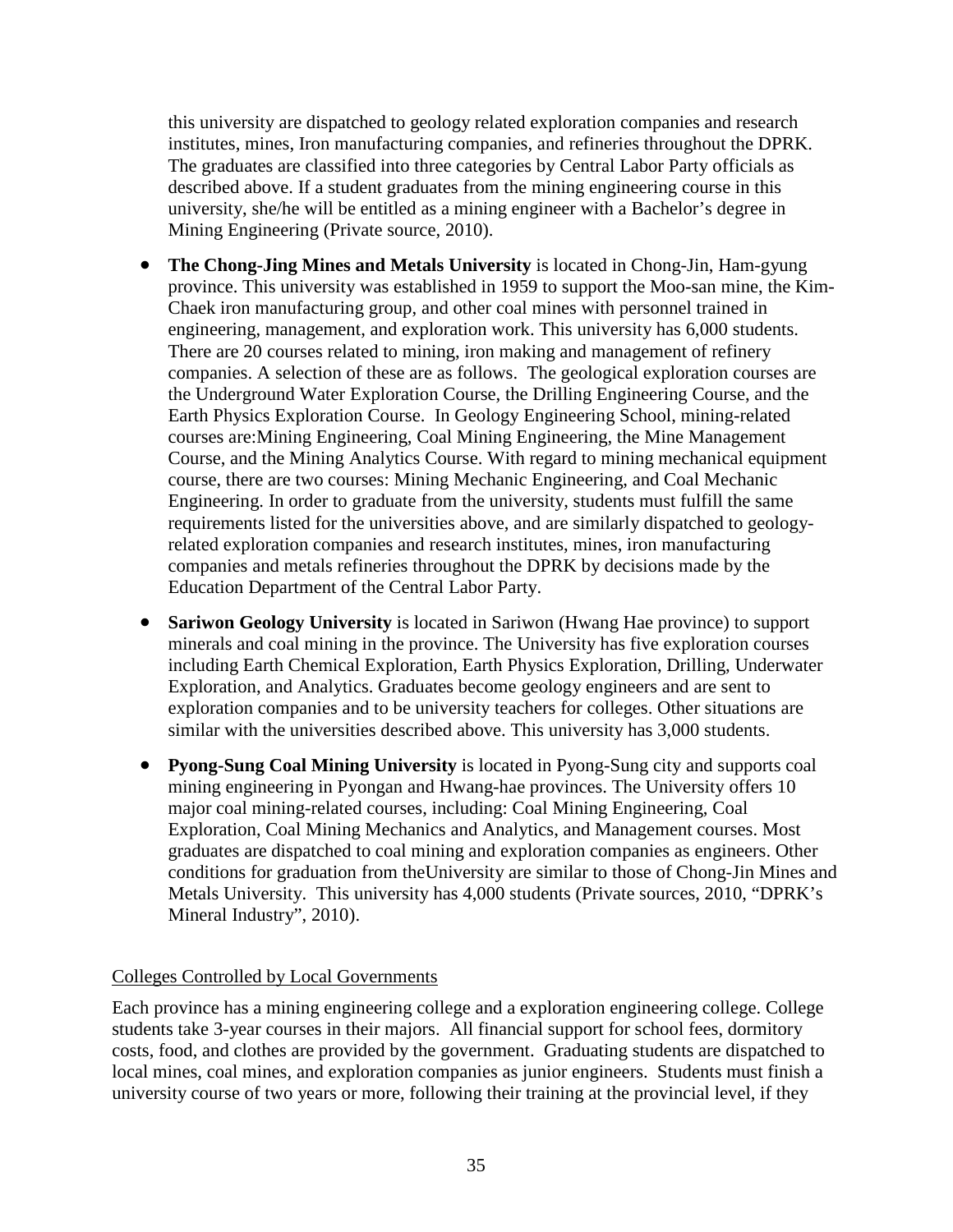wish to be engineers in their industry. The dispatching of graduates to their positions is carried out by the local government department for human resources. Each college has 700-800 students in every province. For example, the Dan-chon Exploration College has 800 students and has three courses: Geologic Exploration, Drilling, and Underground Water Exploration. After graduation from this college, graduates are granted positions as junior engineers and are dispatched to exploration companies in Ham-gyung province. Their wages are typically 70-80% of those of engineers graduating from universities (Private source, 2010).

## Colleges Controlled by Enterprise Groups

The college system controlled by enterprise groups is built upon an educational scheme first established during the 1970s. Large enterprise groups such as the Kim-Chaek Iron manufacturing group or the Moo-san mining group operate colleges called "Factory Colleges". College students study after work from 7 pm to 9 pm twice or three times per week in these colleges to obtain more advanced skills and knowledge. Education in these colleges provides good opportunities for promotion or professional development within the company or organization, but the courses taken in these colleges are not recognized by other companies or organizations. These college's curicula are different than those of other universities and colleges, but are worthwhile students in that they provide applicable work skills for their jobs (private source, 2010). For example, if a worker in mining company studies in a factory college, she/he would be granted an increase in job level from 3 to 4, and the nextyear, would receive an increase from level 4 to 5, accompanied by a promotion and an increase in wages. It is estimated that there are 100 "factory colleges" throughout the DPRK, with an estimated current enrollment of more than 100,000 students (private source, 2010).

## <span id="page-35-1"></span><span id="page-35-0"></span>5. Conclusions and Alternative Strategies for Overseas Investors

## *5.1. The Most Fruitful Areas for Foreign Investment in the DPRK Minerals Sectors*

The most fruitful areas for foreign investment in the DPRK minerals sector are as described below.

(1) The iron mines in the Moo-San and Eun-Ryul areas have great potential to produce significant benefits for overseas investors due to the fact that the DPRK's biggest iron manufacturers, the Kim-Chaek and Hwang-Hae corporations, could be used to process iron from those mines, and the steel and pig iron products could be exported to provide return on investment with low costs for transportation.

(2) Gold and copper mines could be beneficial investment projects offering low transportation expenses. In recent years, DPRK authorities have proposed that overseas funds be provided to invest in Gold mines and Copper mines as stated above. In fact, newly explored and developed mines such as the Sang-Nong, Gap-San and Shin-pa copper mines may be great opportunities for overseas investors (Hwang, 1999, p. 19, and Private source, 2010).

(3) Another possible mine for investment is the Dan-Chon Magnesite mine, which could be developed to export product to China and the USA. In this case, it should be possible to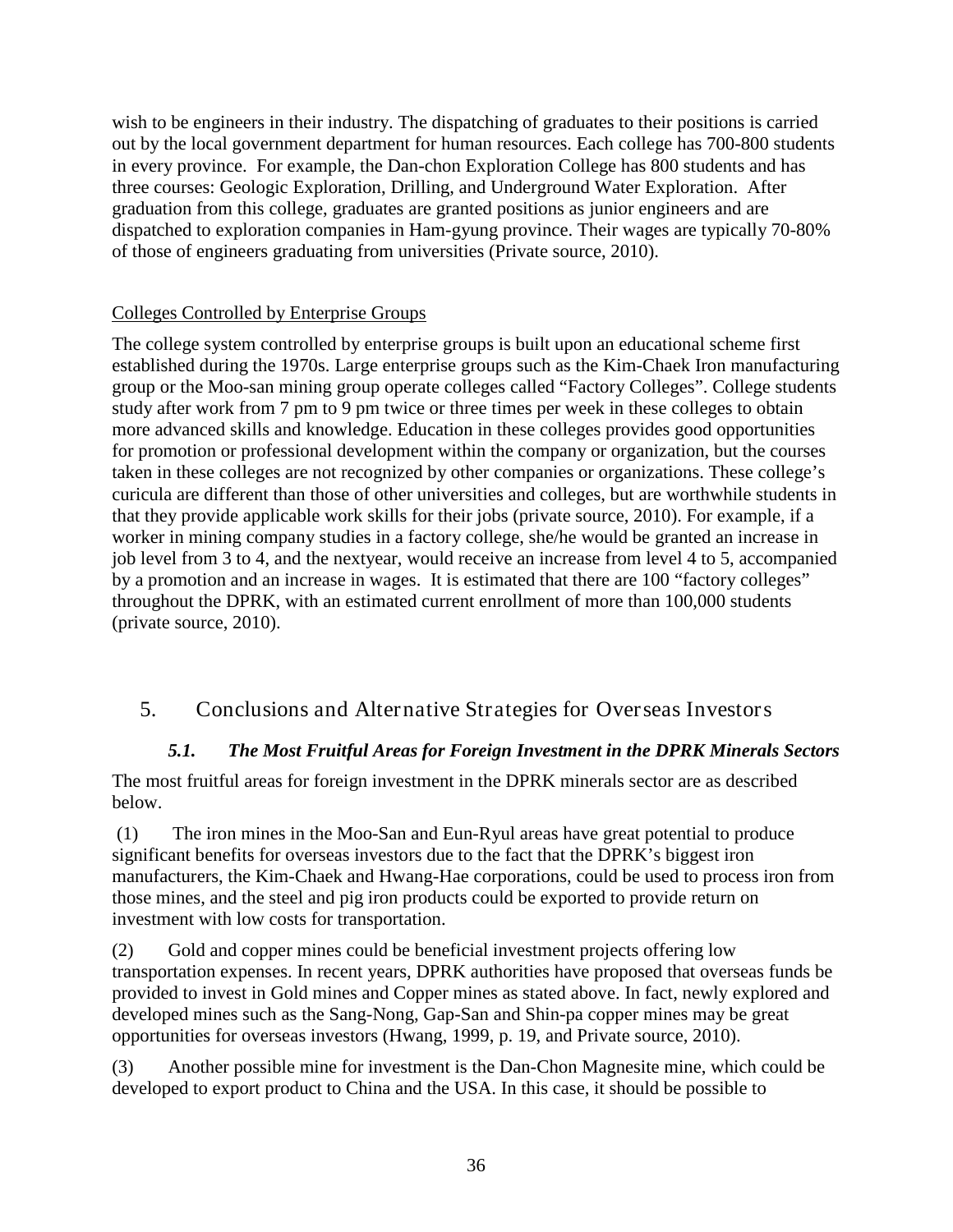cooperate with the authorities for a "win-win" strategic investment. According to private sources (Chinese source, 2010), a DPRK company has made a deal with a Chinese trading company for the export of Caustic calcined Magnesia (MgO 90%, CaO 2.5%, SiO<sub>2</sub> 2.5%, Fe<sub>2</sub>O 1.05 %, LOI 3.5%, Size; 200 mesh 95%). In this deal, the selling price of the material FOB Heong-Nam port was US\$ 88.0 per metric tonne.

(4) Mining of limestone ore is another possible application of overseas investments, coupled with construction of cement factories in the DPRK and export of cement product to China and S. Korea. In addition, with investments in the cement industry, overseas funds could be involved in SOC (State-owned Corporations) in the DPRK, as well as North Korean calcium fertilizer industries, which can provide products key to helping DPRK agriculture to be more productive (Private source, 2010).

(5) The coal mining industry could be an alternative investment for foreign investors, as the DPRK needs to increase production of coal as a required energy source to drive the country's economic engine. In this industry, exploration and development of new coal mines would bring significant benefits to overseas investors

(6) Investing in zinc ore mines such as the Gum-dok, Hye-san and Ruck-Yon mines has potential for investors due to the fact that the DPRK has sufficient existing capacity to refine the zinc ore, and thus zinc metal could be exported, providing a good return to investors (private source, 2010).

(7) Tungsten mines could be alternative destination for investment due to the high price tungsten fetches in the international market, its low transportation expenses, and the huge deposits of tungsten ore at the Man-Nyun mine, which is currently being further developed and expanded (private source, 2010).

(8) New exploitation of deposits of rare-earth elements such as titanium, indium, and cerium are another area in which the DPRK's natural resources could be developed. Rare–earth element production has in recent years been dominated by Chinese mines, which have accounted for 30% of global deposits, but 97% of global production (Cho-sun news, 22th Oct. 2010). North Korea is known to have reserves of these materials in the Gyung-Sung and Hur-Chon areas. In particular, the Saen-gi-ryong area in Kyung-sung country is not only abundant in Kaolin, the raw material for ceramics, but also has some Indium and Cerium elements in abundant wastes rocks from Kaolinte mining process (Private source, 2010). Due to the DPRK's competitive labor costs relative to costs of Chinese labor, development of DPRK rare-earth resources for export would yield significant benefits (ibid).

## <span id="page-36-0"></span>*5.2. Obstacles to Effective Minerals Sector Development through Foreign Investment, and Solutions to Overcome Obstacles*

Key obstacles to effective minerals development in the DPRK with funds from overseas investors include 1) the shortage or lack of adequate and consistent constant supplies of oil and coal as energy in DPRK; 2) the fact that the DPRK lags behind other nations in technologies and operational methods for minerals (due to reliance on old methods), as well as in the use of modern equipment in mining and other minerals sector operational activities; and 3) a shortage of funds for education of engineers and for investment in technologies (Private source, 2010).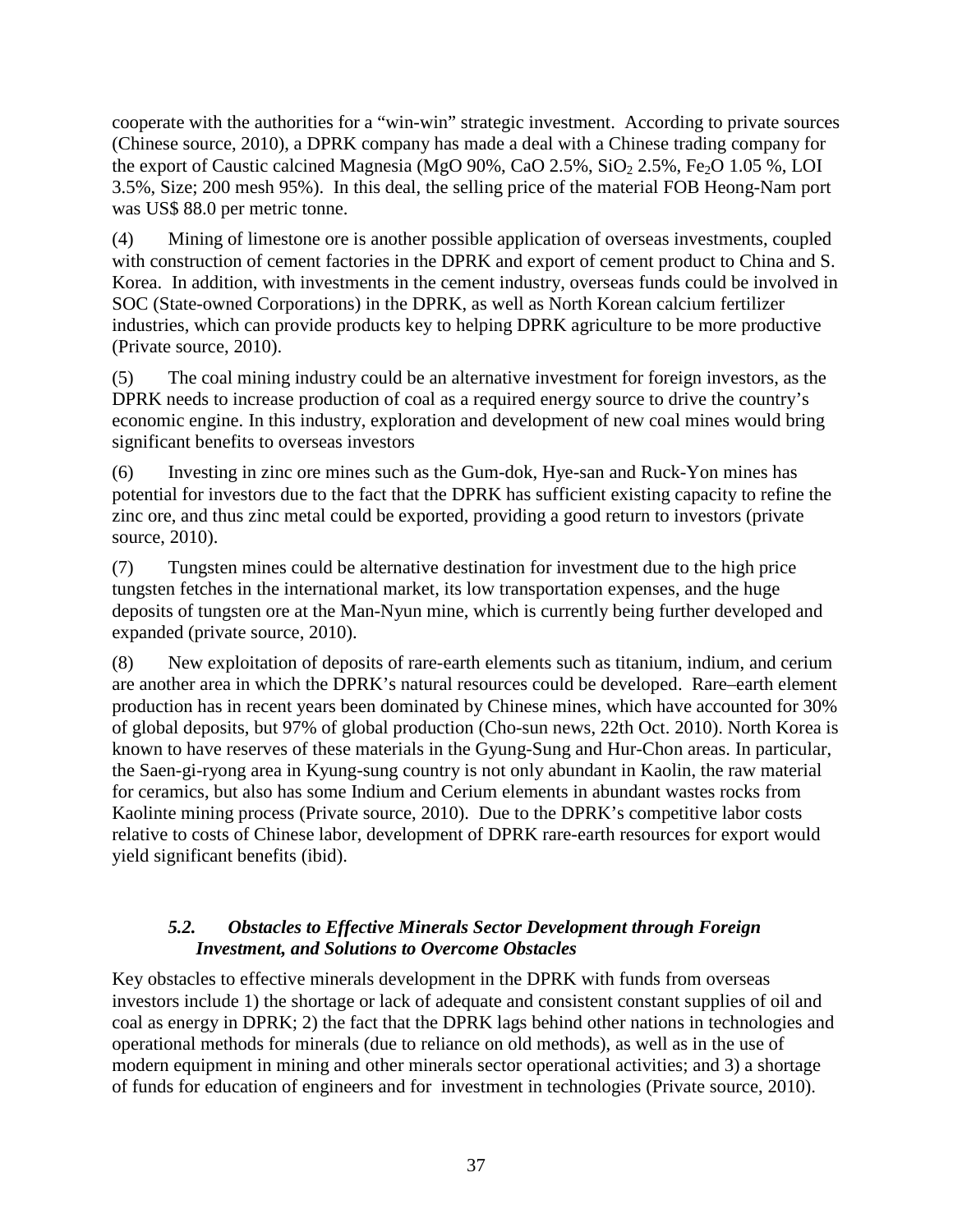Key solutions to the obstacles above are as follows: 1), stabilizing coal mining operations to supply adequate coal for power plants; 2) attract overseas funds for investment in modernization of mining equipment and related technologies; and 3) balancing in mining business management between production and exporting operations (ibid).

## *5.3. Infrastructure Investments for Stable Operation of Mining Industries*

<span id="page-37-0"></span>With the above obstacles and solutions in mind, key infrastructure investments to allow stable operation of mining industries in the DPRK will be:

- Thermal power plants should be stabilized in order to provide reliable sources of power for mining and minerals refining facilities, thus investments in the DPRK's coal mining industry should be carried out as soon as possible as a short-term solution.
- Modernizing minerals processing facilities such as metals refineries and iron manufacturers is necessary for the DPRK to be able to export secondary goods derived from mineral resources, steel, or refined metals at higher prices (relative to raw ores) so that the DPRK can increase its foreign exchange earnings.
- In the longer term, a self-supporting accounting system for the management of mining and minerals refinery industries should be applied and implemented (adopted) in the DPRK. Capacity-building will be needed to train DPRK workers and officials in management techniques for self-supporting businesses (Private source, 2010).

## *5.4. Feasible Strategies for Overseas Investors*

<span id="page-37-1"></span>Co-operating with South Korean firms would be beneficial for overseas investors in order to assist with security of investment in the DPRK minerals sector, and to build relationships with future consumers of mineral products. South Korean firms investment in the mining industry in the DPRK, and Chinese firm's experience in the DPRK in investment in mining trading and mineral resource development represent valuable experience that overseas investors can learn from (private source, 2010). South Korean firms are also likely to be willing buyers of minerals products from the DPRK.

Building sustainable relationships with DPRK authorities in mining departments and other officials is significant for hedging risks in the uncertain business environments that prevail in the DPRK. First, using the Korean-Chinese business network, for instance, by trading between the DPRK and China via Chinese-Korean community channel, would be beneficial. These Chinese live in the DPRK and have been playing major roles to in the trading business between the two countries since the 1980s. According to private sources, approximately 5,000 Chinese live in the DPRK (with Pyong-yang home to about 2,000, and Ham-Nam, Buk province, and Ryan-gan province homes to another 3,000). These Chinese have knowledge of outside news and skills for trading between the two countries, and could play major roles to promote international business for overseas investors (private source, 2010). Second, contributing towards North Korea's social and humanitarian needs (for example, by providing free supplies of basic medicines, milk, childrens clothes, and food) is an alternative strategy to deal with those focused targets. In fact, DPRK authorities wish to build partner relationship in developing the country's mining sectors. As an example, during a visit by Tony Nam-Kung, an advisor to the governor of the US state of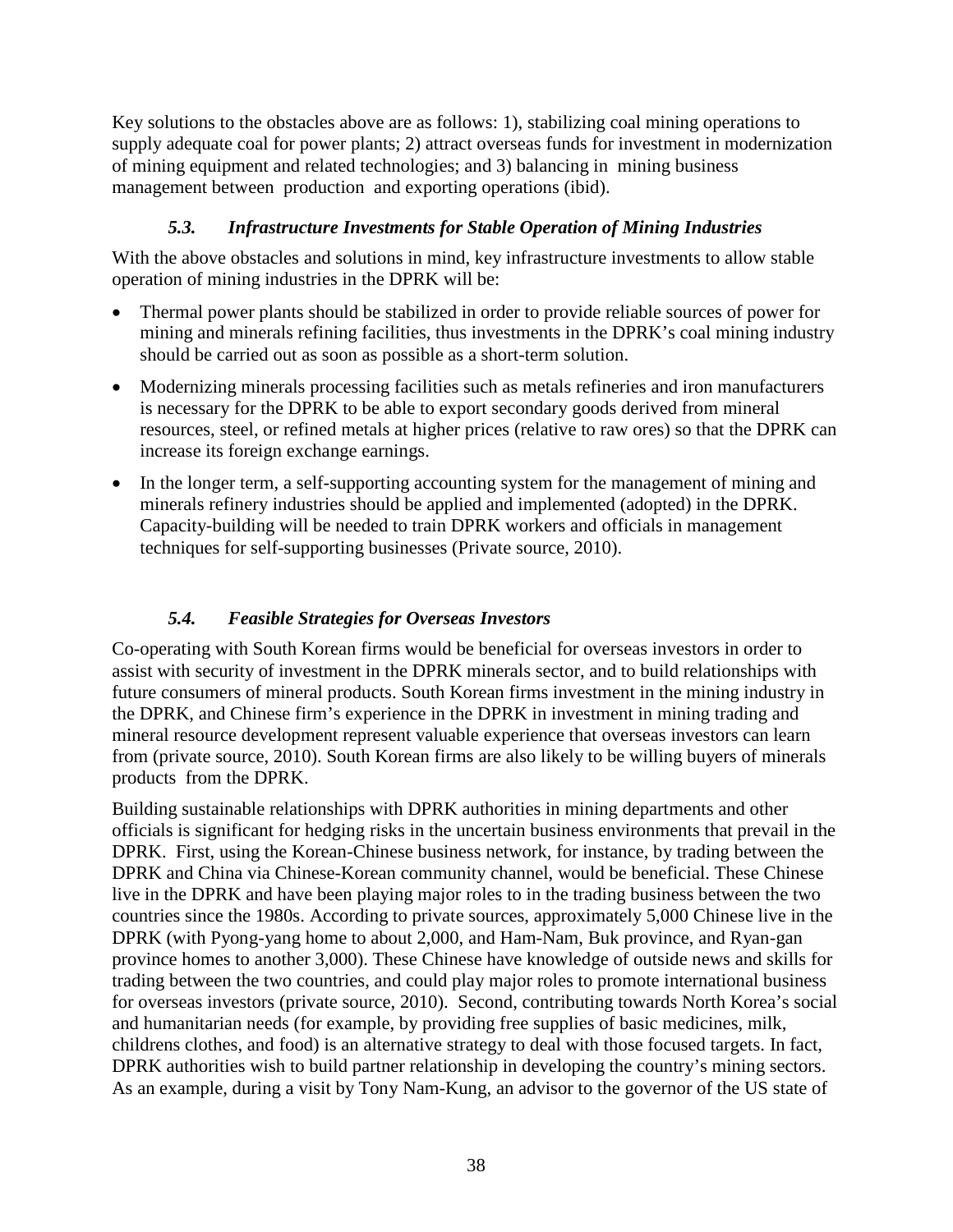New Mexico, to Pyong-Yang, DPRK officials suggested foreign investment in DPRK mineral resource development by the USA, in particular, in the Dan-Chon Magnesite mine for mine development and exporting of ore (Bloomberg, Asia Times, April, 2002).

#### *5.5. Alternative Strategies and Issues for Overseas Investors*

<span id="page-38-0"></span>Alternative strategies and special issues relating to investment by foreign companies in the DPRK's minerals sector are described below, incluidng possible funding approaches for development of the minerals sector, issues to consider when reviewing investment possibilities, approaches to making investments in the sector, and mining rights issues for foreign investors, A case study of an investment possibility in a Molybdenite mine concludes this section.

#### Establishing Special purpose Enterprises (SPEs) for Funding Development of the DPRK Mineral Sector

Due to the large amount of funds needed for investment in this sector, one approach for developing mining businesses would be to establish SPEs and then issue company debentures or bonds to attract large amounts of investment funding. In fact, individual and institutional investors would be interested in this business opportunity due to the fact that the DPRK's mineral sector could generate significant benefits (return on investment) if the US or South Korean government could provide assurance for those investments as, for example, the ROK government has been providing assistance and assurance to Korean companies investing in Kaesong and other joint ventures (Private source, 2010). According to the South Korean government policy for investing in the DPRK, funding for ventures could be subsidized by the South Korean government on the basis of its contrbution to North-South Korea economic cooperation. This means that more than 50% of investment funds could be provided in the form of government assistance. The USA and other governments can also provide such assistance for overseas mineral exploration businesses (Korean Central Bank report, 2008).

#### Factors to Be Considered When Evaluating Potential Investments

There are five major issues that should be considered when overseas investors are making decisions regarding investment in DPRK's mineral sector: (1) the attributes of the deposit of mineral resource with repespect to its possible development; (2) the quality and cost of available labor; (3) the availability and status of infrastructure needed for mining, such as power plants , railways, roads, and ports; (4) the status of environmental regulations; and (5) the political and economic stability of the country. In the case of the DPRK, in its current situation, the author believes that (5), (1), and (3) should be improved to allow safe investment in the mineral sector. Based on the; experience of South Korean companies, DPRK authorities seem to have principally been considering three factors when overseas investors offer investment possibilities: (1) the scale of the investment, (2) whether the investment will result in the transfer of mining technologies to DPRK, and (3) whether the investmetn will support infrastructure development.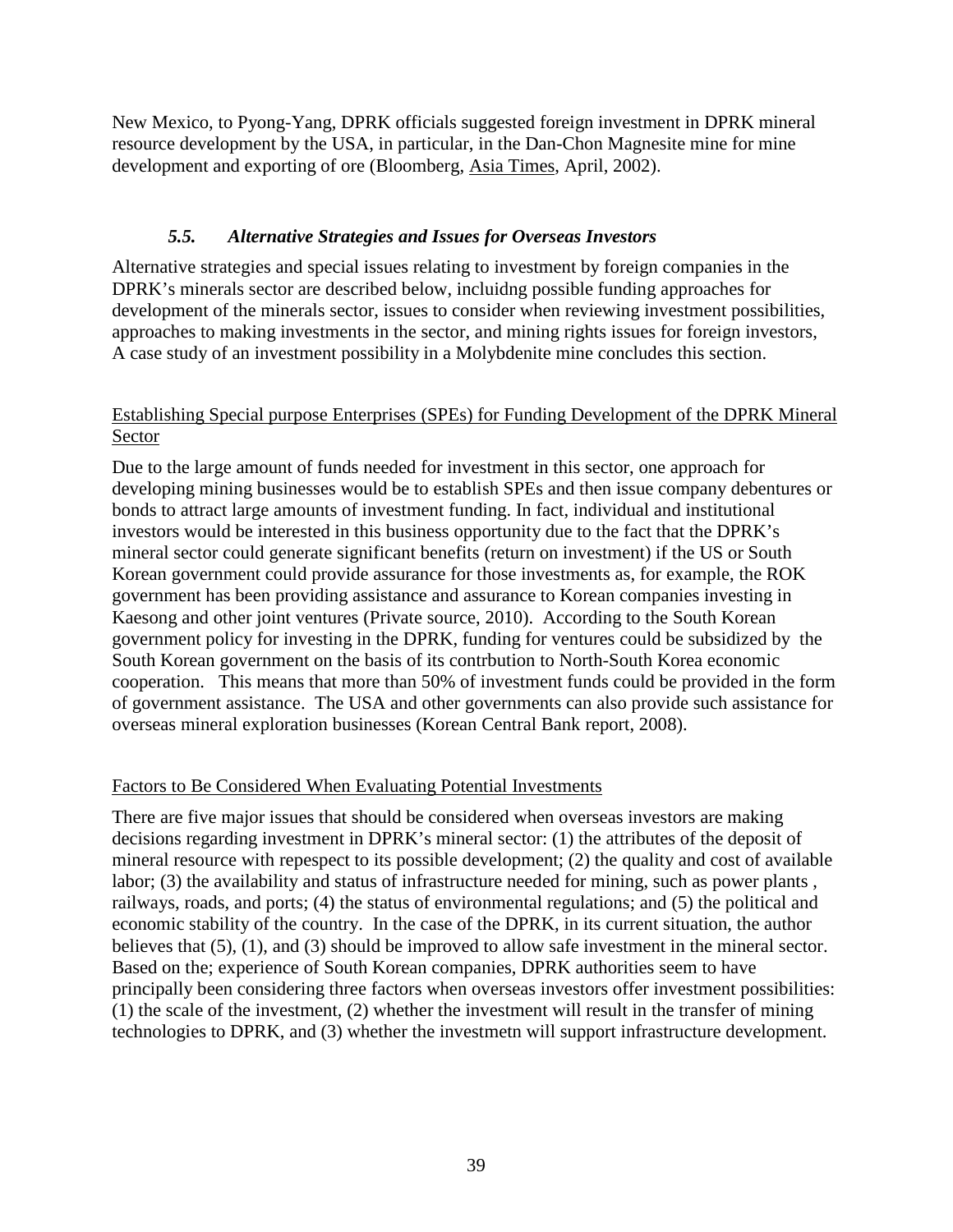#### Possible Scenarios for Investment

Contracting for equipment supply in exchange for mineral products is an option that avoids the possible failure of large investments in the DPRK. Due to environmental concerns in developed nations that result in mine closures and a surplus of mining infrastructure, second-hand mining equipment and facilities could be assembled at low cost and exchanged for minerals resources in initial deals with the DPRK then, if the deals proceed as expected, small amounts of funds could be invested in DPRK mining operations in a step-by-step fashion.

In addition, investing in mines already operating and drawing on economic deposits of mineral resources reduces risk. Investing in new mine development requiring an initial exploitation step is a significantly more risky business when compared with investing in existing mines. Investing in existing mines would be an appropriate strategy to reduce the possibility of failure of investments in the DPRK. With regard to difficulties in the DPRK energy sector as they might affect the more than 20 mine development projects for overseas investors that have been identified by DPRK authorities (according to private sources and South Korean sources), energy supplies can be provided if investments in mining projects require energy supply upgrades.

The DPRK has been experiencing a lack of technology and equipment in the mining sector. Thus, overseas investors or companies could offer exploration systems and equipment and engineers as an in-kind investment in the DPRK minerals sector, and new minerals finds or production could be shared between the DPRK and the company providing the technology and expertise.

#### Mining Rights Issues for Foreign Investors

In cases of cooperation between foreign investors or overseas companies in development or exploitation of DPRK minerals resources, it is very rare that mining rights will be transferred to foreigners who invest in mining technology, equipment, and facilities such as dump trucks and drills. Rather, foreign companies would likely gain only the rights to sell the products produced by the mining operation (Private source, 2010).

There are a number of reasons why the DPRK has been reluctant to transfer its mining development rights to foreign companies and investors thus far: The first reason is political concern that the authority's power would be reduced in terms of its power/ability to mobilize workers, that is to control its people, therefore resulting in political risk. Second, the authorities believe that mineral resource development could be a significantly beneficial business in the future, and thus are reluctant to offer rights to outsiders. Third, the DPRK expects that it could make enormous profits in this industry if funds, facilities and mining engineering technologies one day become available, despite the current shortage and lack of those resources for mine development (private source, 2010). This means that DPRK authorities have been overstating the potential profits from their mining development businesses, and are less willing, as a result, to part with mining rights (Private source, 2010).

#### Case Study of Investment in a Molybdenite Mine

According to the Pyong-Yang IP Centre, in a research paper for estimating the potential economic benefits from expanding the Yon-San Molybdenite ore production and exporting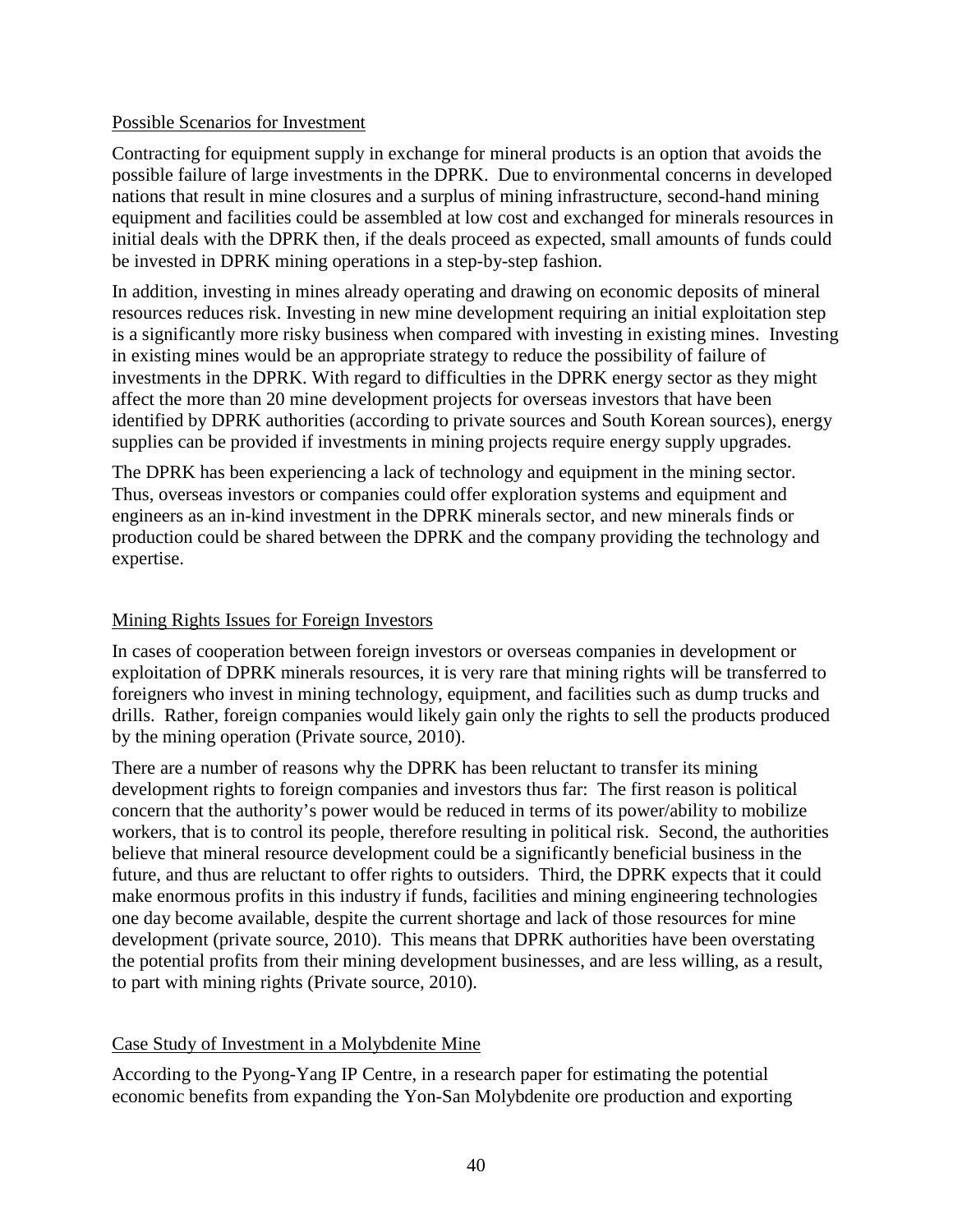venture, US\$ 397,307 should be invested in equipment and an electricity generating plant, materials, labor costs, and freight costs in order to increase annual production capacity of the mine from 10,000 tons to 40,000 tons (Pyong-Yang IP centre, 2009). The authors of the research paper estimated that it would take 6 months to return the whole amount invested (US\$397,307). However, it was incorrectly estimated that the investment could produce 17.2 million dollars as profit within 5 years (\$3.94 million per year). In fact, it should be considered that production capability per DPRK worker should not be higher than a South Korean worker's production capacity, given the South Korean workers will have generally superior tools and conditions to work with, but the per capita production capacity of Molybdenite ore by N. Korean workers was estimated to be higher than that of South Korean workers in the research paper (ibid). This is clear evidence that DPRK authorities have been overstating the economic benefits from mining businesses relative to more reasonable estimates. This tendency to overstate potential benefits suggests that DPRK authorities would likely suspect, in reviewing estimates prepared using standard procedures and provided by Western companies, that foreign investors or companies are underestimating its mineral resources.

The DPRK lacks experience in attracting foreign investors to participate in its minerals sector development. This example shows that negotiations between foreign investors and DPRK authorities should be implemented carefully, and based on reasonable estimation procedures and international benchmarks in the industry, with supervision and participation by DPRK experts who have some experiences in the industry (Private source, 2010).

## <span id="page-40-0"></span>6. References

"Annual Report 2004-2008", Korea Trading-Investment Agency, 2004, 2005, 2006, 2007, 2008. Bloomberg, Asia Times, April, 2002.

"Chosun News", 26th Jan. 2002, ([www.chosun.com\)](http://www.chosun.com/).

Chung, Woo-Jin "Supply structure of mineral sector of DPRK and Cooperation strategy of South-North Korean Natural resource sector", Korea Energy Economics Institute, 2004.

Chung, Woo-Jin "Strategic Cooperation Plans and Current situation in Development of South and North Korea", Korea Energy Economics Institute, 2007.

"Coal Trading Invoice" (Chinese corporation provided)

"DPRK's Exporting data in 2004-2009", Korea Trading-Investment Promotion Agency (KOTRA), 2004-2008.

"DPRK's Mineral Industry", DPRK authorship, published 2003 (Private source).

DPRK Commercial Law, section, 21, DPRK published laws, 2003.

Edward Yoon, "Geological Travel in DPRK" "Moon-Ye San-Chack", 1995.

Hwang, Jung-Nam "Strategy and Current Situation of Cooperation of mineral sector between South- North Koreas", Energy Economy Institute, 1999.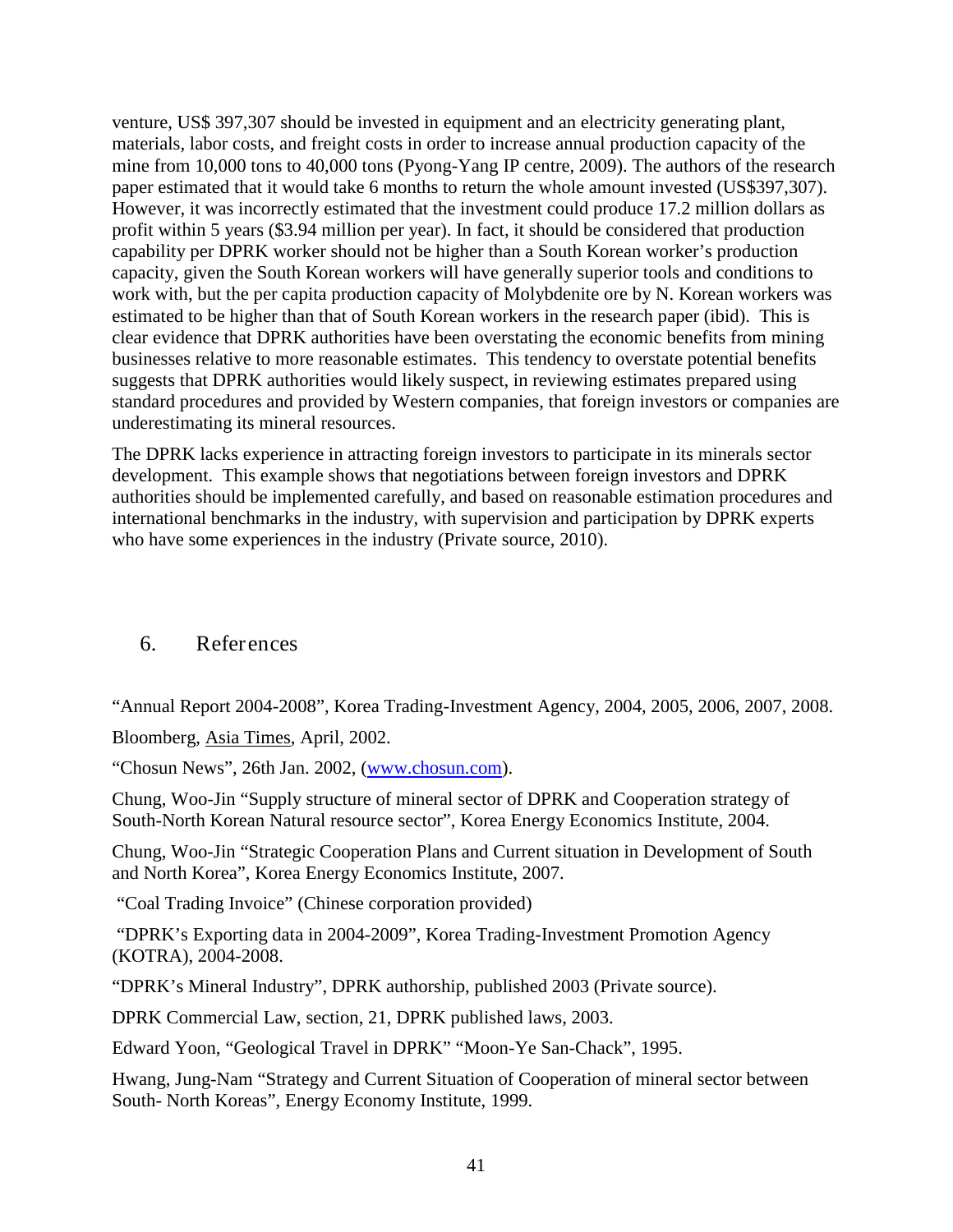Kwon, Hyuk-Soo, "Current Situation of DPRK's Coal mining sector" Korea Resource Institute, 2000.

Han GyeRe, Newspaper, 3rd March, 2002.

Interview 1: 4 Former North Korean miners (Mr. Lee, Sun, Koh, Kim).

Interview 2: 4 former North Korean workers of Refineries (Mr. Kim, Young, Shi, Mrs. Han).

Interview 3: 3 Chinese businessmen.

Kim, Young Yoon "DPRK's Mineral production systems and future", Korea Reunification Institute, 2007.

Korean Central Bank, "Comparison of South & North Korean Economies" 2008

Korea Industrial Bank "Changes and prospects of DPRK after Economic reform", February, 2001, 2002.

Korean Energy Economics Institute Reports, 2002 – 2007.

Korea Mineral Improvment Corporation Report, "Deposits of Mineral resource in DPRK and trading between South and North Koreas", 2004, 2005, 2008.

Korea Marine Institute, [www.kordi.re.kr.](http://www.kordi.re.kr/)

Lee, Hea-Jung "Development of Mineral resources of DPRK", Hyun-Dai, Economy Institute, 2008.

"Magnesite ore Offer", (Chinese Mineral dealer provided).

"North Korean Mineral resrouces", North Korea Research Centre, p.734, 1985.

Private source from DPRK (several published books or documents).

Private source from Chinese government documents: "Report of business proposal prepared by Ham-Kyung Province Economic Committee", 2007, 2008,

Private source: Pyong-Yang IP Centre "Feasibility report for Yeon-San mine's expansion of production capacity for exporting", Pyong-Yang.

Vladivostok News 17th July, 2008